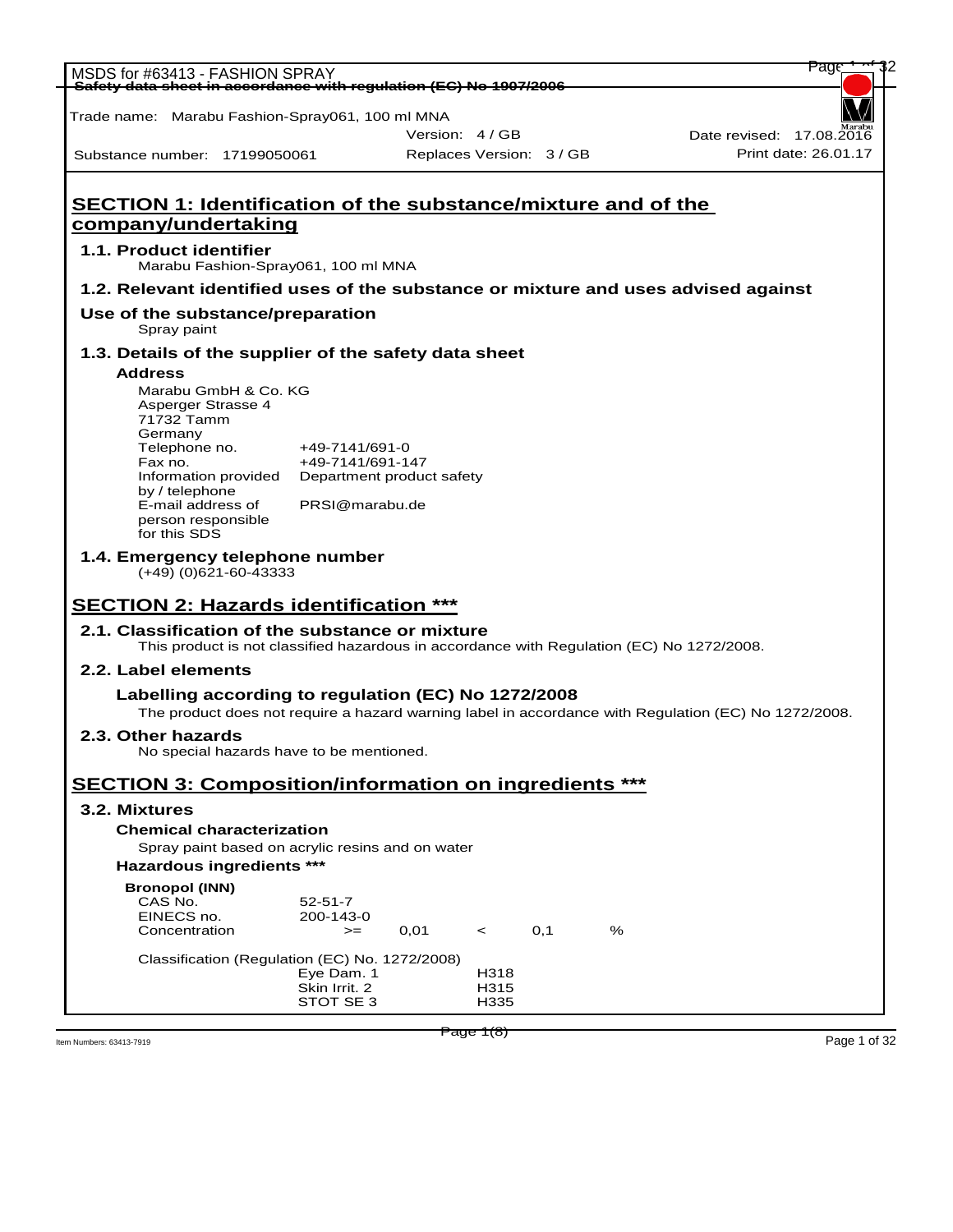| MSDS for #63413 - FASHION SPRAY                                                                                           |                                                  |              |                          |           |   |       | Page                                             |
|---------------------------------------------------------------------------------------------------------------------------|--------------------------------------------------|--------------|--------------------------|-----------|---|-------|--------------------------------------------------|
| Safety data sheet in accordance with regulation (EC) No 1907/2006                                                         |                                                  |              |                          |           |   |       |                                                  |
| Trade name: Marabu Fashion-Spray061, 100 ml MNA                                                                           |                                                  |              | Version: 4/GB            |           |   |       |                                                  |
| Substance number: 17199050061                                                                                             |                                                  |              | Replaces Version: 3 / GB |           |   |       | Date revised: 17.08.2016<br>Print date: 26.01.17 |
|                                                                                                                           |                                                  |              |                          |           |   |       |                                                  |
|                                                                                                                           | Acute Tox. 4                                     |              | H302                     |           |   |       |                                                  |
|                                                                                                                           | Acute Tox. 4<br><b>Aquatic Acute 1</b>           |              | H312<br>H400             |           |   |       |                                                  |
|                                                                                                                           | <b>Aquatic Chronic 1</b>                         |              | H410                     |           |   |       |                                                  |
| Concentration limits (Regulation (EC) No. 1272/2008)                                                                      | <b>Aquatic Acute 1</b>                           | H400         | $M = 10$                 |           |   |       |                                                  |
|                                                                                                                           | <b>Aquatic Chronic</b><br>1                      | H410         | $M = 1$                  |           |   |       |                                                  |
| <b>Pyrithione zinc</b>                                                                                                    |                                                  |              |                          |           |   |       |                                                  |
| CAS No.                                                                                                                   | 13463-41-7                                       |              |                          |           |   |       |                                                  |
| EINECS no.<br>Registration no.                                                                                            | 236-671-3<br>01-2119511196-46                    |              |                          |           |   |       |                                                  |
| Concentration                                                                                                             | $>=$                                             | 0,01         | $\,<\,$                  | 0,025     | % |       |                                                  |
| Classification (Regulation (EC) No. 1272/2008)                                                                            |                                                  |              |                          |           |   |       |                                                  |
|                                                                                                                           | Acute Tox. 3                                     |              | H301                     |           |   |       |                                                  |
|                                                                                                                           | Acute Tox. 3                                     |              | H331                     |           |   |       |                                                  |
|                                                                                                                           | Eye Dam. 1                                       |              | H318                     |           |   |       |                                                  |
|                                                                                                                           | <b>Aquatic Acute 1</b>                           |              | H400                     |           |   |       |                                                  |
|                                                                                                                           | <b>Aquatic Chronic 1</b>                         |              | H410                     |           |   |       |                                                  |
| Concentration limits (Regulation (EC) No. 1272/2008)                                                                      |                                                  |              |                          |           |   |       |                                                  |
|                                                                                                                           | <b>Aquatic Acute 1</b><br><b>Aquatic Chronic</b> | H400<br>H410 | $M = 10$                 | $M = 100$ |   |       |                                                  |
| <b>Further ingredients ***</b>                                                                                            | 1                                                |              |                          |           |   |       |                                                  |
| Glycerol                                                                                                                  |                                                  |              |                          |           |   |       |                                                  |
| CAS No.                                                                                                                   | $56 - 81 - 5$                                    |              |                          |           |   |       |                                                  |
| EINECS no.                                                                                                                | 200-289-5                                        |              |                          |           |   |       |                                                  |
| Concentration                                                                                                             | $>=$                                             | 1            | $\,<\,$                  | 10        | % | $[3]$ |                                                  |
|                                                                                                                           |                                                  |              |                          |           |   |       |                                                  |
|                                                                                                                           |                                                  |              |                          |           |   |       |                                                  |
|                                                                                                                           |                                                  |              |                          |           |   |       |                                                  |
| [3] Substance with occupational exposure limits                                                                           |                                                  |              |                          |           |   |       |                                                  |
| <b>SECTION 4: First aid measures</b>                                                                                      |                                                  |              |                          |           |   |       |                                                  |
| 4.1. Description of first aid measures                                                                                    |                                                  |              |                          |           |   |       |                                                  |
| After skin contact                                                                                                        |                                                  |              |                          |           |   |       |                                                  |
| Wash with plenty of water and soap. Do NOT use solvents or thinners.                                                      |                                                  |              |                          |           |   |       |                                                  |
|                                                                                                                           |                                                  |              |                          |           |   |       |                                                  |
| After eye contact                                                                                                         |                                                  |              |                          |           |   |       |                                                  |
| Separate eyelids, wash the eyes thoroughly with water (15 min.). In case of irritation consult an oculist.                |                                                  |              |                          |           |   |       |                                                  |
| <b>After ingestion</b>                                                                                                    |                                                  |              |                          |           |   |       |                                                  |
| Rinse mouth thoroughly with water. If larger amounts are swallowed or in the event of symptoms take<br>medical treatment. |                                                  |              |                          |           |   |       |                                                  |
| 4.2. Most important symptoms and effects, both acute and delayed<br>Until now no symptoms known so far.                   |                                                  |              |                          |           |   |       |                                                  |
| 4.3. Indication of any immediate medical attention and special treatment needed                                           |                                                  |              |                          |           |   |       |                                                  |
|                                                                                                                           |                                                  |              |                          |           |   |       |                                                  |
| Treat symptomatically                                                                                                     |                                                  |              |                          |           |   |       |                                                  |
| Hints for the physician / treatment                                                                                       |                                                  |              |                          |           |   |       |                                                  |

 $\frac{1}{2}$  Item Numbers: 63413-7919 Page 2 of 32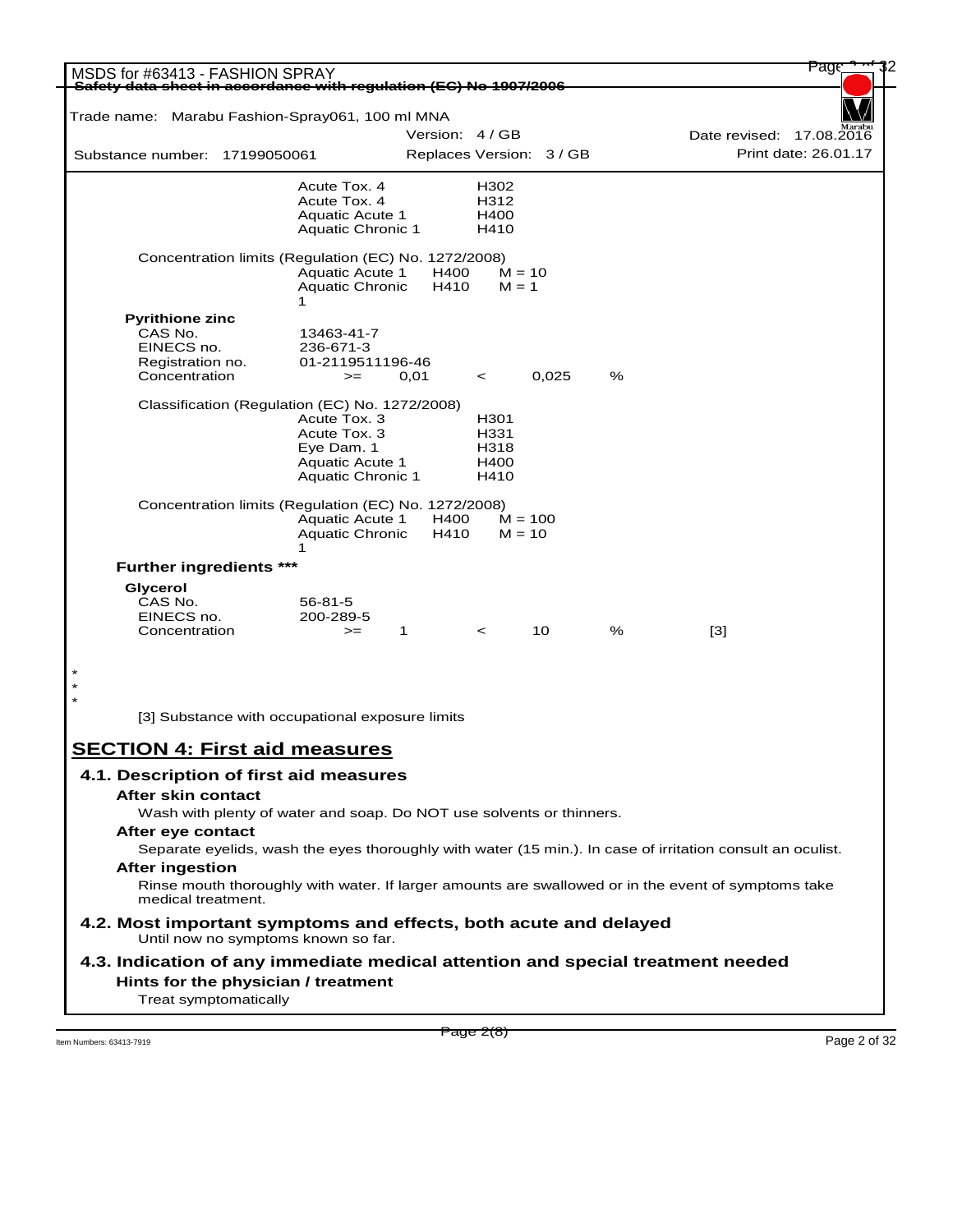| MSDS for #63413 - FASHION SPRAY                                                                                         |                                                                                                                                                                                 | Pag                      |
|-------------------------------------------------------------------------------------------------------------------------|---------------------------------------------------------------------------------------------------------------------------------------------------------------------------------|--------------------------|
| Safety data sheet in accordance with regulation (EC) No 1907/2006                                                       |                                                                                                                                                                                 |                          |
| Trade name: Marabu Fashion-Spray061, 100 ml MNA                                                                         |                                                                                                                                                                                 |                          |
|                                                                                                                         | Version: 4 / GB                                                                                                                                                                 | Date revised: 17,08,2016 |
| Substance number: 17199050061                                                                                           | Replaces Version: 3 / GB                                                                                                                                                        | Print date: 26.01.17     |
|                                                                                                                         |                                                                                                                                                                                 |                          |
| <b>SECTION 5: Firefighting measures</b>                                                                                 |                                                                                                                                                                                 |                          |
| 5.1. Extinguishing media                                                                                                |                                                                                                                                                                                 |                          |
| Suitable extinguishing media                                                                                            |                                                                                                                                                                                 |                          |
| Carbon dioxide, Foam, Sand, Water                                                                                       |                                                                                                                                                                                 |                          |
| 5.2. Special hazards arising from the substance or mixture<br>black smoke                                               | In the event of fire the following can be released: Carbon monoxide (CO); Carbon dioxide (CO2); dense                                                                           |                          |
| 5.3. Advice for firefighters                                                                                            |                                                                                                                                                                                 |                          |
| <b>Other information</b>                                                                                                |                                                                                                                                                                                 |                          |
|                                                                                                                         | Collect contaminated fire-fighting water separately, must not be discharged into the drains.                                                                                    |                          |
| <b>SECTION 6: Accidental release measures</b>                                                                           |                                                                                                                                                                                 |                          |
| No particular measures required.                                                                                        | 6.1. Personal precautions, protective equipment and emergency procedures                                                                                                        |                          |
| <b>6.2. Environmental precautions</b><br>No particular measures required.                                               |                                                                                                                                                                                 |                          |
| 6.3. Methods and material for containment and cleaning up<br>Clean preferably with a detergent - avoid use of solvents. |                                                                                                                                                                                 |                          |
| 6.4. Reference to other sections                                                                                        | Information regarding Safe handling, see Section 7. Information regarding personal protective measures,<br>see Section 8. Information regarding waste disposal, see Section 13. |                          |
| <b>SECTION 7: Handling and storage</b>                                                                                  |                                                                                                                                                                                 |                          |
| 7.1. Precautions for safe handling                                                                                      |                                                                                                                                                                                 |                          |
| <b>Advice on safe handling</b>                                                                                          |                                                                                                                                                                                 |                          |
|                                                                                                                         | Avoid skin and eye contact. Smoking, eating and drinking shall be prohibited in application area.                                                                               |                          |
| Advice on protection against fire and explosion                                                                         |                                                                                                                                                                                 |                          |
| No special measures required.                                                                                           |                                                                                                                                                                                 |                          |
| Requirements for storage rooms and vessels                                                                              | 7.2. Conditions for safe storage, including any incompatibilities                                                                                                               |                          |
| Store in frostfree conditions.                                                                                          |                                                                                                                                                                                 |                          |
| Storage class according to TRGS 510                                                                                     |                                                                                                                                                                                 |                          |
| Storage class according to<br><b>TRGS 510</b>                                                                           | 12 <sup>2</sup><br>Non-combustible liquids                                                                                                                                      |                          |
| 7.3. Specific end use(s)<br>Hobby varnish                                                                               |                                                                                                                                                                                 |                          |
| <b>SECTION 8: Exposure controls/personal protection</b>                                                                 |                                                                                                                                                                                 |                          |
| 8.1. Control parameters                                                                                                 |                                                                                                                                                                                 |                          |
| <b>Exposure limit values</b>                                                                                            |                                                                                                                                                                                 |                          |
| <b>Glycerol</b>                                                                                                         |                                                                                                                                                                                 |                          |
| List<br>Type                                                                                                            | EH40<br>WEL                                                                                                                                                                     |                          |
|                                                                                                                         |                                                                                                                                                                                 |                          |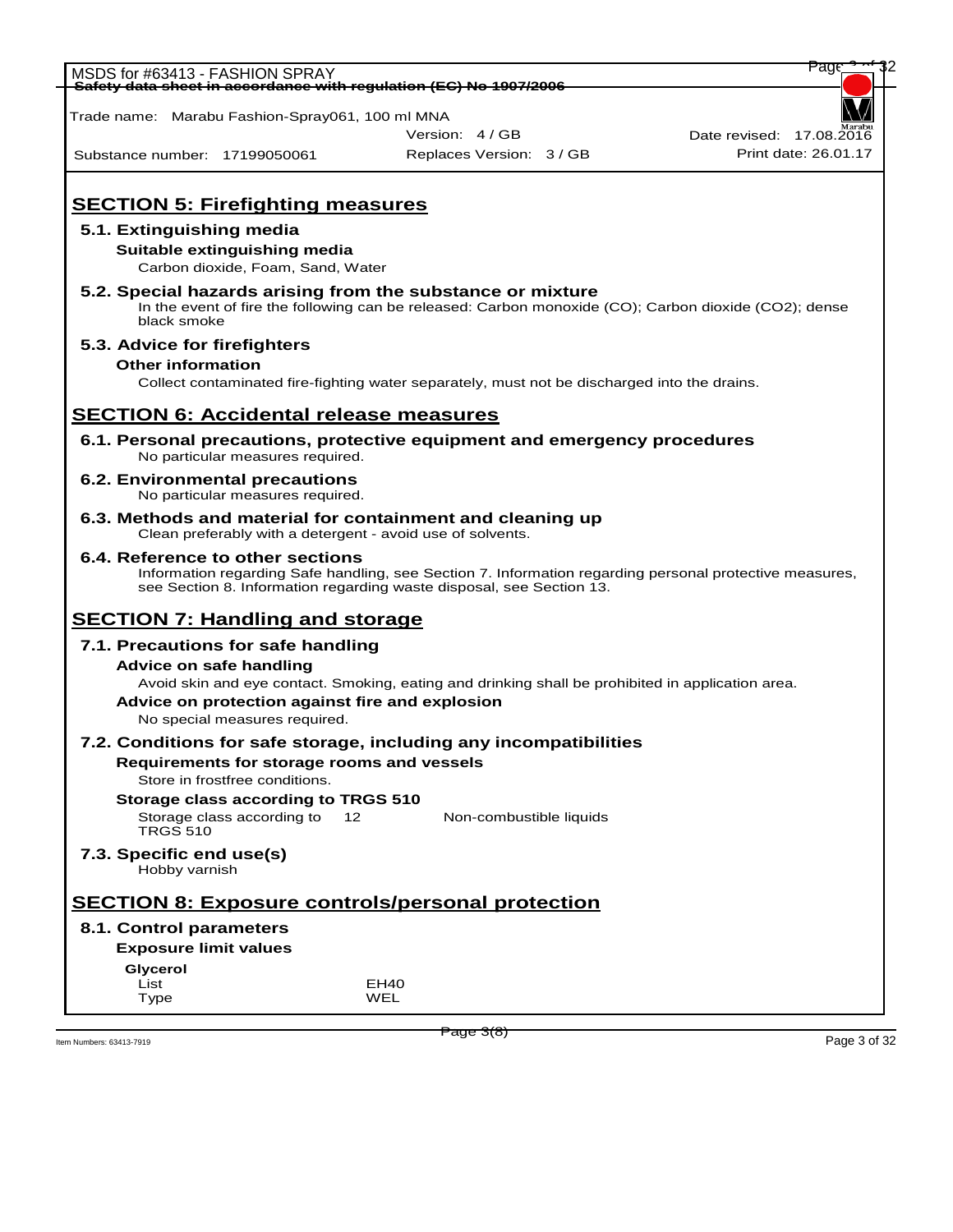| MSDS for #63413 - FASHION SPRAY<br>Safety data sheet in accordance with requlation (EC) No 1907/2006                   |                                 |                                             |          |    |                   | Page                                             |
|------------------------------------------------------------------------------------------------------------------------|---------------------------------|---------------------------------------------|----------|----|-------------------|--------------------------------------------------|
| Trade name: Marabu Fashion-Spray061, 100 ml MNA                                                                        |                                 |                                             |          |    |                   |                                                  |
| Substance number: 17199050061                                                                                          |                                 | Version: 4/GB<br>Replaces Version: 3 / GB   |          |    |                   | Date revised: 17.08.2016<br>Print date: 26.01.17 |
|                                                                                                                        |                                 |                                             |          |    |                   |                                                  |
| Value<br><b>Status: 2011</b>                                                                                           | 10                              | mg/m <sup>3</sup>                           |          |    |                   |                                                  |
| <b>Other information</b><br>There are not known any further control parameters.                                        |                                 |                                             |          |    |                   |                                                  |
| 8.2. Exposure controls<br><b>Exposure controls</b><br>Provide adequate ventilation.                                    |                                 |                                             |          |    |                   |                                                  |
| <b>SECTION 9: Physical and chemical properties</b>                                                                     |                                 |                                             |          |    |                   |                                                  |
| 9.1. Information on basic physical and chemical properties<br><b>Form</b><br>Colour<br>Odour<br><b>Odour threshold</b> | liquid<br>coloured<br>odourless |                                             |          |    |                   |                                                  |
| Remarks                                                                                                                |                                 | No data available                           |          |    |                   |                                                  |
| pH value<br>Value<br>Temperature<br>Method                                                                             |                                 | 8<br>20<br><b>WTW PH 340</b>                | to<br>°C | 10 |                   |                                                  |
| <b>Melting point</b><br>Remarks                                                                                        |                                 | not determined                              |          |    |                   |                                                  |
| <b>Freezing point</b><br>Remarks                                                                                       |                                 | not determined                              |          |    |                   |                                                  |
| Initial boiling point and boiling range                                                                                |                                 |                                             |          |    |                   |                                                  |
| Value<br>Pressure<br>Source                                                                                            | appr.                           | 100<br>1.013<br>Literature value            | hPa      |    | °C                |                                                  |
| <b>Flash point</b><br>Remarks                                                                                          |                                 |                                             |          |    |                   |                                                  |
| Evaporation rate (ether $= 1$ ) :                                                                                      |                                 | Not applicable                              |          |    |                   |                                                  |
| Remarks<br><b>Flammability (solid, gas)</b><br>Not applicable                                                          |                                 | not determined                              |          |    |                   |                                                  |
| Upper/lower flammability or explosive limits                                                                           |                                 |                                             |          |    |                   |                                                  |
| Remarks                                                                                                                |                                 | not determined                              |          |    |                   |                                                  |
| <b>Vapour pressure</b><br>Value<br>Temperature<br>Method                                                               | appr.                           | 23<br>20<br>Value taken from the literature | °C       |    | hPa               |                                                  |
| <b>Vapour density</b>                                                                                                  |                                 |                                             |          |    |                   |                                                  |
| Remarks                                                                                                                |                                 | not determined                              |          |    |                   |                                                  |
| <b>Density</b><br>Value<br>Temperature<br>Method                                                                       |                                 | 1,02<br>20<br><b>DIN EN ISO 2811</b>        | °C       |    | q/cm <sup>3</sup> |                                                  |
| Solubility in water                                                                                                    |                                 |                                             |          |    |                   |                                                  |
| Remarks                                                                                                                | miscible                        |                                             |          |    |                   |                                                  |

Item Numbers: 63413-7919 Page 4 of 32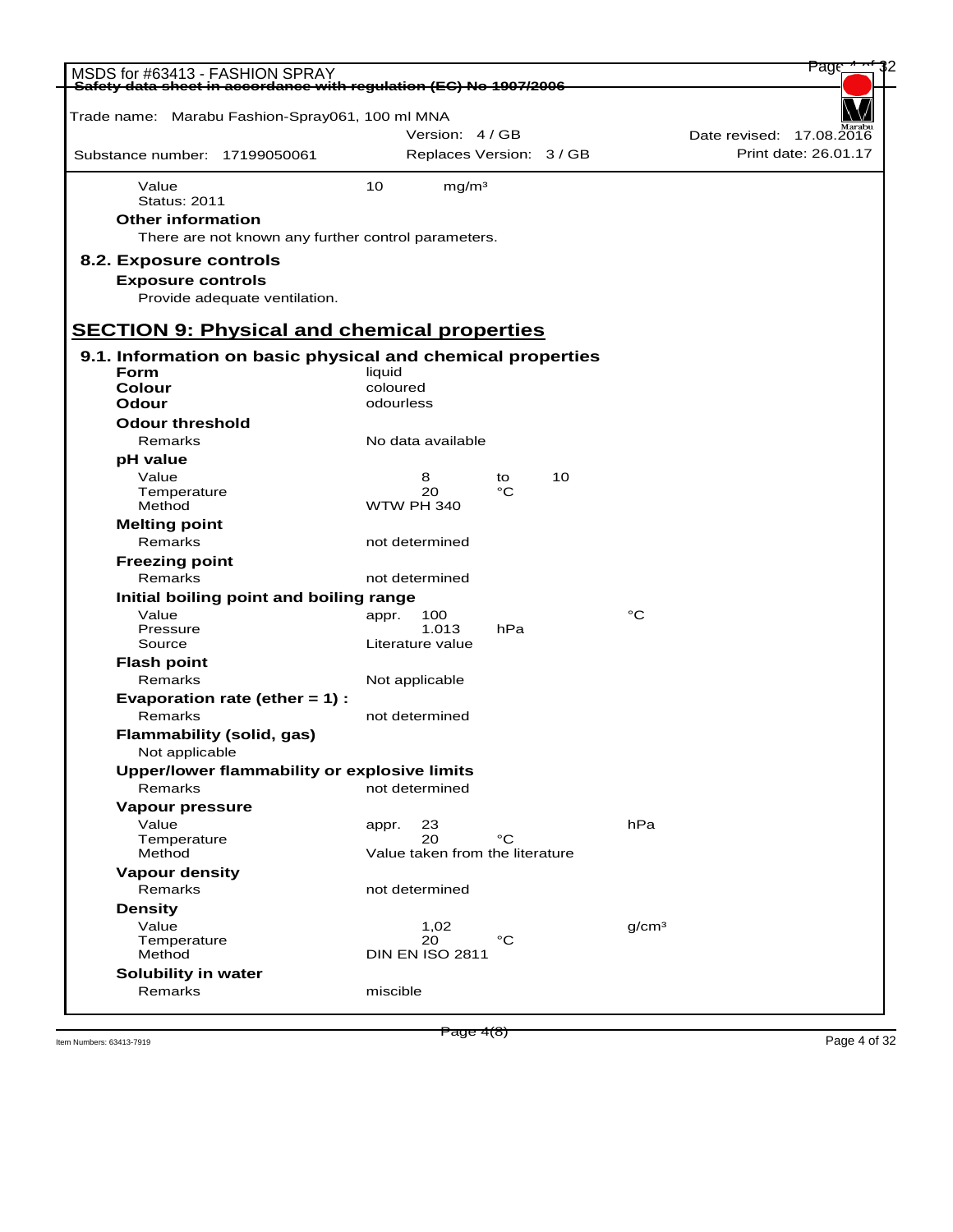| MSDS for #63413 - FASHION SPRAY<br>Safety data sheet in accordance with requlation (EC) No 1907/2006 |                                                                   | <del>Page</del>          |
|------------------------------------------------------------------------------------------------------|-------------------------------------------------------------------|--------------------------|
|                                                                                                      |                                                                   |                          |
| Trade name: Marabu Fashion-Spray061, 100 ml MNA                                                      |                                                                   |                          |
|                                                                                                      | Version: 4 / GB                                                   | Date revised: 17.08.2016 |
| Substance number: 17199050061                                                                        | Replaces Version: 3 / GB                                          | Print date: 26.01.17     |
|                                                                                                      |                                                                   |                          |
| Ignition temperature<br>Remarks                                                                      | not determined                                                    |                          |
| <b>Viscosity</b>                                                                                     |                                                                   |                          |
| Remarks                                                                                              |                                                                   |                          |
| Remarks                                                                                              | not determined                                                    |                          |
| <b>SECTION 10: Stability and reactivity</b>                                                          |                                                                   |                          |
|                                                                                                      |                                                                   |                          |
| 10.1. Reactivity<br>None                                                                             |                                                                   |                          |
| 10.2. Chemical stability                                                                             |                                                                   |                          |
| No hazardous reactions known.                                                                        |                                                                   |                          |
| 10.3. Possibility of hazardous reactions<br>No hazardous reactions known.                            |                                                                   |                          |
| 10.4. Conditions to avoid<br>No hazardous reactions known.                                           |                                                                   |                          |
| 10.5. Incompatible materials                                                                         |                                                                   |                          |
| None                                                                                                 |                                                                   |                          |
| 10.6. Hazardous decomposition products                                                               |                                                                   |                          |
| No hazardous decomposition products known.                                                           |                                                                   |                          |
| <b>SECTION 11: Toxicological information</b>                                                         |                                                                   |                          |
|                                                                                                      |                                                                   |                          |
| 11.1. Information on toxicological effects                                                           |                                                                   |                          |
| <b>Acute oral toxicity</b>                                                                           |                                                                   |                          |
| Remarks                                                                                              | Based on available data, the classification criteria are not met. |                          |
| <b>Acute dermal toxicity</b>                                                                         |                                                                   |                          |
| Remarks                                                                                              | Based on available data, the classification criteria are not met. |                          |
| <b>Acute inhalational toxicity</b>                                                                   |                                                                   |                          |
| Remarks                                                                                              | Based on available data, the classification criteria are not met. |                          |
| <b>Skin corrosion/irritation</b>                                                                     |                                                                   |                          |
| Remarks                                                                                              | Based on available data, the classification criteria are not met. |                          |
| Serious eye damage/irritation                                                                        |                                                                   |                          |
|                                                                                                      |                                                                   |                          |
| Remarks                                                                                              | Based on available data, the classification criteria are not met. |                          |
| <b>Sensitization</b>                                                                                 |                                                                   |                          |
| Remarks                                                                                              | Based on available data, the classification criteria are not met. |                          |
| <b>Mutagenicity</b>                                                                                  |                                                                   |                          |
| Remarks                                                                                              | Based on available data, the classification criteria are not met. |                          |
| <b>Reproductive toxicity</b>                                                                         |                                                                   |                          |
| Remarks                                                                                              | Based on available data, the classification criteria are not met. |                          |
| Carcinogenicity                                                                                      |                                                                   |                          |
| Remarks                                                                                              | Based on available data, the classification criteria are not met. |                          |
| <b>Specific Target Organ Toxicity (STOT)</b>                                                         |                                                                   |                          |
|                                                                                                      |                                                                   |                          |
| <b>Single exposure</b><br>Remarks                                                                    |                                                                   |                          |
| <b>Repeated exposure</b>                                                                             | Based on available data, the classification criteria are not met. |                          |

Item Numbers: 63413-7919 Page 5 of 32

Page 5(8)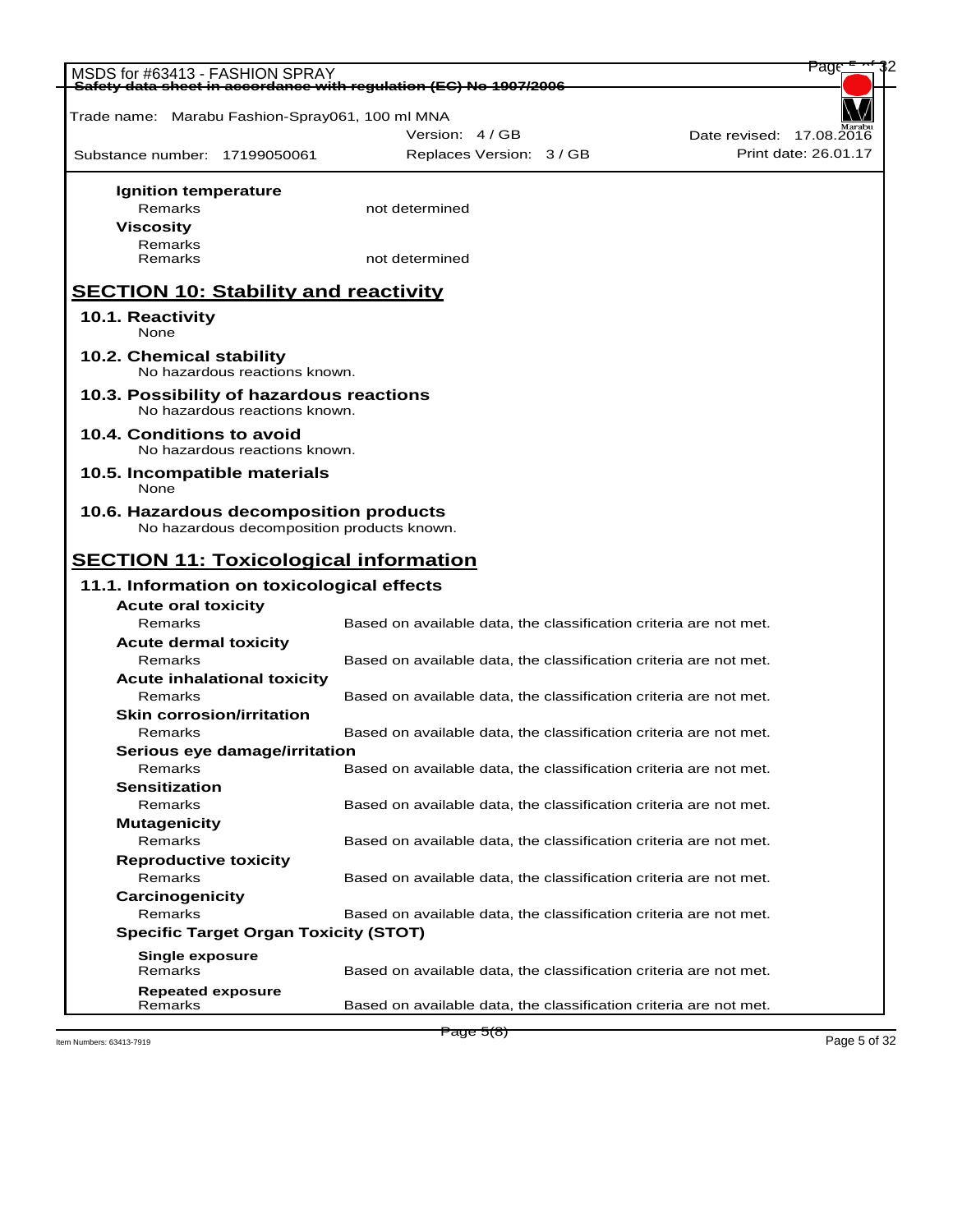

# **SECTION 14: Transport information**

# **Land transport ADR/RID**

Non-dangerous goods **14.1. UN number**

Item Numbers: 63413-7919 Page 6 of 32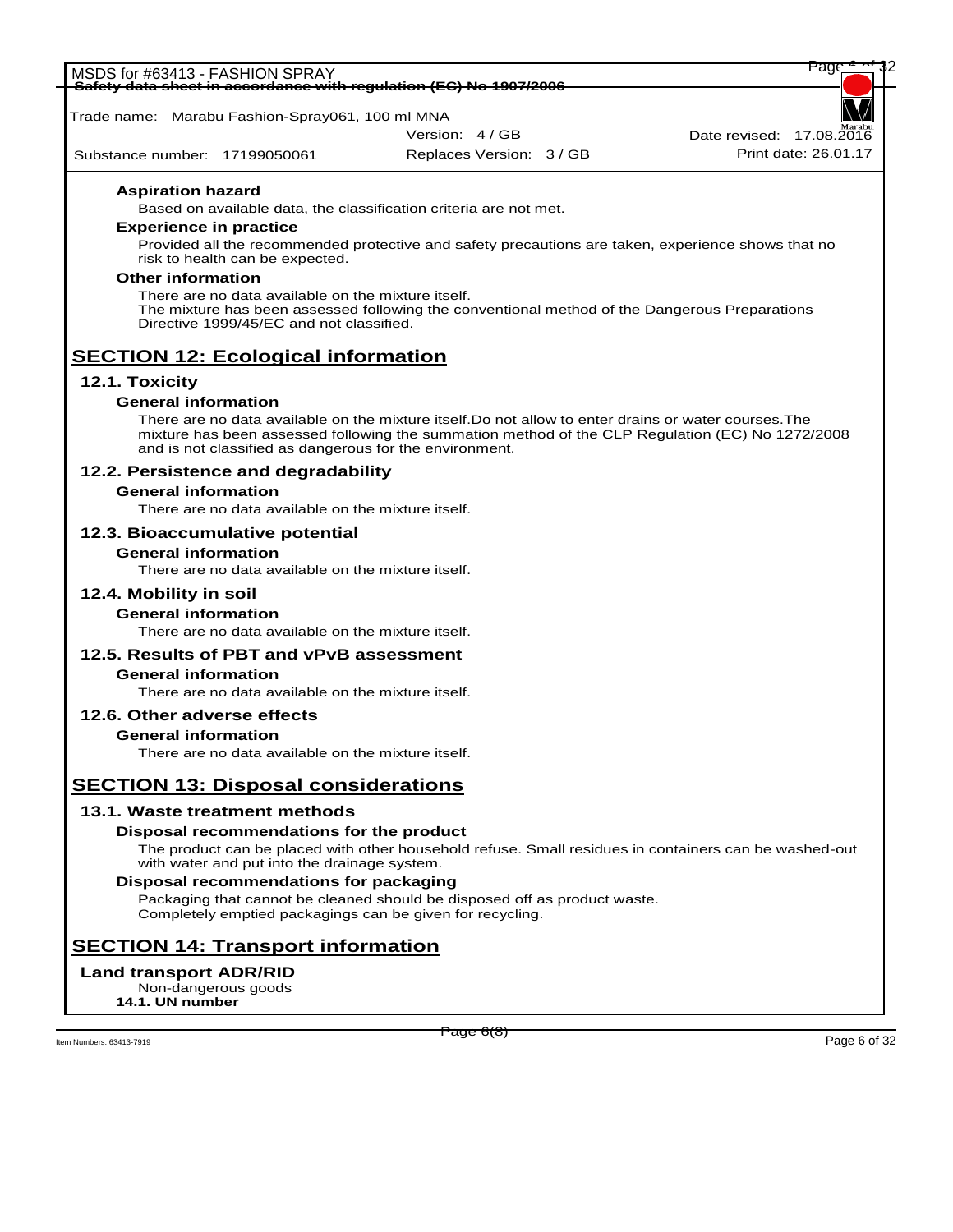|                                                                                                       |   |                          |   |     |     | Page                     |
|-------------------------------------------------------------------------------------------------------|---|--------------------------|---|-----|-----|--------------------------|
| MSDS for #63413 - FASHION SPRAY<br>Safety data sheet in accordance with regulation (EC) No 1907/2006  |   |                          |   |     |     |                          |
|                                                                                                       |   |                          |   |     |     |                          |
| Trade name: Marabu Fashion-Spray061, 100 ml MNA                                                       |   |                          |   |     |     |                          |
|                                                                                                       |   | Version: 4/GB            |   |     |     | Date revised: 17.08.2016 |
| Substance number: 17199050061                                                                         |   | Replaces Version: 3 / GB |   |     |     | Print date: 26.01.17     |
| UN -                                                                                                  |   |                          |   |     |     |                          |
| 14.2. UN proper shipping name                                                                         |   |                          |   |     |     |                          |
| 14.3. Transport hazard class(es)                                                                      |   |                          |   |     |     |                          |
| Class                                                                                                 |   |                          |   |     |     |                          |
| Label                                                                                                 |   |                          |   |     |     |                          |
| 14.4. Packing group                                                                                   |   |                          |   |     |     |                          |
| Packing group<br>Transport category                                                                   | 0 |                          |   |     |     |                          |
| 14.5. Environmental hazards                                                                           |   |                          |   |     |     |                          |
|                                                                                                       |   |                          |   |     |     |                          |
| <b>Marine transport IMDG/GGVSee</b>                                                                   |   |                          |   |     |     |                          |
| The product does not constitute a hazardous substance in sea transport.<br>14.1. UN number            |   |                          |   |     |     |                          |
| $UN -$                                                                                                |   |                          |   |     |     |                          |
| 14.2. UN proper shipping name                                                                         |   |                          |   |     |     |                          |
| 14.3. Transport hazard class(es)                                                                      |   |                          |   |     |     |                          |
| Class                                                                                                 |   |                          |   |     |     |                          |
| Subsidiary risk                                                                                       |   |                          |   |     |     |                          |
| 14.4. Packing group                                                                                   |   |                          |   |     |     |                          |
| Packing group                                                                                         |   |                          |   |     |     |                          |
| 14.5. Environmental hazards                                                                           |   |                          |   |     |     |                          |
| no                                                                                                    |   |                          |   |     |     |                          |
| Air transport ICAO/IATA                                                                               |   |                          |   |     |     |                          |
| The product does not constitute a hazardous substance in air transport.                               |   |                          |   |     |     |                          |
| 14.1. UN number                                                                                       |   |                          |   |     |     |                          |
| UN -                                                                                                  |   |                          |   |     |     |                          |
| 14.2. UN proper shipping name                                                                         |   |                          |   |     |     |                          |
|                                                                                                       |   |                          |   |     |     |                          |
| 14.3. Transport hazard class(es)                                                                      |   |                          |   |     |     |                          |
| Class<br>Subsidiary risk                                                                              |   |                          |   |     |     |                          |
| 14.4. Packing group                                                                                   |   |                          |   |     |     |                          |
| Packing group                                                                                         |   |                          |   |     |     |                          |
| 14.5. Environmental hazards                                                                           |   |                          |   |     |     |                          |
|                                                                                                       |   |                          |   |     |     |                          |
| Information for all modes of transport                                                                |   |                          |   |     |     |                          |
| 14.6. Special precautions for user                                                                    |   |                          |   |     |     |                          |
| Transport within the user's premises:                                                                 |   |                          |   |     |     |                          |
| Always transport in closed containers that are upright and secure.                                    |   |                          |   |     |     |                          |
| Ensure that persons transporting the product know what to do in the event of an accident or spillage. |   |                          |   |     |     |                          |
| <b>Other information</b>                                                                              |   |                          |   |     |     |                          |
| 14.7. Transport in bulk according to Annex II of Marpol and the IBC Code                              |   |                          |   |     |     |                          |
| no                                                                                                    |   |                          |   |     |     |                          |
|                                                                                                       |   |                          |   |     |     |                          |
| <b>SECTION 15: Regulatory information ***</b>                                                         |   |                          |   |     |     |                          |
|                                                                                                       |   |                          |   |     |     |                          |
| 15.1. Safety, health and environmental regulations/legislation specific for the substance             |   |                          |   |     |     |                          |
| or mixture                                                                                            |   |                          |   |     |     |                          |
| <b>VOC ***</b>                                                                                        |   |                          |   |     |     |                          |
|                                                                                                       |   |                          |   |     |     |                          |
| VOC (EU)<br><b>Other information</b>                                                                  |   | 0,08                     | % | 0,8 | q/l |                          |
|                                                                                                       |   |                          |   |     |     |                          |

 $P \cdot \text{age } I(8)$ <br>Item Numbers: 63413-7919 Page 7 of 32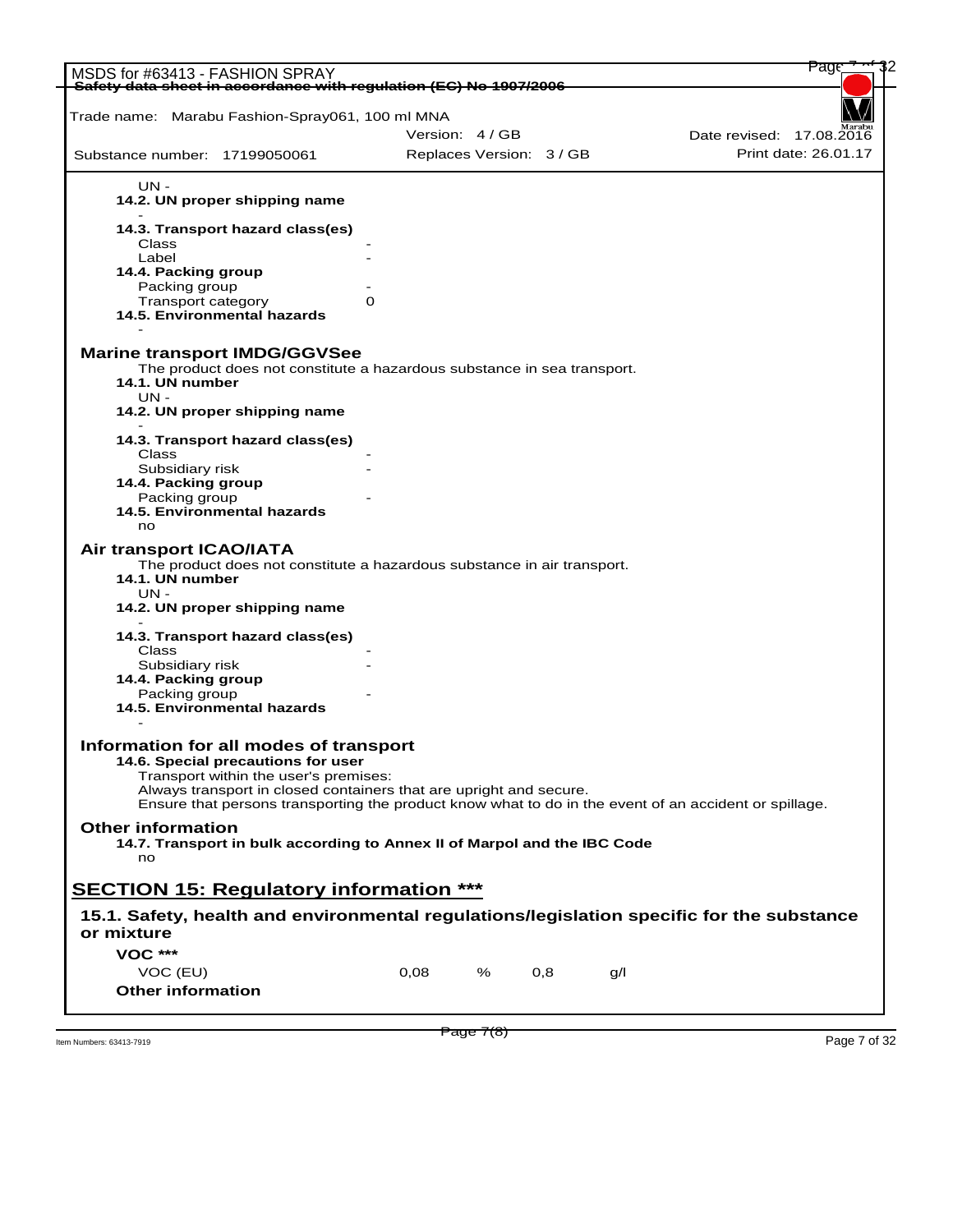| MSDS for #63413 - FASHION SPRAY                 | Safety data sheet in accordance with requlation (EC) No 1907/2006                                                                                                                                    | Page                                                                                                         |
|-------------------------------------------------|------------------------------------------------------------------------------------------------------------------------------------------------------------------------------------------------------|--------------------------------------------------------------------------------------------------------------|
|                                                 |                                                                                                                                                                                                      |                                                                                                              |
| Trade name: Marabu Fashion-Spray061, 100 ml MNA |                                                                                                                                                                                                      |                                                                                                              |
|                                                 | Version: 4/GB                                                                                                                                                                                        | Date revised: 17.08.2016                                                                                     |
| Substance number: 17199050061                   | Replaces Version: 3 / GB                                                                                                                                                                             | Print date: 26.01.17                                                                                         |
|                                                 | The product does not contain substances of very high concern (SVHC).                                                                                                                                 |                                                                                                              |
| <b>Other information</b>                        |                                                                                                                                                                                                      |                                                                                                              |
|                                                 | All components are contained in the TSCA inventory or exempted.                                                                                                                                      |                                                                                                              |
|                                                 | All components are contained in the AICS inventory.<br>All components are contained in the ECL inventory.                                                                                            |                                                                                                              |
|                                                 |                                                                                                                                                                                                      |                                                                                                              |
| 15.2. Chemical safety assessment                | For this preparation a chemical safety assessment has not been carried out.                                                                                                                          |                                                                                                              |
| <b>SECTION 16: Other information</b>            |                                                                                                                                                                                                      |                                                                                                              |
| <b>Hazard statements listed in Chapter 3</b>    |                                                                                                                                                                                                      |                                                                                                              |
| H <sub>301</sub>                                | Toxic if swallowed.                                                                                                                                                                                  |                                                                                                              |
| H302                                            | Harmful if swallowed.                                                                                                                                                                                |                                                                                                              |
| H312                                            | Harmful in contact with skin.                                                                                                                                                                        |                                                                                                              |
| H315                                            | Causes skin irritation.                                                                                                                                                                              |                                                                                                              |
| H318<br>H331                                    | Causes serious eye damage.                                                                                                                                                                           |                                                                                                              |
| H335                                            | Toxic if inhaled.<br>May cause respiratory irritation.                                                                                                                                               |                                                                                                              |
| H400                                            | Very toxic to aquatic life.                                                                                                                                                                          |                                                                                                              |
| H410                                            | Very toxic to aquatic life with long lasting effects.                                                                                                                                                |                                                                                                              |
| <b>CLP categories listed in Chapter 3</b>       |                                                                                                                                                                                                      |                                                                                                              |
| Acute Tox. 3                                    | Acute toxicity, Category 3                                                                                                                                                                           |                                                                                                              |
| Acute Tox. 4                                    | Acute toxicity, Category 4                                                                                                                                                                           |                                                                                                              |
| Aquatic Acute 1                                 | Hazardous to the aquatic environment, acute, Category 1                                                                                                                                              |                                                                                                              |
| Aquatic Chronic 1                               | Hazardous to the aquatic environment, chronic, Category 1                                                                                                                                            |                                                                                                              |
| Eye Dam. 1<br>Skin Irrit. 2                     | Serious eye damage, Category 1<br>Skin irritation, Category 2                                                                                                                                        |                                                                                                              |
| STOT SE 3                                       | Specific target organ toxicity - single exposure, Category 3                                                                                                                                         |                                                                                                              |
| <b>Supplemental information</b>                 |                                                                                                                                                                                                      |                                                                                                              |
|                                                 | Relevant changes compared with the previous version of the safety data sheet are marked with: ***                                                                                                    |                                                                                                              |
|                                                 | This information is based on our present state of knowledge. However, it should not constitute a                                                                                                     |                                                                                                              |
|                                                 | guarantee for any specific product properties and shall not establish a legally valid relationship.                                                                                                  |                                                                                                              |
|                                                 | The information in this Safety Data Sheet is based on the present state of knowledge and current                                                                                                     |                                                                                                              |
| legislation.                                    |                                                                                                                                                                                                      |                                                                                                              |
|                                                 | It provides guidance on health, safety and environmental aspects of the product and should not be<br>construed as any guarantee of technical performance or suitability for particular applications. |                                                                                                              |
|                                                 |                                                                                                                                                                                                      | The product should not be used for purposes other than those shown in Section 1 without first referring      |
|                                                 | to the supplier and obtaining written handling instructions.                                                                                                                                         |                                                                                                              |
|                                                 |                                                                                                                                                                                                      | As the specific conditions of use of the product are outside the supplier's control, the user is responsible |
|                                                 | for ensuring that the requirements of relevant legislation are complied with.                                                                                                                        |                                                                                                              |
|                                                 | The information contained in this safety data sheet does not constitute the user's own assessment of<br>workplace risks, as required by other health and safety legislation.                         |                                                                                                              |
|                                                 |                                                                                                                                                                                                      |                                                                                                              |
|                                                 |                                                                                                                                                                                                      |                                                                                                              |
|                                                 |                                                                                                                                                                                                      |                                                                                                              |
|                                                 |                                                                                                                                                                                                      |                                                                                                              |
|                                                 |                                                                                                                                                                                                      |                                                                                                              |
|                                                 |                                                                                                                                                                                                      |                                                                                                              |
|                                                 |                                                                                                                                                                                                      |                                                                                                              |
|                                                 |                                                                                                                                                                                                      |                                                                                                              |
|                                                 |                                                                                                                                                                                                      |                                                                                                              |
|                                                 |                                                                                                                                                                                                      |                                                                                                              |
|                                                 |                                                                                                                                                                                                      |                                                                                                              |
|                                                 |                                                                                                                                                                                                      |                                                                                                              |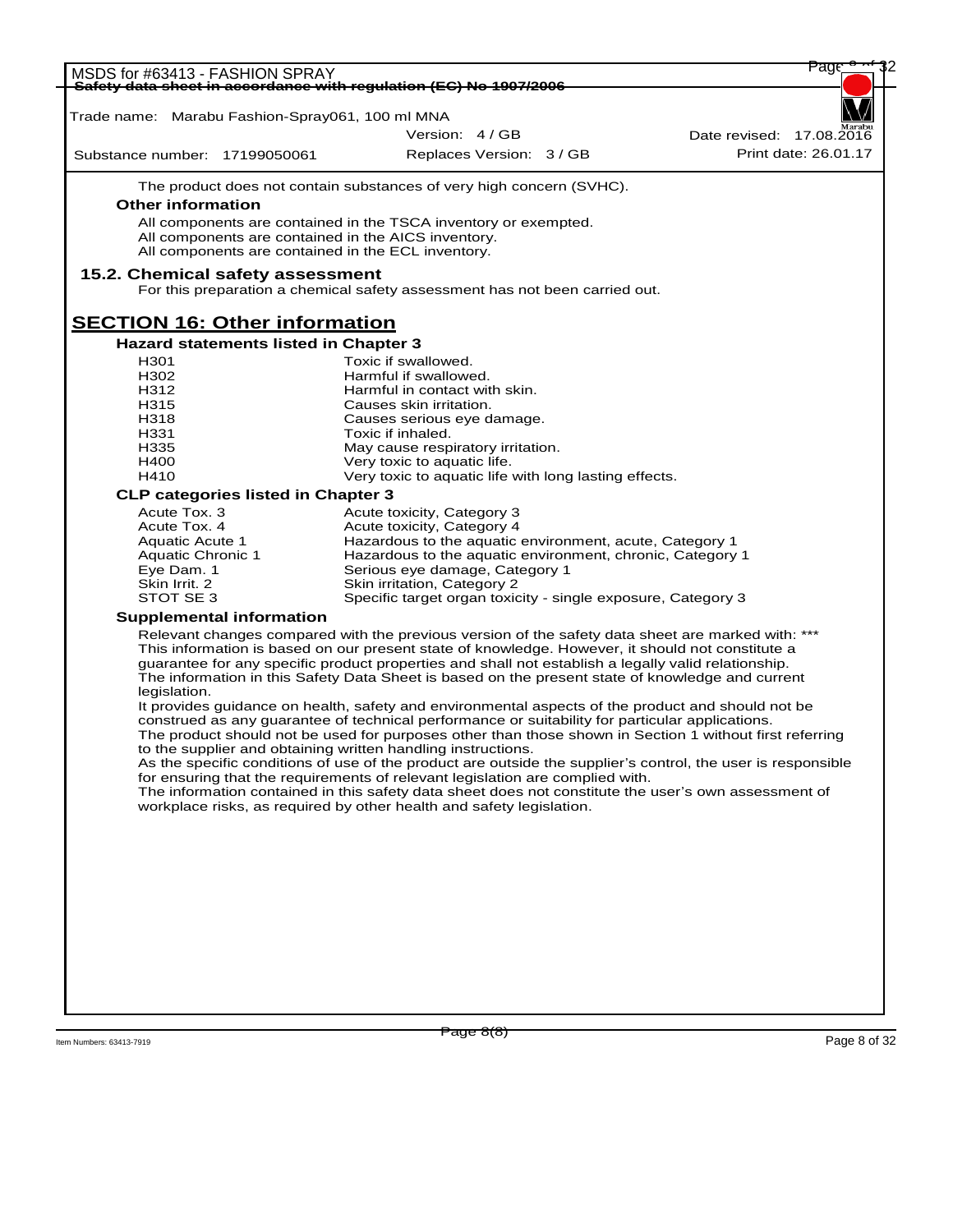| MSDS for #63413 - FASHION SPRAY                                                                                                              |                                    |                          |     |   | Page                                                                                                 |
|----------------------------------------------------------------------------------------------------------------------------------------------|------------------------------------|--------------------------|-----|---|------------------------------------------------------------------------------------------------------|
| Safety data sheet in accordance with regulation (EC) No 1907/2006                                                                            |                                    |                          |     |   |                                                                                                      |
| Trade name: Marabu Fashion-Spray141, 100 ml MNA                                                                                              |                                    |                          |     |   |                                                                                                      |
|                                                                                                                                              |                                    | Version: 4/GB            |     |   | Date revised: 07.10.2016                                                                             |
| Substance number: 17199050141                                                                                                                |                                    | Replaces Version: 3 / GB |     |   | Print date: 26.01.17                                                                                 |
|                                                                                                                                              |                                    |                          |     |   |                                                                                                      |
| <b>SECTION 1: Identification of the substance/mixture and of the</b>                                                                         |                                    |                          |     |   |                                                                                                      |
| company/undertaking                                                                                                                          |                                    |                          |     |   |                                                                                                      |
| 1.1. Product identifier<br>Marabu Fashion-Spray141, 100 ml MNA                                                                               |                                    |                          |     |   |                                                                                                      |
| 1.2. Relevant identified uses of the substance or mixture and uses advised against                                                           |                                    |                          |     |   |                                                                                                      |
| Use of the substance/preparation<br>Spray paint                                                                                              |                                    |                          |     |   |                                                                                                      |
| 1.3. Details of the supplier of the safety data sheet                                                                                        |                                    |                          |     |   |                                                                                                      |
| <b>Address</b>                                                                                                                               |                                    |                          |     |   |                                                                                                      |
| Marabu GmbH & Co. KG<br>Asperger Strasse 4                                                                                                   |                                    |                          |     |   |                                                                                                      |
| 71732 Tamm                                                                                                                                   |                                    |                          |     |   |                                                                                                      |
| Germany                                                                                                                                      |                                    |                          |     |   |                                                                                                      |
| Telephone no.<br>Fax no.                                                                                                                     | +49-7141/691-0<br>+49-7141/691-147 |                          |     |   |                                                                                                      |
| Information provided  Department product safety                                                                                              |                                    |                          |     |   |                                                                                                      |
| by / telephone                                                                                                                               | PRSI@marabu.de                     |                          |     |   |                                                                                                      |
| E-mail address of<br>person responsible                                                                                                      |                                    |                          |     |   |                                                                                                      |
| for this SDS                                                                                                                                 |                                    |                          |     |   |                                                                                                      |
| 1.4. Emergency telephone number                                                                                                              |                                    |                          |     |   |                                                                                                      |
| $(+49)$ (0)621-60-43333                                                                                                                      |                                    |                          |     |   |                                                                                                      |
|                                                                                                                                              |                                    |                          |     |   |                                                                                                      |
| <b>SECTION 2: Hazards identification ***</b>                                                                                                 |                                    |                          |     |   |                                                                                                      |
| 2.1. Classification of the substance or mixture<br>This product is not classified hazardous in accordance with Regulation (EC) No 1272/2008. |                                    |                          |     |   |                                                                                                      |
| 2.2. Label elements                                                                                                                          |                                    |                          |     |   |                                                                                                      |
| Labelling according to regulation (EC) No 1272/2008                                                                                          |                                    |                          |     |   | The product does not require a hazard warning label in accordance with Regulation (EC) No 1272/2008. |
| 2.3. Other hazards                                                                                                                           |                                    |                          |     |   |                                                                                                      |
| No special hazards have to be mentioned.                                                                                                     |                                    |                          |     |   |                                                                                                      |
| <b>SECTION 3: Composition/information on ingredients ***</b>                                                                                 |                                    |                          |     |   |                                                                                                      |
| 3.2. Mixtures                                                                                                                                |                                    |                          |     |   |                                                                                                      |
| <b>Chemical characterization</b>                                                                                                             |                                    |                          |     |   |                                                                                                      |
| Spray paint based on acrylic resins and on water                                                                                             |                                    |                          |     |   |                                                                                                      |
| Hazardous ingredients ***                                                                                                                    |                                    |                          |     |   |                                                                                                      |
| <b>Bronopol (INN)</b>                                                                                                                        |                                    |                          |     |   |                                                                                                      |
| CAS No.<br>EINECS no.                                                                                                                        | $52 - 51 - 7$                      |                          |     |   |                                                                                                      |
| Concentration                                                                                                                                | 200-143-0<br>$>=$                  | 0,01<br>$\prec$          | 0,1 | % |                                                                                                      |
|                                                                                                                                              |                                    |                          |     |   |                                                                                                      |
| Classification (Regulation (EC) No. 1272/2008)                                                                                               | Eye Dam. 1                         | H318                     |     |   |                                                                                                      |
|                                                                                                                                              | Skin Irrit. 2                      | H315                     |     |   |                                                                                                      |
|                                                                                                                                              | STOT SE 3                          | H335                     |     |   |                                                                                                      |
|                                                                                                                                              |                                    |                          |     |   |                                                                                                      |
|                                                                                                                                              |                                    | Page 1(8)                |     |   | Page 9 of 32                                                                                         |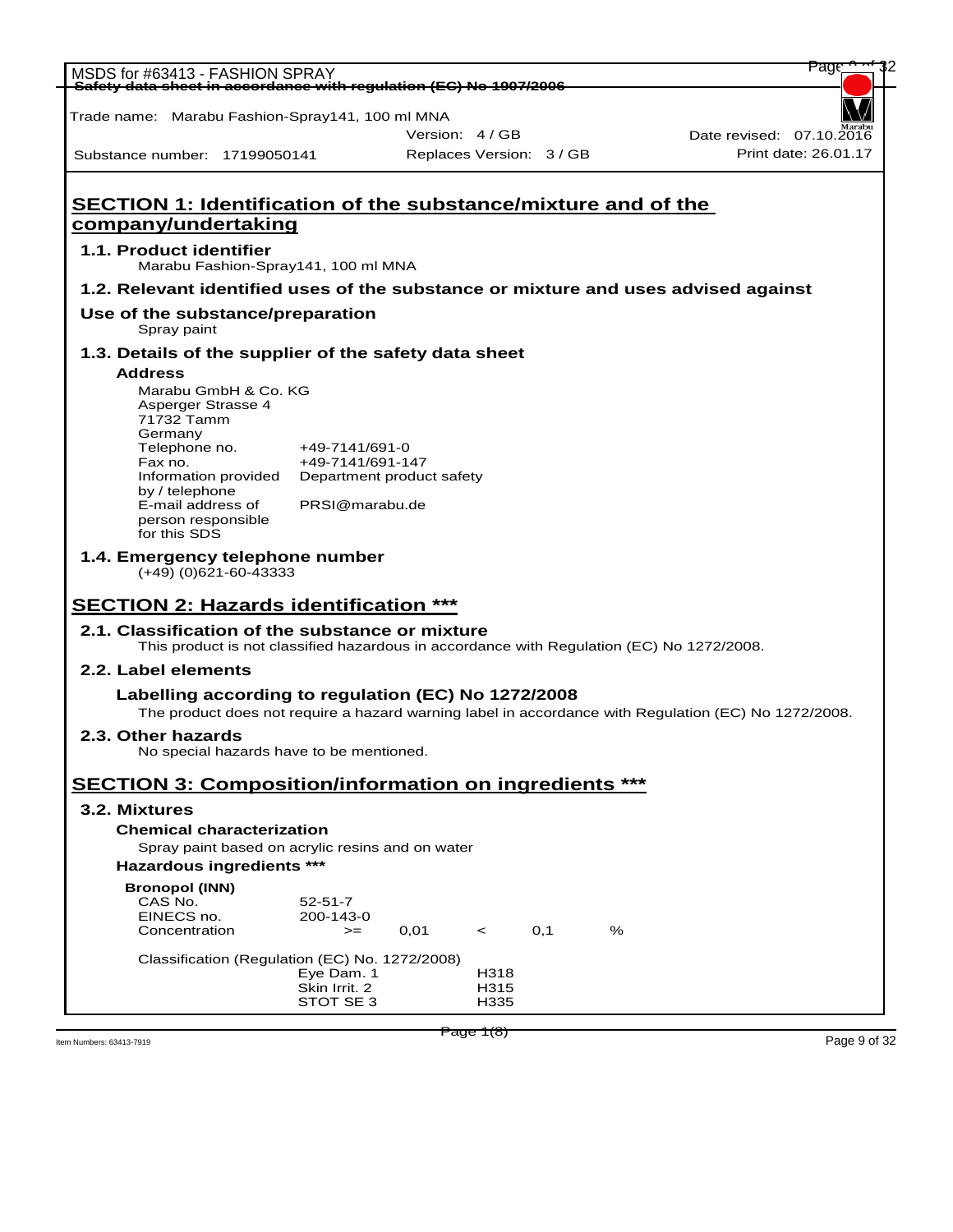| MSDS for #63413 - FASHION SPRAY<br>Safety data sheet in accordance with requlation (EC) No 1907/2006    |                                                  |                          |                     |       |   | Page                                                                                                       |
|---------------------------------------------------------------------------------------------------------|--------------------------------------------------|--------------------------|---------------------|-------|---|------------------------------------------------------------------------------------------------------------|
|                                                                                                         |                                                  |                          |                     |       |   |                                                                                                            |
| Trade name: Marabu Fashion-Spray141, 100 ml MNA                                                         |                                                  | Version: 4 / GB          |                     |       |   | Date revised: 07.10.2016                                                                                   |
| Substance number: 17199050141                                                                           |                                                  | Replaces Version: 3 / GB |                     |       |   | Print date: 26.01.17                                                                                       |
|                                                                                                         |                                                  |                          |                     |       |   |                                                                                                            |
|                                                                                                         | Acute Tox. 4<br>Acute Tox. 4                     |                          | H302<br>H312        |       |   |                                                                                                            |
|                                                                                                         | <b>Aquatic Acute 1</b>                           |                          | H400                |       |   |                                                                                                            |
|                                                                                                         | <b>Aquatic Chronic 1</b>                         |                          | H410                |       |   |                                                                                                            |
| Concentration limits (Regulation (EC) No. 1272/2008)                                                    | <b>Aquatic Acute 1</b><br><b>Aquatic Chronic</b> | H400<br>H410             | $M = 10$<br>$M = 1$ |       |   |                                                                                                            |
|                                                                                                         | 1                                                |                          |                     |       |   |                                                                                                            |
| <b>Pyrithione zinc</b>                                                                                  |                                                  |                          |                     |       |   |                                                                                                            |
| CAS No.<br>EINECS no.                                                                                   | 13463-41-7<br>236-671-3                          |                          |                     |       |   |                                                                                                            |
| Registration no.                                                                                        | 01-2119511196-46                                 |                          |                     |       |   |                                                                                                            |
| Concentration                                                                                           | $>=$                                             | 0,01                     | $\,<\,$             | 0.025 | % |                                                                                                            |
| Classification (Regulation (EC) No. 1272/2008)                                                          |                                                  |                          |                     |       |   |                                                                                                            |
|                                                                                                         | Acute Tox. 3                                     |                          | H301                |       |   |                                                                                                            |
|                                                                                                         | Acute Tox. 3                                     |                          | H331                |       |   |                                                                                                            |
|                                                                                                         | Eye Dam. 1                                       |                          | H318                |       |   |                                                                                                            |
|                                                                                                         | <b>Aquatic Acute 1</b>                           |                          | H400                |       |   |                                                                                                            |
|                                                                                                         | <b>Aquatic Chronic 1</b>                         |                          | H410                |       |   |                                                                                                            |
| Concentration limits (Regulation (EC) No. 1272/2008)                                                    |                                                  |                          |                     |       |   |                                                                                                            |
|                                                                                                         | <b>Aquatic Acute 1</b>                           | H400                     | $M = 100$           |       |   |                                                                                                            |
|                                                                                                         | <b>Aquatic Chronic</b>                           | H410                     | $M = 10$            |       |   |                                                                                                            |
| <b>Further ingredients ***</b>                                                                          | 1                                                |                          |                     |       |   |                                                                                                            |
| Glycerol                                                                                                |                                                  |                          |                     |       |   |                                                                                                            |
| CAS No.                                                                                                 | $56 - 81 - 5$                                    |                          |                     |       |   |                                                                                                            |
| EINECS no.                                                                                              | 200-289-5                                        |                          |                     |       |   |                                                                                                            |
| Concentration                                                                                           | $>=$                                             | 1                        | $\,<\,$             | 10    | % | $[3]$                                                                                                      |
|                                                                                                         |                                                  |                          |                     |       |   |                                                                                                            |
|                                                                                                         |                                                  |                          |                     |       |   |                                                                                                            |
| [3] Substance with occupational exposure limits                                                         |                                                  |                          |                     |       |   |                                                                                                            |
| <b>SECTION 4: First aid measures</b>                                                                    |                                                  |                          |                     |       |   |                                                                                                            |
|                                                                                                         |                                                  |                          |                     |       |   |                                                                                                            |
| 4.1. Description of first aid measures                                                                  |                                                  |                          |                     |       |   |                                                                                                            |
| After skin contact                                                                                      |                                                  |                          |                     |       |   |                                                                                                            |
| Wash with plenty of water and soap. Do NOT use solvents or thinners.                                    |                                                  |                          |                     |       |   |                                                                                                            |
| After eye contact                                                                                       |                                                  |                          |                     |       |   |                                                                                                            |
|                                                                                                         |                                                  |                          |                     |       |   | Separate eyelids, wash the eyes thoroughly with water (15 min.). In case of irritation consult an oculist. |
| <b>After ingestion</b>                                                                                  |                                                  |                          |                     |       |   |                                                                                                            |
| medical treatment.                                                                                      |                                                  |                          |                     |       |   | Rinse mouth thoroughly with water. If larger amounts are swallowed or in the event of symptoms take        |
| 4.2. Most important symptoms and effects, both acute and delayed<br>Until now no symptoms known so far. |                                                  |                          |                     |       |   |                                                                                                            |
| 4.3. Indication of any immediate medical attention and special treatment needed                         |                                                  |                          |                     |       |   |                                                                                                            |
| Hints for the physician / treatment<br>Treat symptomatically                                            |                                                  |                          |                     |       |   |                                                                                                            |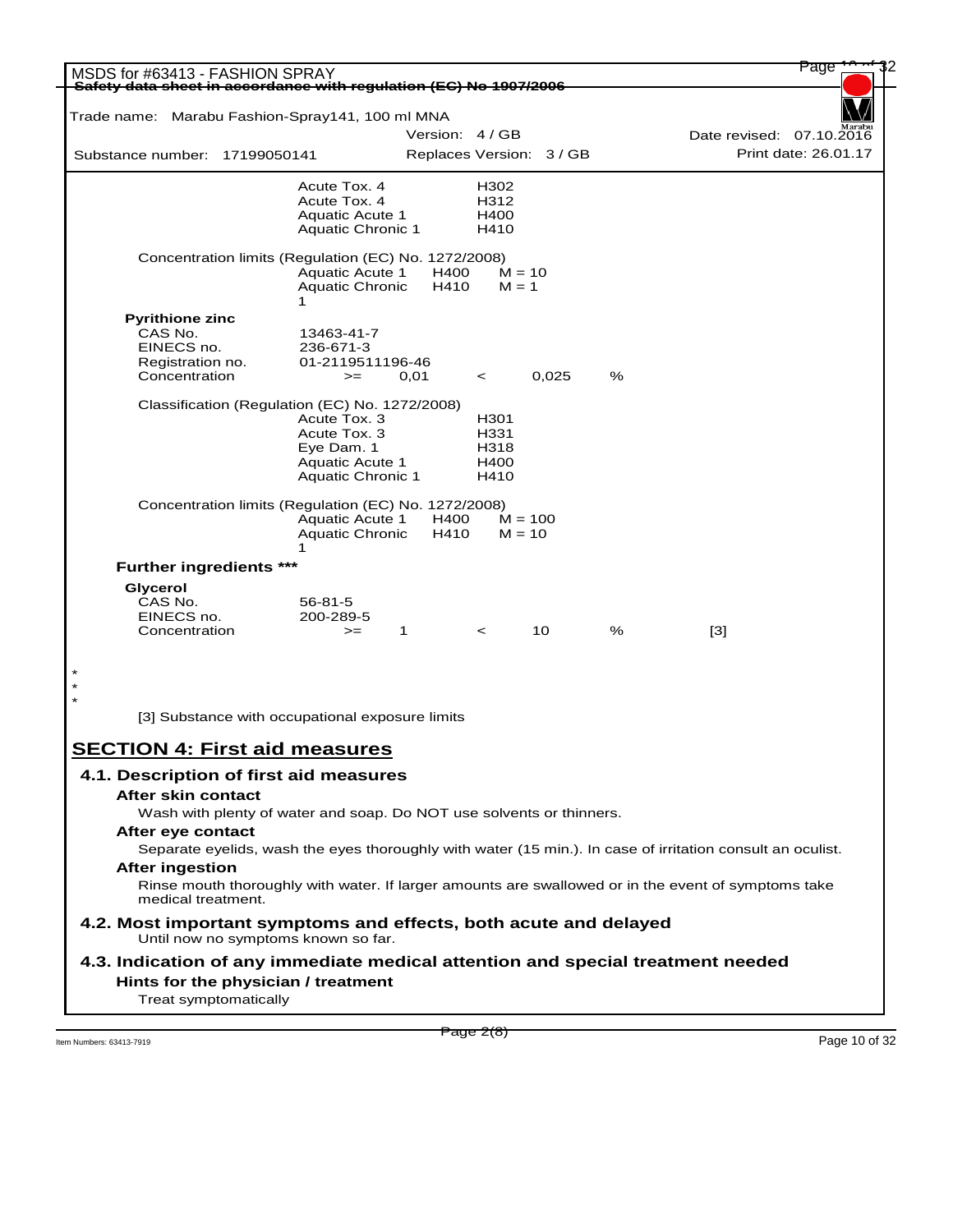| MSDS for #63413 - FASHION SPRAY                 |                                   |                                                                                                         | Page                     |
|-------------------------------------------------|-----------------------------------|---------------------------------------------------------------------------------------------------------|--------------------------|
|                                                 |                                   | <del>Safety data sheet in accordance with regulation (EC) No 1907/2006</del>                            |                          |
| Trade name: Marabu Fashion-Spray141, 100 ml MNA |                                   |                                                                                                         |                          |
|                                                 |                                   | Version: 4/GB                                                                                           | Date revised: 07.10.2016 |
| Substance number: 17199050141                   |                                   | Replaces Version: 3 / GB                                                                                | Print date: 26.01.17     |
|                                                 |                                   |                                                                                                         |                          |
|                                                 |                                   |                                                                                                         |                          |
| <b>SECTION 5: Firefighting measures</b>         |                                   |                                                                                                         |                          |
| 5.1. Extinguishing media                        |                                   |                                                                                                         |                          |
| Suitable extinguishing media                    |                                   |                                                                                                         |                          |
|                                                 | Carbon dioxide, Foam, Sand, Water |                                                                                                         |                          |
|                                                 |                                   | 5.2. Special hazards arising from the substance or mixture                                              |                          |
|                                                 |                                   | In the event of fire the following can be released: Carbon monoxide (CO); Carbon dioxide (CO2); dense   |                          |
| black smoke                                     |                                   |                                                                                                         |                          |
| 5.3. Advice for firefighters                    |                                   |                                                                                                         |                          |
| <b>Other information</b>                        |                                   |                                                                                                         |                          |
|                                                 |                                   | Collect contaminated fire-fighting water separately, must not be discharged into the drains.            |                          |
|                                                 |                                   |                                                                                                         |                          |
| <b>SECTION 6: Accidental release measures</b>   |                                   |                                                                                                         |                          |
|                                                 | No particular measures required.  | 6.1. Personal precautions, protective equipment and emergency procedures                                |                          |
| <b>6.2. Environmental precautions</b>           |                                   |                                                                                                         |                          |
|                                                 | No particular measures required.  |                                                                                                         |                          |
|                                                 |                                   | 6.3. Methods and material for containment and cleaning up                                               |                          |
|                                                 |                                   | Clean preferably with a detergent - avoid use of solvents.                                              |                          |
| 6.4. Reference to other sections                |                                   |                                                                                                         |                          |
|                                                 |                                   | Information regarding Safe handling, see Section 7. Information regarding personal protective measures, |                          |
|                                                 |                                   | see Section 8. Information regarding waste disposal, see Section 13.                                    |                          |
| <b>SECTION 7: Handling and storage</b>          |                                   |                                                                                                         |                          |
| 7.1. Precautions for safe handling              |                                   |                                                                                                         |                          |
| <b>Advice on safe handling</b>                  |                                   |                                                                                                         |                          |
|                                                 |                                   | Avoid skin and eye contact. Smoking, eating and drinking shall be prohibited in application area.       |                          |
|                                                 |                                   | Advice on protection against fire and explosion                                                         |                          |
| No special measures required.                   |                                   |                                                                                                         |                          |
|                                                 |                                   | 7.2. Conditions for safe storage, including any incompatibilities                                       |                          |
| Requirements for storage rooms and vessels      |                                   |                                                                                                         |                          |
| Store in frostfree conditions.                  |                                   |                                                                                                         |                          |
| Storage class according to TRGS 510             |                                   |                                                                                                         |                          |
| Storage class according to                      | 12 <sup>1</sup>                   | Non-combustible liquids                                                                                 |                          |
| <b>TRGS 510</b>                                 |                                   |                                                                                                         |                          |
| 7.3. Specific end use(s)<br>Hobby varnish       |                                   |                                                                                                         |                          |
|                                                 |                                   | <b>SECTION 8: Exposure controls/personal protection</b>                                                 |                          |
| 8.1. Control parameters                         |                                   |                                                                                                         |                          |
| <b>Exposure limit values</b>                    |                                   |                                                                                                         |                          |
| Glycerol                                        |                                   |                                                                                                         |                          |
| List                                            |                                   | EH <sub>40</sub>                                                                                        |                          |
| Type                                            |                                   | WEL                                                                                                     |                          |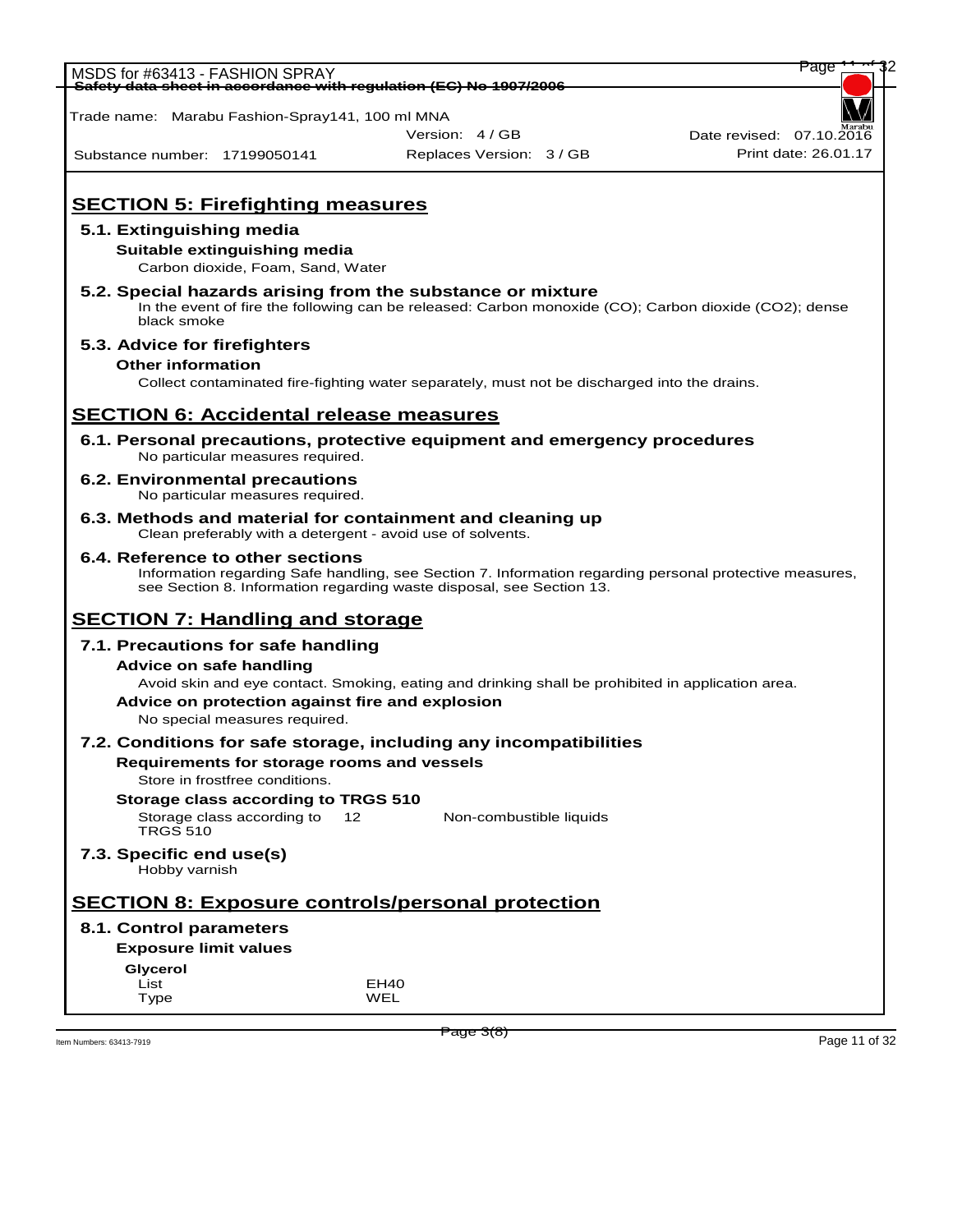| MSDS for #63413 - FASHION SPRAY                                   |                       |                                 |     |    |                   | Page                                             |  |
|-------------------------------------------------------------------|-----------------------|---------------------------------|-----|----|-------------------|--------------------------------------------------|--|
| Safety data sheet in accordance with regulation (EC) No 1907/2006 |                       |                                 |     |    |                   |                                                  |  |
|                                                                   |                       |                                 |     |    |                   |                                                  |  |
| Trade name: Marabu Fashion-Spray141, 100 ml MNA                   |                       | Version: 4/GB                   |     |    |                   |                                                  |  |
|                                                                   |                       |                                 |     |    |                   | Date revised: 07.10.2016<br>Print date: 26.01.17 |  |
| Substance number: 17199050141                                     |                       | Replaces Version: 3 / GB        |     |    |                   |                                                  |  |
| Value                                                             | 10                    | mg/m <sup>3</sup>               |     |    |                   |                                                  |  |
| <b>Status: 2011</b>                                               |                       |                                 |     |    |                   |                                                  |  |
| <b>Other information</b>                                          |                       |                                 |     |    |                   |                                                  |  |
| There are not known any further control parameters.               |                       |                                 |     |    |                   |                                                  |  |
| 8.2. Exposure controls                                            |                       |                                 |     |    |                   |                                                  |  |
| <b>Exposure controls</b>                                          |                       |                                 |     |    |                   |                                                  |  |
| Provide adequate ventilation.                                     |                       |                                 |     |    |                   |                                                  |  |
|                                                                   |                       |                                 |     |    |                   |                                                  |  |
| <b>SECTION 9: Physical and chemical properties</b>                |                       |                                 |     |    |                   |                                                  |  |
| 9.1. Information on basic physical and chemical properties        |                       |                                 |     |    |                   |                                                  |  |
| <b>Form</b>                                                       | liquid                |                                 |     |    |                   |                                                  |  |
| <b>Colour</b><br>Odour                                            | coloured<br>odourless |                                 |     |    |                   |                                                  |  |
| <b>Odour threshold</b>                                            |                       |                                 |     |    |                   |                                                  |  |
| Remarks                                                           |                       | No data available               |     |    |                   |                                                  |  |
| pH value                                                          |                       |                                 |     |    |                   |                                                  |  |
| Value                                                             |                       | 8                               | to  | 10 |                   |                                                  |  |
| Temperature                                                       |                       | 20                              | °C  |    |                   |                                                  |  |
| Method                                                            |                       | <b>WTW PH 340</b>               |     |    |                   |                                                  |  |
| <b>Melting point</b>                                              |                       |                                 |     |    |                   |                                                  |  |
| Remarks                                                           |                       | not determined                  |     |    |                   |                                                  |  |
| <b>Freezing point</b>                                             |                       |                                 |     |    |                   |                                                  |  |
| Remarks                                                           |                       | not determined                  |     |    |                   |                                                  |  |
| Initial boiling point and boiling range<br>Value                  | appr.                 | 100                             |     |    | $^{\circ}C$       |                                                  |  |
| Pressure                                                          |                       | 1.013                           | hPa |    |                   |                                                  |  |
| Source                                                            |                       | Literature value                |     |    |                   |                                                  |  |
| <b>Flash point</b>                                                |                       |                                 |     |    |                   |                                                  |  |
| Remarks                                                           |                       | Not applicable                  |     |    |                   |                                                  |  |
| Evaporation rate (ether $= 1$ ) :                                 |                       |                                 |     |    |                   |                                                  |  |
| Remarks                                                           |                       | not determined                  |     |    |                   |                                                  |  |
| <b>Flammability (solid, gas)</b>                                  |                       |                                 |     |    |                   |                                                  |  |
| Not applicable                                                    |                       |                                 |     |    |                   |                                                  |  |
| Upper/lower flammability or explosive limits<br>Remarks           |                       | not determined                  |     |    |                   |                                                  |  |
| Vapour pressure                                                   |                       |                                 |     |    |                   |                                                  |  |
| Value                                                             | appr.                 | 23                              |     |    | hPa               |                                                  |  |
| Temperature                                                       |                       | 20                              | °C  |    |                   |                                                  |  |
| Method                                                            |                       | Value taken from the literature |     |    |                   |                                                  |  |
| <b>Vapour density</b>                                             |                       |                                 |     |    |                   |                                                  |  |
| Remarks                                                           |                       | not determined                  |     |    |                   |                                                  |  |
| <b>Density</b>                                                    |                       |                                 |     |    |                   |                                                  |  |
| Value<br>Temperature                                              |                       | 1,02<br>20                      | °C  |    | q/cm <sup>3</sup> |                                                  |  |
| Method                                                            |                       | <b>DIN EN ISO 2811</b>          |     |    |                   |                                                  |  |
| Solubility in water                                               |                       |                                 |     |    |                   |                                                  |  |
| Remarks                                                           | miscible              |                                 |     |    |                   |                                                  |  |
|                                                                   |                       |                                 |     |    |                   |                                                  |  |

 $P \text{age 4(8)}$  Item Numbers: 63413-7919 Page 12 of 32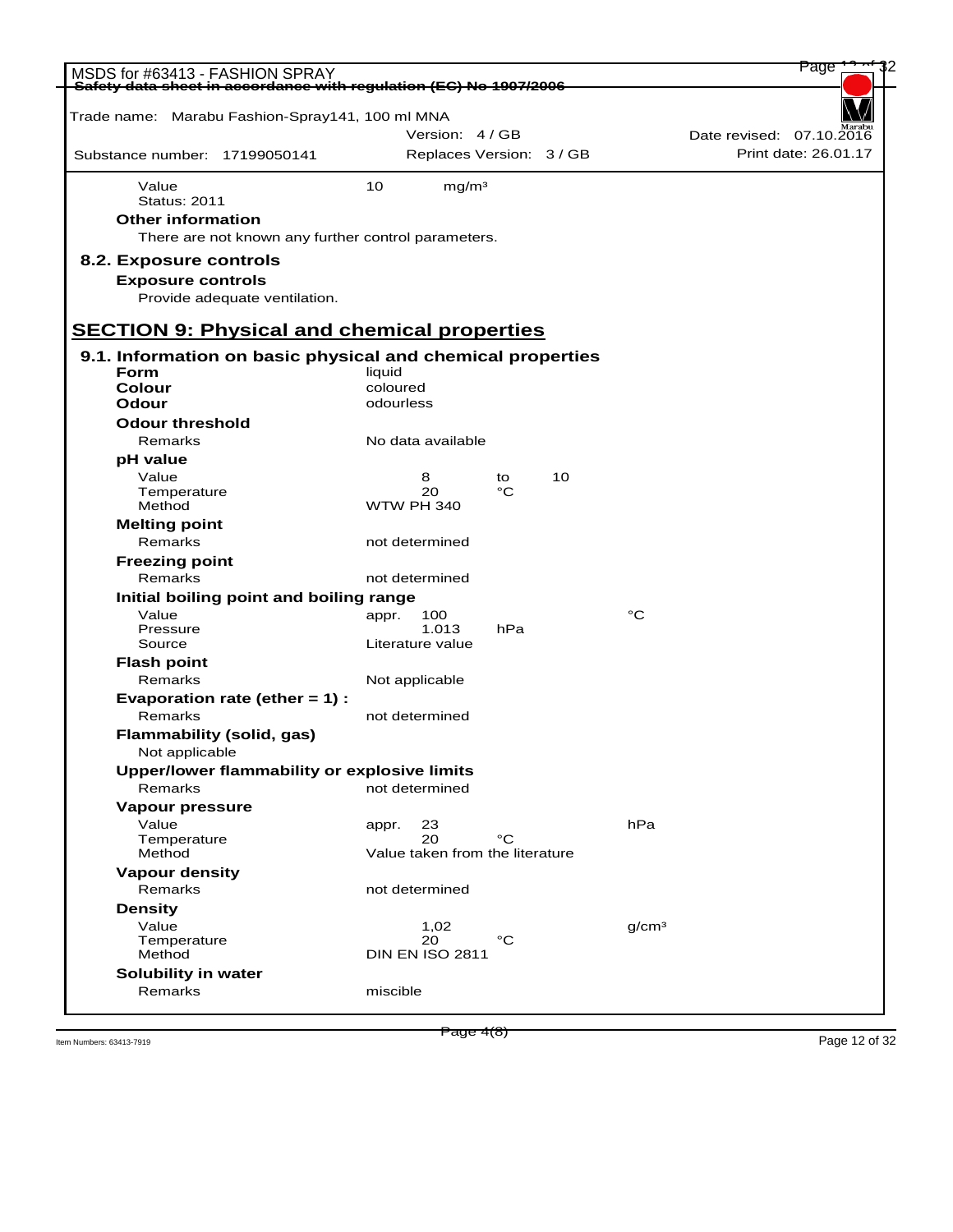| MSDS for #63413 - FASHION SPRAY                                   |                                                                   | Page                     |
|-------------------------------------------------------------------|-------------------------------------------------------------------|--------------------------|
| Safety data sheet in accordance with regulation (EC) No 1907/2006 |                                                                   |                          |
| Trade name: Marabu Fashion-Spray141, 100 ml MNA                   |                                                                   |                          |
|                                                                   | Version: 4 / GB                                                   | Date revised: 07.10.2016 |
| Substance number: 17199050141                                     | Replaces Version: 3 / GB                                          | Print date: 26.01.17     |
|                                                                   |                                                                   |                          |
| Ignition temperature                                              |                                                                   |                          |
| Remarks                                                           | not determined                                                    |                          |
| <b>Viscosity</b>                                                  |                                                                   |                          |
| Remarks                                                           |                                                                   |                          |
| Remarks                                                           | not determined                                                    |                          |
|                                                                   |                                                                   |                          |
| <b>SECTION 10: Stability and reactivity</b>                       |                                                                   |                          |
| 10.1. Reactivity                                                  |                                                                   |                          |
| None                                                              |                                                                   |                          |
| 10.2. Chemical stability                                          |                                                                   |                          |
| No hazardous reactions known.                                     |                                                                   |                          |
| 10.3. Possibility of hazardous reactions                          |                                                                   |                          |
| No hazardous reactions known.                                     |                                                                   |                          |
| 10.4. Conditions to avoid                                         |                                                                   |                          |
| No hazardous reactions known.                                     |                                                                   |                          |
| 10.5. Incompatible materials                                      |                                                                   |                          |
| None                                                              |                                                                   |                          |
| 10.6. Hazardous decomposition products                            |                                                                   |                          |
| No hazardous decomposition products known.                        |                                                                   |                          |
|                                                                   |                                                                   |                          |
| <b>SECTION 11: Toxicological information</b>                      |                                                                   |                          |
| 11.1. Information on toxicological effects                        |                                                                   |                          |
| <b>Acute oral toxicity</b>                                        |                                                                   |                          |
| Remarks                                                           | Based on available data, the classification criteria are not met. |                          |
| <b>Acute dermal toxicity</b>                                      |                                                                   |                          |
| Remarks                                                           | Based on available data, the classification criteria are not met. |                          |
| <b>Acute inhalational toxicity</b>                                |                                                                   |                          |
| Remarks                                                           | Based on available data, the classification criteria are not met. |                          |
| <b>Skin corrosion/irritation</b>                                  |                                                                   |                          |
| Remarks                                                           | Based on available data, the classification criteria are not met. |                          |
| Serious eye damage/irritation                                     |                                                                   |                          |
| Remarks                                                           | Based on available data, the classification criteria are not met. |                          |
| <b>Sensitization</b>                                              |                                                                   |                          |
| Remarks                                                           | Based on available data, the classification criteria are not met. |                          |
| <b>Mutagenicity</b>                                               |                                                                   |                          |
| Remarks                                                           | Based on available data, the classification criteria are not met. |                          |
| <b>Reproductive toxicity</b><br>Remarks                           | Based on available data, the classification criteria are not met. |                          |
| Carcinogenicity                                                   |                                                                   |                          |
| Remarks                                                           | Based on available data, the classification criteria are not met. |                          |
| <b>Specific Target Organ Toxicity (STOT)</b>                      |                                                                   |                          |
|                                                                   |                                                                   |                          |
| <b>Single exposure</b>                                            |                                                                   |                          |
| Remarks                                                           | Based on available data, the classification criteria are not met. |                          |
| <b>Repeated exposure</b>                                          |                                                                   |                          |
| Remarks                                                           | Based on available data, the classification criteria are not met. |                          |

Page 5(8)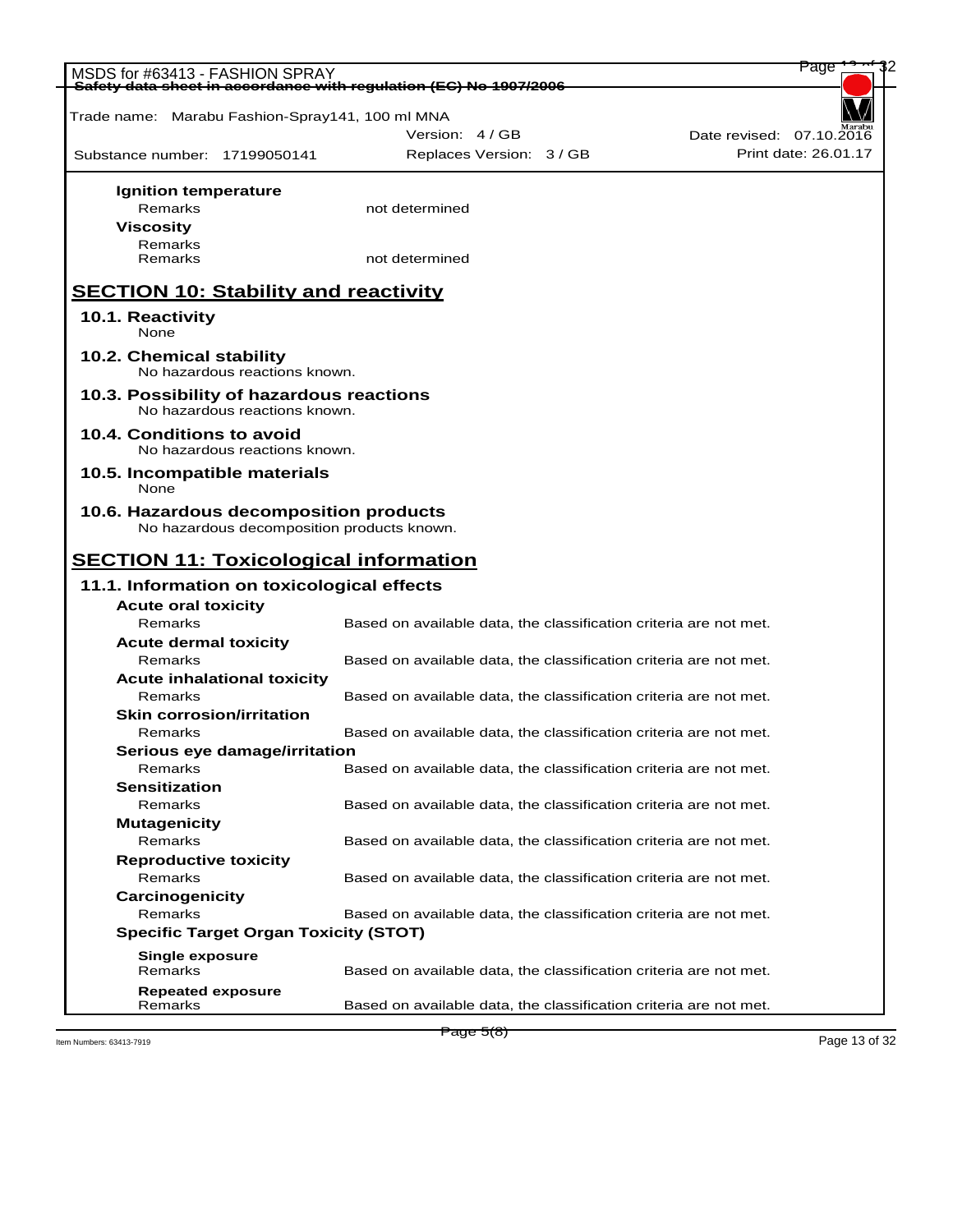|                                                                          | auc | ΨŁ |  |
|--------------------------------------------------------------------------|-----|----|--|
| MSDS for #63413 - FASHION \<br><b>SPRAY</b>                              |     |    |  |
|                                                                          |     |    |  |
| Safety data sheet in accordance with requistion (EC) No 1007/2006        |     |    |  |
| <u> Carciv Gaia Sheet In accordance with requiditon (EO) NO TSONZOOO</u> |     |    |  |

Trade name: Marabu Fashion-Spray141, 100 ml MNA

Version: 4 / GB

Substance number: 17199050141

Replaces Version: 3 / GB Print date: 26.01.17

Date revised:  $07.10.\overline{20}$ 

## **Aspiration hazard**

Based on available data, the classification criteria are not met.

### **Experience in practice**

Provided all the recommended protective and safety precautions are taken, experience shows that no risk to health can be expected.

### **Other information**

There are no data available on the mixture itself. The mixture has been assessed following the conventional method of the Dangerous Preparations Directive 1999/45/EC and not classified.

# **SECTION 12: Ecological information**

# **12.1. Toxicity**

# **General information**

There are no data available on the mixture itself.Do not allow to enter drains or water courses.The mixture has been assessed following the summation method of the CLP Regulation (EC) No 1272/2008 and is not classified as dangerous for the environment.

# **12.2. Persistence and degradability**

# **General information**

There are no data available on the mixture itself.

# **12.3. Bioaccumulative potential**

# **General information**

There are no data available on the mixture itself.

# **12.4. Mobility in soil**

# **General information**

There are no data available on the mixture itself.

# **12.5. Results of PBT and vPvB assessment**

# **General information**

There are no data available on the mixture itself.

# **12.6. Other adverse effects**

# **General information**

There are no data available on the mixture itself.

# **SECTION 13: Disposal considerations**

# **13.1. Waste treatment methods**

# **Disposal recommendations for the product**

The product can be placed with other household refuse. Small residues in containers can be washed-out with water and put into the drainage system.

# **Disposal recommendations for packaging**

Packaging that cannot be cleaned should be disposed off as product waste. Completely emptied packagings can be given for recycling.

# **SECTION 14: Transport information**

# **Land transport ADR/RID**

Non-dangerous goods **14.1. UN number**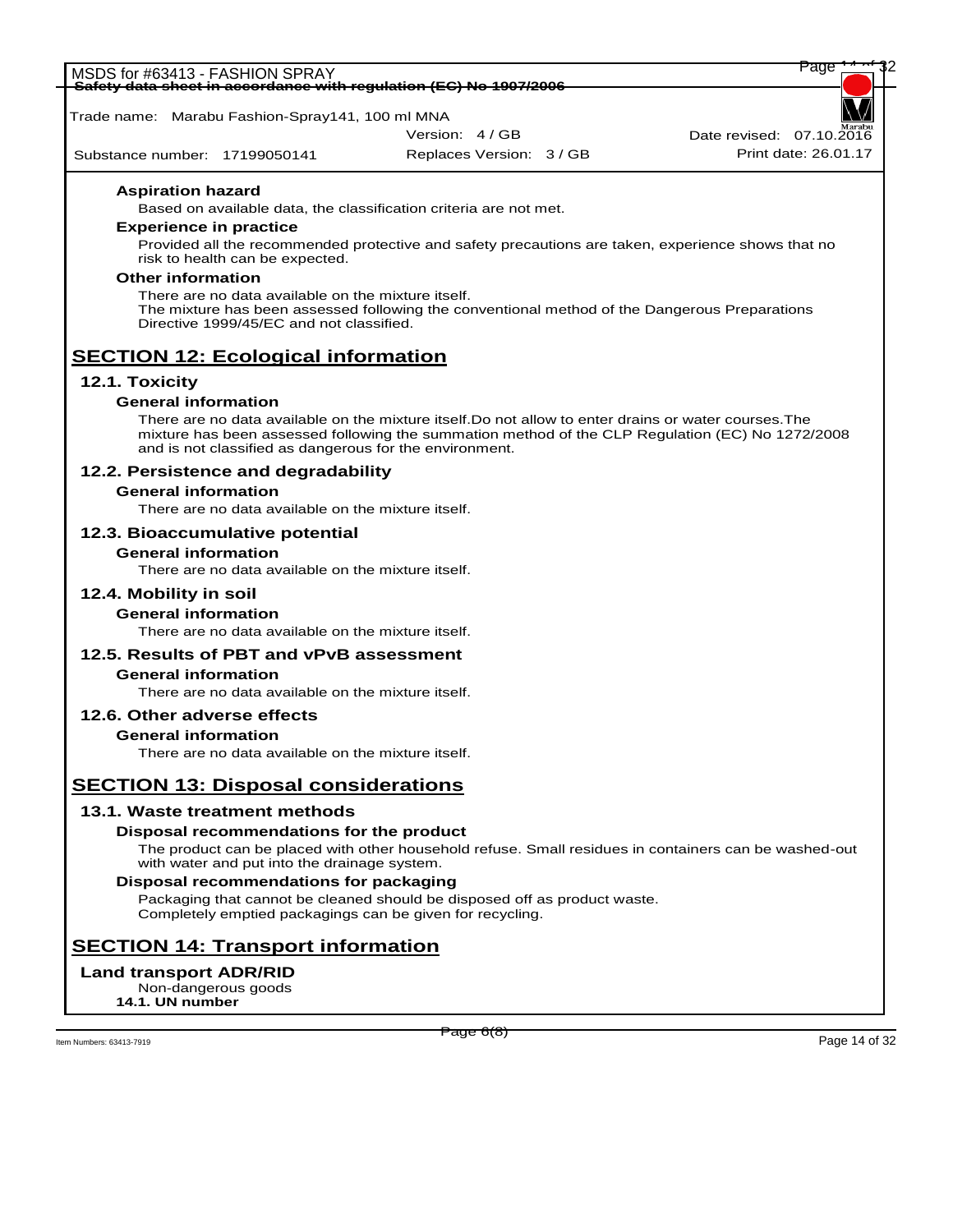| MSDS for #63413 - FASHION SPRAY                                                                                                                                                                                                                                                                      |   |                          |   |      |     | Page                     |
|------------------------------------------------------------------------------------------------------------------------------------------------------------------------------------------------------------------------------------------------------------------------------------------------------|---|--------------------------|---|------|-----|--------------------------|
| Safety data sheet in accordance with regulation (EC) No 1907/2006                                                                                                                                                                                                                                    |   |                          |   |      |     |                          |
|                                                                                                                                                                                                                                                                                                      |   |                          |   |      |     |                          |
| Trade name: Marabu Fashion-Spray141, 100 ml MNA                                                                                                                                                                                                                                                      |   |                          |   |      |     |                          |
|                                                                                                                                                                                                                                                                                                      |   | Version: 4/GB            |   |      |     | Date revised: 07.10.2016 |
| Substance number: 17199050141                                                                                                                                                                                                                                                                        |   | Replaces Version: 3 / GB |   |      |     | Print date: 26.01.17     |
| UN -                                                                                                                                                                                                                                                                                                 |   |                          |   |      |     |                          |
| 14.2. UN proper shipping name                                                                                                                                                                                                                                                                        |   |                          |   |      |     |                          |
| 14.3. Transport hazard class(es)                                                                                                                                                                                                                                                                     |   |                          |   |      |     |                          |
| Class                                                                                                                                                                                                                                                                                                |   |                          |   |      |     |                          |
| Label                                                                                                                                                                                                                                                                                                |   |                          |   |      |     |                          |
| 14.4. Packing group<br>Packing group                                                                                                                                                                                                                                                                 |   |                          |   |      |     |                          |
| Transport category                                                                                                                                                                                                                                                                                   | 0 |                          |   |      |     |                          |
| 14.5. Environmental hazards                                                                                                                                                                                                                                                                          |   |                          |   |      |     |                          |
|                                                                                                                                                                                                                                                                                                      |   |                          |   |      |     |                          |
| <b>Marine transport IMDG/GGVSee</b>                                                                                                                                                                                                                                                                  |   |                          |   |      |     |                          |
| The product does not constitute a hazardous substance in sea transport.                                                                                                                                                                                                                              |   |                          |   |      |     |                          |
| 14.1. UN number                                                                                                                                                                                                                                                                                      |   |                          |   |      |     |                          |
| $UN -$<br>14.2. UN proper shipping name                                                                                                                                                                                                                                                              |   |                          |   |      |     |                          |
|                                                                                                                                                                                                                                                                                                      |   |                          |   |      |     |                          |
| 14.3. Transport hazard class(es)                                                                                                                                                                                                                                                                     |   |                          |   |      |     |                          |
| Class                                                                                                                                                                                                                                                                                                |   |                          |   |      |     |                          |
| Subsidiary risk                                                                                                                                                                                                                                                                                      |   |                          |   |      |     |                          |
| 14.4. Packing group                                                                                                                                                                                                                                                                                  |   |                          |   |      |     |                          |
| Packing group                                                                                                                                                                                                                                                                                        |   |                          |   |      |     |                          |
| 14.5. Environmental hazards<br>no                                                                                                                                                                                                                                                                    |   |                          |   |      |     |                          |
| Air transport ICAO/IATA<br>The product does not constitute a hazardous substance in air transport.<br>14.1. UN number<br>UN -<br>14.2. UN proper shipping name                                                                                                                                       |   |                          |   |      |     |                          |
| 14.3. Transport hazard class(es)<br>Class                                                                                                                                                                                                                                                            |   |                          |   |      |     |                          |
| Subsidiary risk                                                                                                                                                                                                                                                                                      |   |                          |   |      |     |                          |
| 14.4. Packing group                                                                                                                                                                                                                                                                                  |   |                          |   |      |     |                          |
| Packing group                                                                                                                                                                                                                                                                                        |   |                          |   |      |     |                          |
| 14.5. Environmental hazards                                                                                                                                                                                                                                                                          |   |                          |   |      |     |                          |
| Information for all modes of transport<br>14.6. Special precautions for user<br>Transport within the user's premises:<br>Always transport in closed containers that are upright and secure.<br>Ensure that persons transporting the product know what to do in the event of an accident or spillage. |   |                          |   |      |     |                          |
| <b>Other information</b><br>14.7. Transport in bulk according to Annex II of Marpol and the IBC Code                                                                                                                                                                                                 |   |                          |   |      |     |                          |
| no                                                                                                                                                                                                                                                                                                   |   |                          |   |      |     |                          |
|                                                                                                                                                                                                                                                                                                      |   |                          |   |      |     |                          |
| <b>SECTION 15: Regulatory information</b>                                                                                                                                                                                                                                                            |   |                          |   |      |     |                          |
| 15.1. Safety, health and environmental regulations/legislation specific for the substance                                                                                                                                                                                                            |   |                          |   |      |     |                          |
| or mixture                                                                                                                                                                                                                                                                                           |   |                          |   |      |     |                          |
| <b>VOC</b>                                                                                                                                                                                                                                                                                           |   |                          |   |      |     |                          |
| VOC (EU)                                                                                                                                                                                                                                                                                             |   | 0,01                     | % | O, 1 | q/l |                          |
|                                                                                                                                                                                                                                                                                                      |   |                          |   |      |     |                          |
| <b>Other information</b>                                                                                                                                                                                                                                                                             |   |                          |   |      |     |                          |

 $P \text{age } I(8)$ <br>Item Numbers: 63413-7919 Page 15 of 32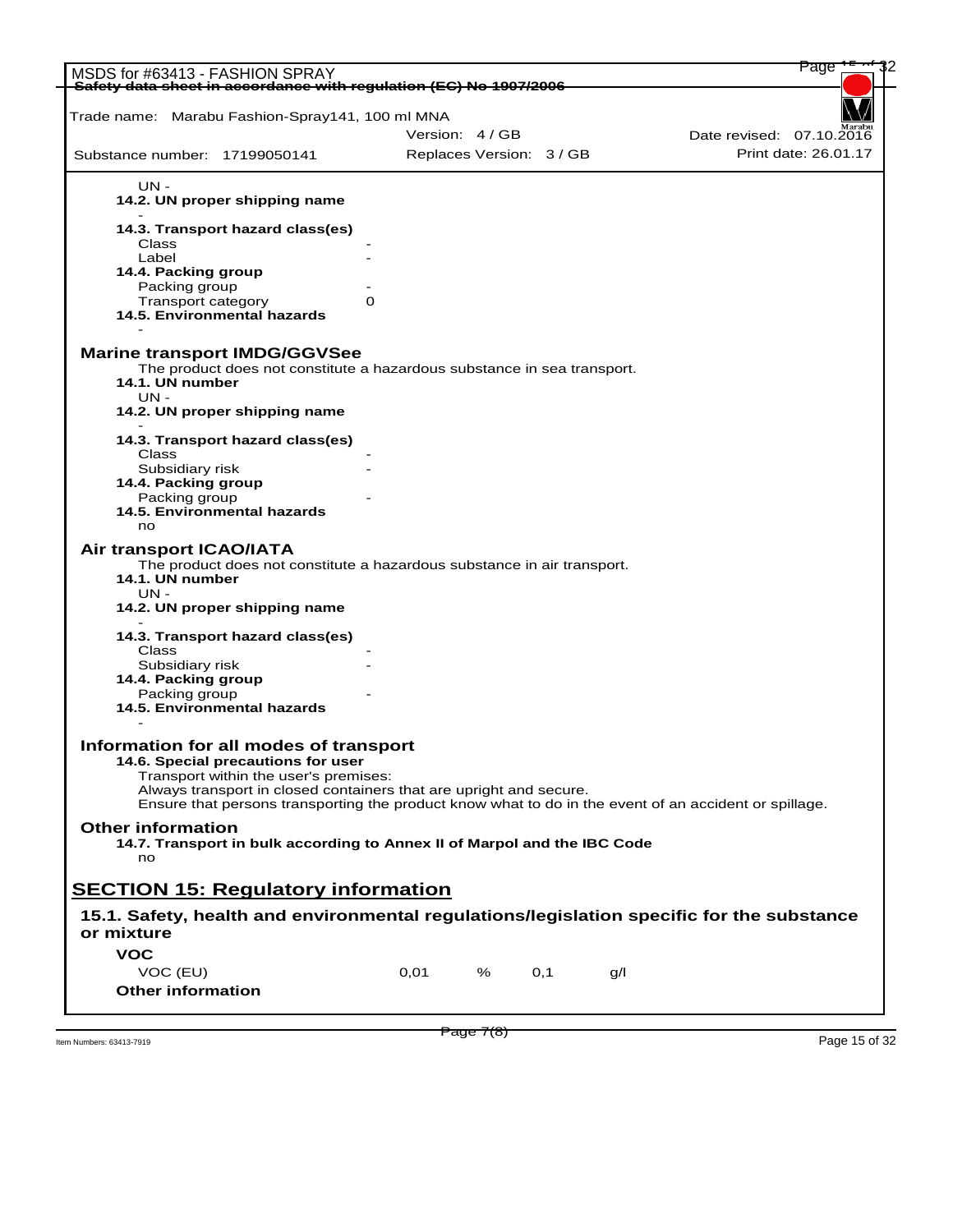| MSDS for #63413 - FASHION SPRAY                 |                                                                                                                                                                                               | Page                     |
|-------------------------------------------------|-----------------------------------------------------------------------------------------------------------------------------------------------------------------------------------------------|--------------------------|
|                                                 | Safety data sheet in accordance with regulation (EC) No 1907/2006                                                                                                                             |                          |
| Trade name: Marabu Fashion-Spray141, 100 ml MNA |                                                                                                                                                                                               |                          |
|                                                 | Version: 4/GB                                                                                                                                                                                 | Date revised: 07.10.2016 |
| Substance number: 17199050141                   | Replaces Version: 3 / GB                                                                                                                                                                      | Print date: 26.01.17     |
|                                                 | The product does not contain substances of very high concern (SVHC).                                                                                                                          |                          |
| <b>Other information</b>                        |                                                                                                                                                                                               |                          |
|                                                 | All components are contained in the TSCA inventory or exempted.                                                                                                                               |                          |
|                                                 | All components are contained in the ECL inventory.                                                                                                                                            |                          |
| 15.2. Chemical safety assessment                | For this preparation a chemical safety assessment has not been carried out.                                                                                                                   |                          |
| <b>SECTION 16: Other information</b>            |                                                                                                                                                                                               |                          |
| <b>Hazard statements listed in Chapter 3</b>    |                                                                                                                                                                                               |                          |
| H <sub>301</sub>                                | Toxic if swallowed.                                                                                                                                                                           |                          |
| H302                                            | Harmful if swallowed.                                                                                                                                                                         |                          |
| H312                                            | Harmful in contact with skin.                                                                                                                                                                 |                          |
| H315<br>H318                                    | Causes skin irritation.<br>Causes serious eye damage.                                                                                                                                         |                          |
| H331                                            | Toxic if inhaled.                                                                                                                                                                             |                          |
| H335                                            | May cause respiratory irritation.                                                                                                                                                             |                          |
| H400                                            | Very toxic to aquatic life.                                                                                                                                                                   |                          |
| H410                                            | Very toxic to aquatic life with long lasting effects.                                                                                                                                         |                          |
| <b>CLP categories listed in Chapter 3</b>       |                                                                                                                                                                                               |                          |
| Acute Tox. 3                                    | Acute toxicity, Category 3                                                                                                                                                                    |                          |
| Acute Tox. 4                                    | Acute toxicity, Category 4                                                                                                                                                                    |                          |
| <b>Aquatic Acute 1</b><br>Aquatic Chronic 1     | Hazardous to the aquatic environment, acute, Category 1<br>Hazardous to the aquatic environment, chronic, Category 1                                                                          |                          |
| Eye Dam. 1                                      | Serious eye damage, Category 1                                                                                                                                                                |                          |
| Skin Irrit. 2                                   | Skin irritation, Category 2                                                                                                                                                                   |                          |
| STOT SE 3                                       | Specific target organ toxicity - single exposure, Category 3                                                                                                                                  |                          |
| <b>Supplemental information</b>                 |                                                                                                                                                                                               |                          |
|                                                 | Relevant changes compared with the previous version of the safety data sheet are marked with: ***                                                                                             |                          |
|                                                 | This information is based on our present state of knowledge. However, it should not constitute a                                                                                              |                          |
|                                                 | guarantee for any specific product properties and shall not establish a legally valid relationship.                                                                                           |                          |
| legislation.                                    | The information in this Safety Data Sheet is based on the present state of knowledge and current                                                                                              |                          |
|                                                 | It provides guidance on health, safety and environmental aspects of the product and should not be                                                                                             |                          |
|                                                 | construed as any guarantee of technical performance or suitability for particular applications.                                                                                               |                          |
|                                                 | The product should not be used for purposes other than those shown in Section 1 without first referring                                                                                       |                          |
|                                                 | to the supplier and obtaining written handling instructions.                                                                                                                                  |                          |
|                                                 | As the specific conditions of use of the product are outside the supplier's control, the user is responsible<br>for ensuring that the requirements of relevant legislation are complied with. |                          |
|                                                 | The information contained in this safety data sheet does not constitute the user's own assessment of                                                                                          |                          |
|                                                 | workplace risks, as required by other health and safety legislation.                                                                                                                          |                          |
|                                                 |                                                                                                                                                                                               |                          |
|                                                 |                                                                                                                                                                                               |                          |
|                                                 |                                                                                                                                                                                               |                          |
|                                                 |                                                                                                                                                                                               |                          |
|                                                 |                                                                                                                                                                                               |                          |
|                                                 |                                                                                                                                                                                               |                          |
|                                                 |                                                                                                                                                                                               |                          |
|                                                 |                                                                                                                                                                                               |                          |
|                                                 |                                                                                                                                                                                               |                          |
|                                                 |                                                                                                                                                                                               |                          |
|                                                 |                                                                                                                                                                                               |                          |
|                                                 |                                                                                                                                                                                               |                          |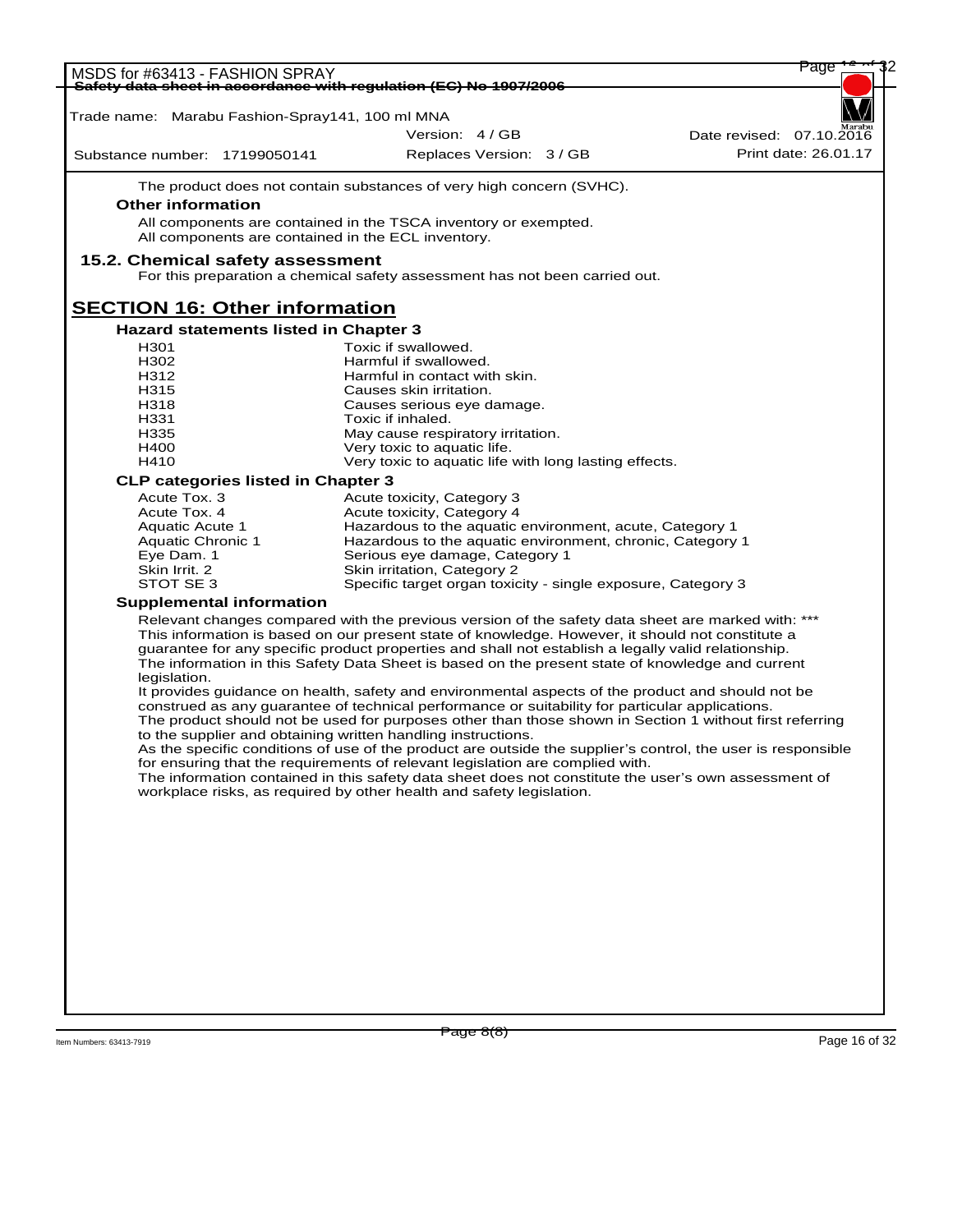| MSDS for #63413 - FASHION SPRAY                                                                                                              |                                               |                          |              |     |   | rage                                                                                                 |
|----------------------------------------------------------------------------------------------------------------------------------------------|-----------------------------------------------|--------------------------|--------------|-----|---|------------------------------------------------------------------------------------------------------|
| Safety data sheet in accordance with regulation (EC) No 1907/2006                                                                            |                                               |                          |              |     |   |                                                                                                      |
| Trade name: Marabu Fashion-Spray258, 100 ml MNA                                                                                              |                                               |                          |              |     |   |                                                                                                      |
| Substance number: 17199050258                                                                                                                |                                               | Version: 4/GB            |              |     |   | Date revised: 07.10.2016<br>Print date: 26.01.17                                                     |
|                                                                                                                                              |                                               | Replaces Version: 3 / GB |              |     |   |                                                                                                      |
| <b>SECTION 1: Identification of the substance/mixture and of the</b>                                                                         |                                               |                          |              |     |   |                                                                                                      |
| company/undertaking                                                                                                                          |                                               |                          |              |     |   |                                                                                                      |
| 1.1. Product identifier<br>Marabu Fashion-Spray258, 100 ml MNA                                                                               |                                               |                          |              |     |   |                                                                                                      |
| 1.2. Relevant identified uses of the substance or mixture and uses advised against                                                           |                                               |                          |              |     |   |                                                                                                      |
| Use of the substance/preparation<br>Spray paint                                                                                              |                                               |                          |              |     |   |                                                                                                      |
| 1.3. Details of the supplier of the safety data sheet                                                                                        |                                               |                          |              |     |   |                                                                                                      |
| <b>Address</b>                                                                                                                               |                                               |                          |              |     |   |                                                                                                      |
| Marabu GmbH & Co. KG<br>Asperger Strasse 4                                                                                                   |                                               |                          |              |     |   |                                                                                                      |
| 71732 Tamm<br>Germany                                                                                                                        |                                               |                          |              |     |   |                                                                                                      |
| Telephone no.                                                                                                                                | +49-7141/691-0                                |                          |              |     |   |                                                                                                      |
| Fax no.<br>Information provided                                                                                                              | +49-7141/691-147<br>Department product safety |                          |              |     |   |                                                                                                      |
| by / telephone<br>E-mail address of                                                                                                          | PRSI@marabu.de                                |                          |              |     |   |                                                                                                      |
| person responsible<br>for this SDS                                                                                                           |                                               |                          |              |     |   |                                                                                                      |
| 1.4. Emergency telephone number<br>$(+49)$ (0)621-60-43333                                                                                   |                                               |                          |              |     |   |                                                                                                      |
| <b>SECTION 2: Hazards identification ***</b>                                                                                                 |                                               |                          |              |     |   |                                                                                                      |
| 2.1. Classification of the substance or mixture<br>This product is not classified hazardous in accordance with Regulation (EC) No 1272/2008. |                                               |                          |              |     |   |                                                                                                      |
| 2.2. Label elements                                                                                                                          |                                               |                          |              |     |   |                                                                                                      |
| Labelling according to regulation (EC) No 1272/2008                                                                                          |                                               |                          |              |     |   | The product does not require a hazard warning label in accordance with Regulation (EC) No 1272/2008. |
| 2.3. Other hazards<br>No special hazards have to be mentioned.                                                                               |                                               |                          |              |     |   |                                                                                                      |
| <b>SECTION 3: Composition/information on ingredients ***</b>                                                                                 |                                               |                          |              |     |   |                                                                                                      |
| 3.2. Mixtures                                                                                                                                |                                               |                          |              |     |   |                                                                                                      |
| <b>Chemical characterization</b>                                                                                                             |                                               |                          |              |     |   |                                                                                                      |
| Spray paint based on acrylic resins and on water                                                                                             |                                               |                          |              |     |   |                                                                                                      |
|                                                                                                                                              |                                               |                          |              |     |   |                                                                                                      |
| Hazardous ingredients ***                                                                                                                    |                                               |                          |              |     |   |                                                                                                      |
| <b>Bronopol (INN)</b><br>CAS No.                                                                                                             | $52 - 51 - 7$                                 |                          |              |     |   |                                                                                                      |
| EINECS no.<br>Concentration                                                                                                                  | 200-143-0<br>$>=$                             | 0,01                     | $\prec$      | 0,1 | % |                                                                                                      |
|                                                                                                                                              |                                               |                          |              |     |   |                                                                                                      |
| Classification (Regulation (EC) No. 1272/2008)                                                                                               | Eye Dam. 1                                    |                          | H318         |     |   |                                                                                                      |
|                                                                                                                                              | Skin Irrit. 2<br>STOT SE 3                    |                          | H315<br>H335 |     |   |                                                                                                      |
|                                                                                                                                              |                                               |                          | Page 1(8)    |     |   | Page 17 of 32                                                                                        |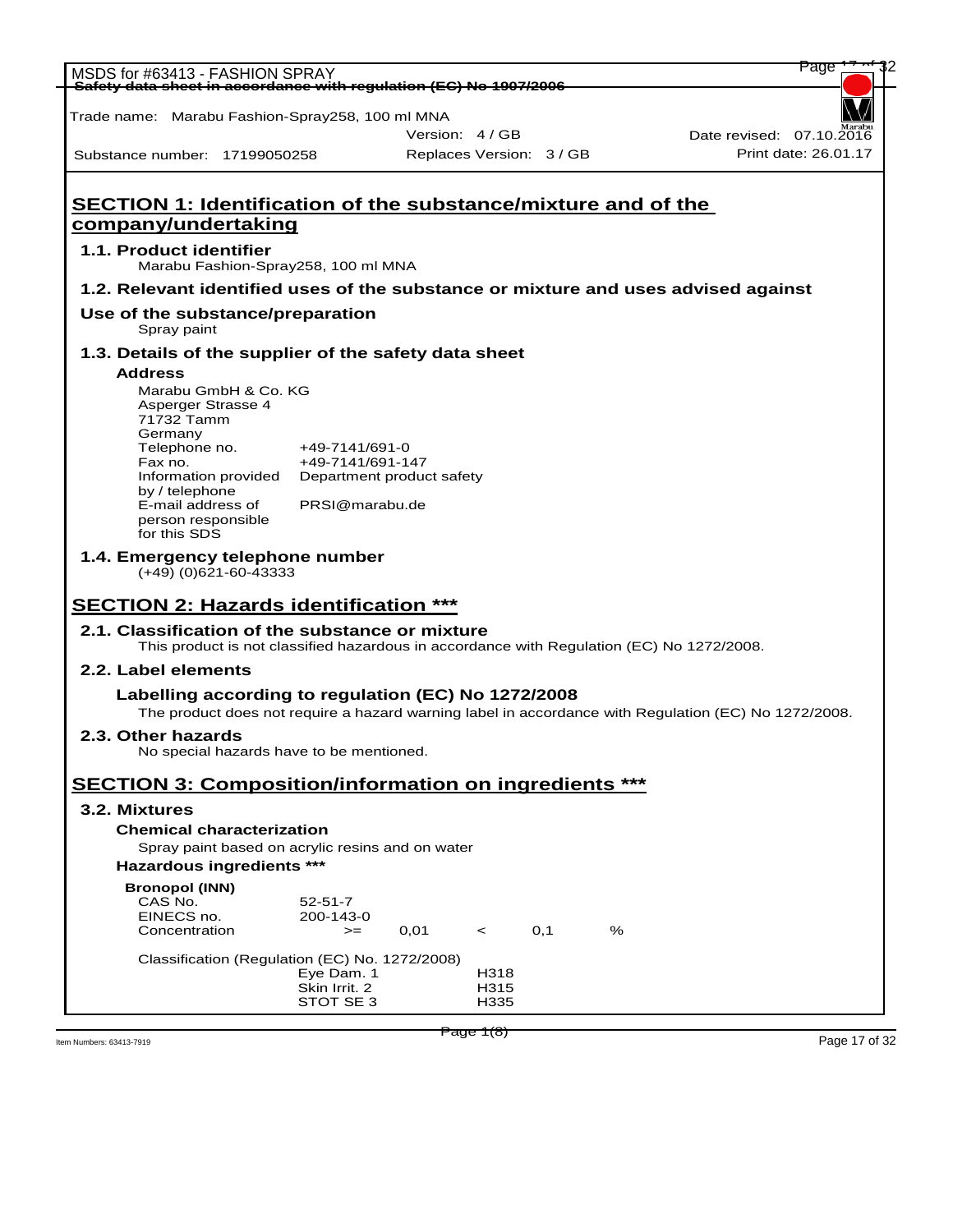| MSDS for #63413 - FASHION SPRAY                                                                                           |                                        |                          |              |       |   |                          | Page                 |
|---------------------------------------------------------------------------------------------------------------------------|----------------------------------------|--------------------------|--------------|-------|---|--------------------------|----------------------|
| Safety data sheet in accordance with regulation (EC) No 1907/2006                                                         |                                        |                          |              |       |   |                          |                      |
| Trade name: Marabu Fashion-Spray258, 100 ml MNA                                                                           |                                        |                          |              |       |   |                          |                      |
|                                                                                                                           |                                        | Version: 4/GB            |              |       |   | Date revised: 07.10.2016 |                      |
| Substance number: 17199050258                                                                                             |                                        | Replaces Version: 3 / GB |              |       |   |                          | Print date: 26.01.17 |
|                                                                                                                           | Acute Tox. 4                           |                          | H302         |       |   |                          |                      |
|                                                                                                                           | Acute Tox. 4<br><b>Aquatic Acute 1</b> |                          | H312<br>H400 |       |   |                          |                      |
|                                                                                                                           | <b>Aquatic Chronic 1</b>               |                          | H410         |       |   |                          |                      |
| Concentration limits (Regulation (EC) No. 1272/2008)                                                                      |                                        |                          |              |       |   |                          |                      |
|                                                                                                                           | <b>Aquatic Acute 1</b>                 | H400                     | $M = 10$     |       |   |                          |                      |
|                                                                                                                           | <b>Aquatic Chronic</b><br>1            | H410                     | $M = 1$      |       |   |                          |                      |
| <b>Pyrithione zinc</b>                                                                                                    |                                        |                          |              |       |   |                          |                      |
| CAS No.                                                                                                                   | 13463-41-7                             |                          |              |       |   |                          |                      |
| EINECS no.                                                                                                                | 236-671-3<br>01-2119511196-46          |                          |              |       |   |                          |                      |
| Registration no.<br>Concentration                                                                                         | $>=$                                   | 0,01                     | $\,<\,$      | 0,025 | % |                          |                      |
|                                                                                                                           |                                        |                          |              |       |   |                          |                      |
| Classification (Regulation (EC) No. 1272/2008)                                                                            |                                        |                          |              |       |   |                          |                      |
|                                                                                                                           | Acute Tox. 3<br>Acute Tox. 3           |                          | H301<br>H331 |       |   |                          |                      |
|                                                                                                                           | Eye Dam. 1                             |                          | H318         |       |   |                          |                      |
|                                                                                                                           | <b>Aquatic Acute 1</b>                 |                          | H400         |       |   |                          |                      |
|                                                                                                                           | <b>Aquatic Chronic 1</b>               |                          | H410         |       |   |                          |                      |
| Concentration limits (Regulation (EC) No. 1272/2008)                                                                      |                                        |                          |              |       |   |                          |                      |
|                                                                                                                           | <b>Aquatic Acute 1</b>                 | H400                     | $M = 100$    |       |   |                          |                      |
|                                                                                                                           | <b>Aquatic Chronic</b><br>1            | H410                     | $M = 10$     |       |   |                          |                      |
| <b>Further ingredients ***</b>                                                                                            |                                        |                          |              |       |   |                          |                      |
| Glycerol                                                                                                                  |                                        |                          |              |       |   |                          |                      |
| CAS No.                                                                                                                   | $56 - 81 - 5$                          |                          |              |       |   |                          |                      |
| EINECS no.<br>Concentration                                                                                               | 200-289-5                              | 1                        |              | 10    | % |                          |                      |
|                                                                                                                           | $>=$                                   |                          | $\,<\,$      |       |   | $[3]$                    |                      |
|                                                                                                                           |                                        |                          |              |       |   |                          |                      |
|                                                                                                                           |                                        |                          |              |       |   |                          |                      |
| [3] Substance with occupational exposure limits                                                                           |                                        |                          |              |       |   |                          |                      |
|                                                                                                                           |                                        |                          |              |       |   |                          |                      |
| <b>SECTION 4: First aid measures</b>                                                                                      |                                        |                          |              |       |   |                          |                      |
| 4.1. Description of first aid measures                                                                                    |                                        |                          |              |       |   |                          |                      |
| After skin contact                                                                                                        |                                        |                          |              |       |   |                          |                      |
| Wash with plenty of water and soap. Do NOT use solvents or thinners.                                                      |                                        |                          |              |       |   |                          |                      |
| After eye contact                                                                                                         |                                        |                          |              |       |   |                          |                      |
| Separate eyelids, wash the eyes thoroughly with water (15 min.). In case of irritation consult an oculist.                |                                        |                          |              |       |   |                          |                      |
| <b>After ingestion</b>                                                                                                    |                                        |                          |              |       |   |                          |                      |
| Rinse mouth thoroughly with water. If larger amounts are swallowed or in the event of symptoms take<br>medical treatment. |                                        |                          |              |       |   |                          |                      |
|                                                                                                                           |                                        |                          |              |       |   |                          |                      |
| 4.2. Most important symptoms and effects, both acute and delayed<br>Until now no symptoms known so far.                   |                                        |                          |              |       |   |                          |                      |
|                                                                                                                           |                                        |                          |              |       |   |                          |                      |
| 4.3. Indication of any immediate medical attention and special treatment needed<br>Hints for the physician / treatment    |                                        |                          |              |       |   |                          |                      |

 $P \cdot \text{age } 2(8)$  Item Numbers: 63413-7919 Page 18 of 32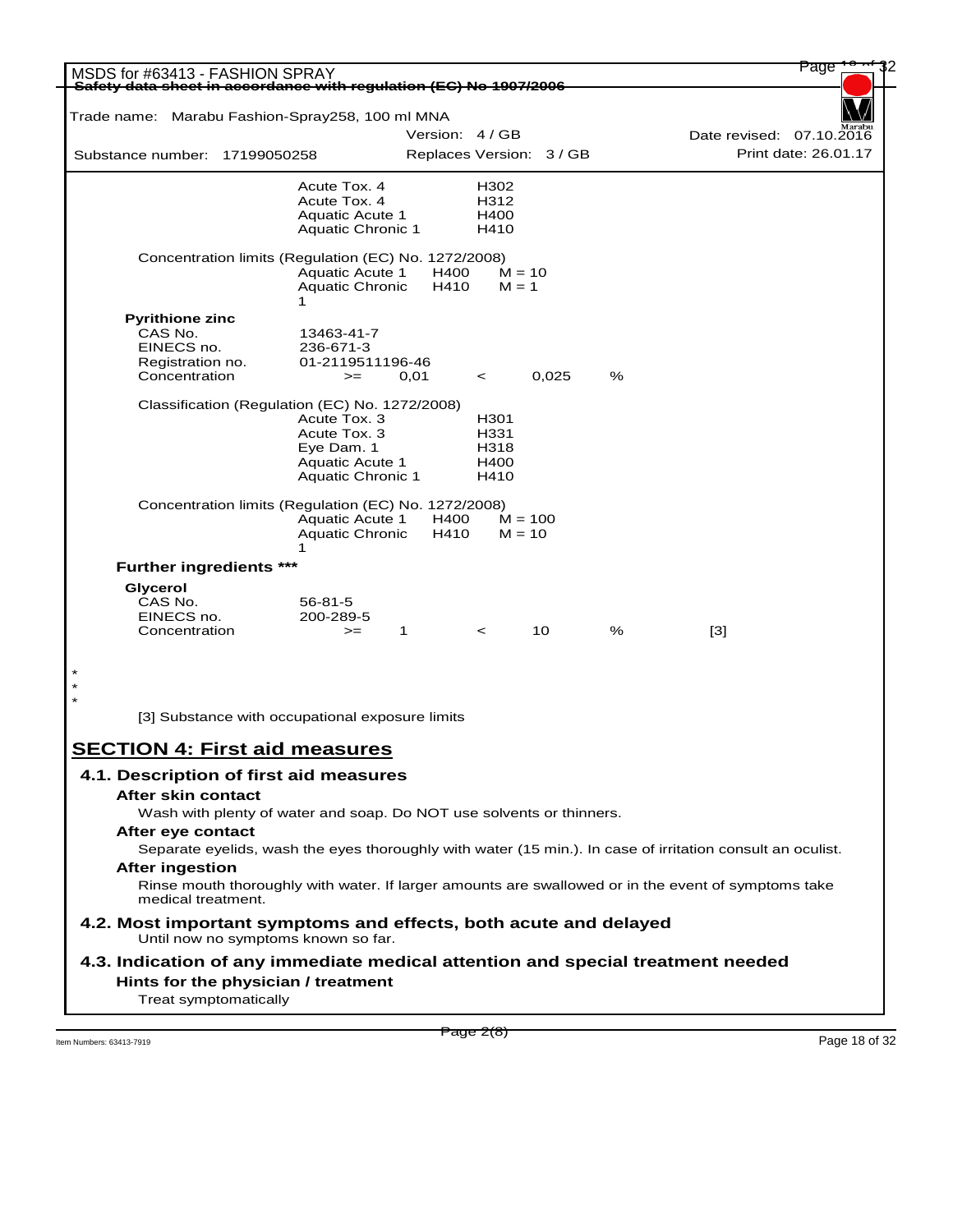| MSDS for #63413 - FASHION SPRAY                 |                                   |                                                                                                         | Page                                             |
|-------------------------------------------------|-----------------------------------|---------------------------------------------------------------------------------------------------------|--------------------------------------------------|
|                                                 |                                   | <del>Safety data sheet in accordance with regulation (EC) No 1907/2006</del>                            |                                                  |
|                                                 |                                   |                                                                                                         |                                                  |
| Trade name: Marabu Fashion-Spray258, 100 ml MNA |                                   |                                                                                                         |                                                  |
|                                                 |                                   | Version: 4 / GB                                                                                         | Date revised: 07.10.2016<br>Print date: 26.01.17 |
| Substance number: 17199050258                   |                                   | Replaces Version: 3 / GB                                                                                |                                                  |
|                                                 |                                   |                                                                                                         |                                                  |
| <b>SECTION 5: Firefighting measures</b>         |                                   |                                                                                                         |                                                  |
| 5.1. Extinguishing media                        |                                   |                                                                                                         |                                                  |
| Suitable extinguishing media                    |                                   |                                                                                                         |                                                  |
|                                                 | Carbon dioxide, Foam, Sand, Water |                                                                                                         |                                                  |
|                                                 |                                   | 5.2. Special hazards arising from the substance or mixture                                              |                                                  |
|                                                 |                                   | In the event of fire the following can be released: Carbon monoxide (CO); Carbon dioxide (CO2); dense   |                                                  |
| black smoke                                     |                                   |                                                                                                         |                                                  |
| 5.3. Advice for firefighters                    |                                   |                                                                                                         |                                                  |
| <b>Other information</b>                        |                                   |                                                                                                         |                                                  |
|                                                 |                                   | Collect contaminated fire-fighting water separately, must not be discharged into the drains.            |                                                  |
|                                                 |                                   |                                                                                                         |                                                  |
| <b>SECTION 6: Accidental release measures</b>   |                                   |                                                                                                         |                                                  |
|                                                 |                                   | 6.1. Personal precautions, protective equipment and emergency procedures                                |                                                  |
|                                                 | No particular measures required.  |                                                                                                         |                                                  |
| 6.2. Environmental precautions                  |                                   |                                                                                                         |                                                  |
|                                                 | No particular measures required.  |                                                                                                         |                                                  |
|                                                 |                                   | 6.3. Methods and material for containment and cleaning up                                               |                                                  |
|                                                 |                                   | Clean preferably with a detergent - avoid use of solvents.                                              |                                                  |
| 6.4. Reference to other sections                |                                   |                                                                                                         |                                                  |
|                                                 |                                   | Information regarding Safe handling, see Section 7. Information regarding personal protective measures, |                                                  |
|                                                 |                                   | see Section 8. Information regarding waste disposal, see Section 13.                                    |                                                  |
| <b>SECTION 7: Handling and storage</b>          |                                   |                                                                                                         |                                                  |
| 7.1. Precautions for safe handling              |                                   |                                                                                                         |                                                  |
| <b>Advice on safe handling</b>                  |                                   |                                                                                                         |                                                  |
|                                                 |                                   | Avoid skin and eye contact. Smoking, eating and drinking shall be prohibited in application area.       |                                                  |
|                                                 |                                   | Advice on protection against fire and explosion                                                         |                                                  |
|                                                 | No special measures required.     |                                                                                                         |                                                  |
|                                                 |                                   | 7.2. Conditions for safe storage, including any incompatibilities                                       |                                                  |
|                                                 |                                   | Requirements for storage rooms and vessels                                                              |                                                  |
| Store in frostfree conditions.                  |                                   |                                                                                                         |                                                  |
| Storage class according to TRGS 510             |                                   |                                                                                                         |                                                  |
| Storage class according to                      | $12 \overline{ }$                 | Non-combustible liquids                                                                                 |                                                  |
| <b>TRGS 510</b>                                 |                                   |                                                                                                         |                                                  |
| 7.3. Specific end use(s)                        |                                   |                                                                                                         |                                                  |
| Hobby varnish                                   |                                   |                                                                                                         |                                                  |
|                                                 |                                   |                                                                                                         |                                                  |
|                                                 |                                   | <b>SECTION 8: Exposure controls/personal protection</b>                                                 |                                                  |
| 8.1. Control parameters                         |                                   |                                                                                                         |                                                  |
| <b>Exposure limit values</b>                    |                                   |                                                                                                         |                                                  |
| <b>Glycerol</b>                                 |                                   |                                                                                                         |                                                  |
| List<br>Type                                    |                                   | EH40<br>WEL                                                                                             |                                                  |
|                                                 |                                   |                                                                                                         |                                                  |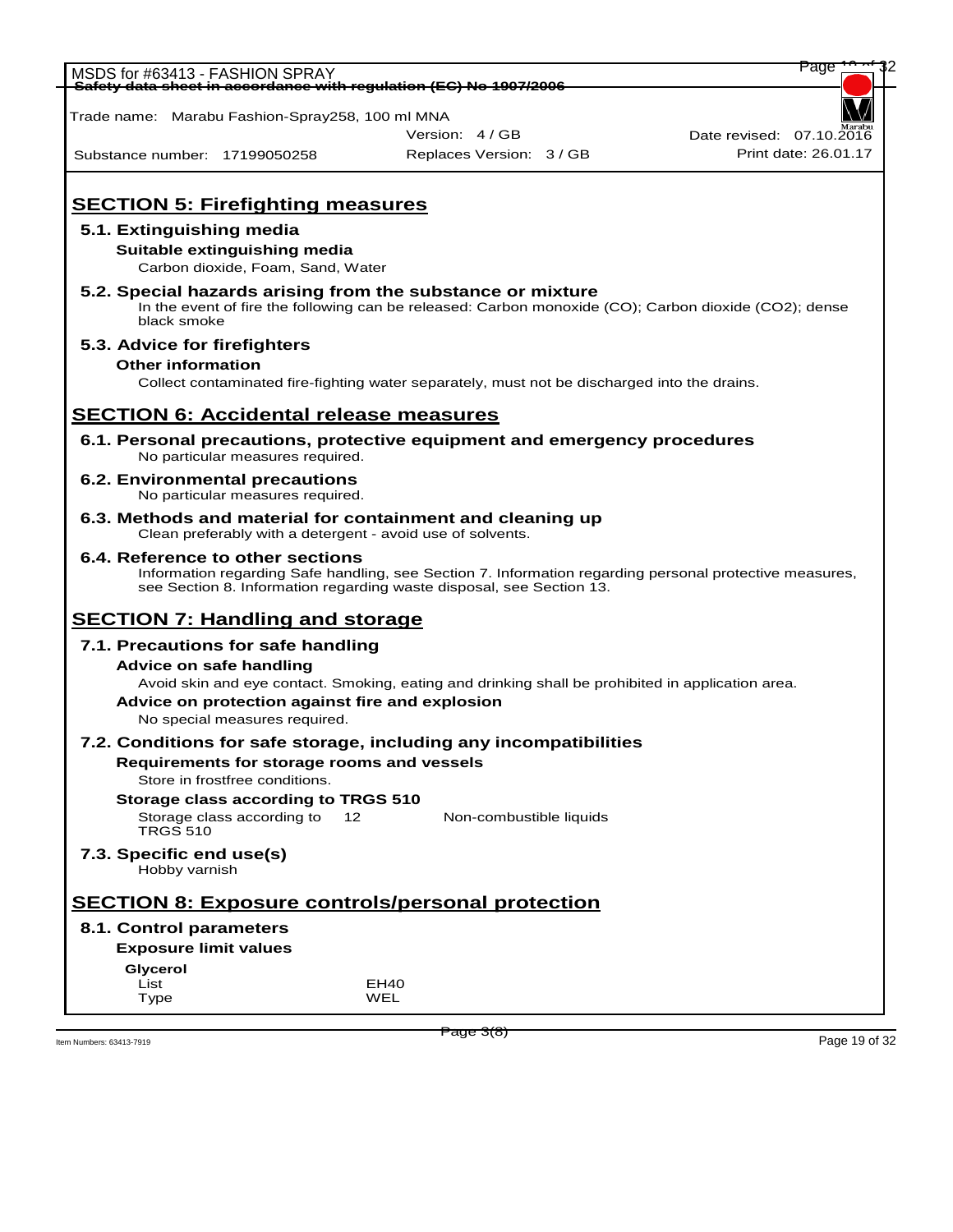| MSDS for #63413 - FASHION SPRAY                                   |           |                                       |     |    |                   | Page                                             |  |
|-------------------------------------------------------------------|-----------|---------------------------------------|-----|----|-------------------|--------------------------------------------------|--|
| Safety data sheet in accordance with regulation (EC) No 1907/2006 |           |                                       |     |    |                   |                                                  |  |
| Trade name: Marabu Fashion-Spray258, 100 ml MNA                   |           |                                       |     |    |                   |                                                  |  |
|                                                                   |           | Version: 4/GB                         |     |    |                   |                                                  |  |
|                                                                   |           |                                       |     |    |                   | Date revised: 07.10.2016<br>Print date: 26.01.17 |  |
| Substance number: 17199050258                                     |           | Replaces Version: 3 / GB              |     |    |                   |                                                  |  |
| Value                                                             | 10        | mg/m <sup>3</sup>                     |     |    |                   |                                                  |  |
| <b>Status: 2011</b>                                               |           |                                       |     |    |                   |                                                  |  |
| <b>Other information</b>                                          |           |                                       |     |    |                   |                                                  |  |
| There are not known any further control parameters.               |           |                                       |     |    |                   |                                                  |  |
| 8.2. Exposure controls                                            |           |                                       |     |    |                   |                                                  |  |
| <b>Exposure controls</b>                                          |           |                                       |     |    |                   |                                                  |  |
| Provide adequate ventilation.                                     |           |                                       |     |    |                   |                                                  |  |
|                                                                   |           |                                       |     |    |                   |                                                  |  |
| <b>SECTION 9: Physical and chemical properties</b>                |           |                                       |     |    |                   |                                                  |  |
| 9.1. Information on basic physical and chemical properties        |           |                                       |     |    |                   |                                                  |  |
| <b>Form</b>                                                       | liquid    |                                       |     |    |                   |                                                  |  |
| <b>Colour</b>                                                     | coloured  |                                       |     |    |                   |                                                  |  |
| Odour                                                             | odourless |                                       |     |    |                   |                                                  |  |
| <b>Odour threshold</b>                                            |           |                                       |     |    |                   |                                                  |  |
| Remarks                                                           |           | No data available                     |     |    |                   |                                                  |  |
| pH value                                                          |           |                                       |     |    |                   |                                                  |  |
| Value                                                             |           | 8                                     | to  | 10 |                   |                                                  |  |
| Temperature                                                       |           | 20                                    | °C  |    |                   |                                                  |  |
| Method                                                            |           | <b>WTW PH 340</b>                     |     |    |                   |                                                  |  |
| <b>Melting point</b>                                              |           |                                       |     |    |                   |                                                  |  |
| Remarks                                                           |           | not determined                        |     |    |                   |                                                  |  |
| <b>Freezing point</b>                                             |           |                                       |     |    |                   |                                                  |  |
| Remarks                                                           |           | not determined                        |     |    |                   |                                                  |  |
| Initial boiling point and boiling range                           |           |                                       |     |    |                   |                                                  |  |
| Value<br>Pressure                                                 | appr.     | 100<br>1.013                          | hPa |    | $^{\circ}C$       |                                                  |  |
| Source                                                            |           | Literature value                      |     |    |                   |                                                  |  |
| <b>Flash point</b>                                                |           |                                       |     |    |                   |                                                  |  |
| Remarks                                                           |           | Not applicable                        |     |    |                   |                                                  |  |
| Evaporation rate (ether $= 1$ ) :                                 |           |                                       |     |    |                   |                                                  |  |
| Remarks                                                           |           | not determined                        |     |    |                   |                                                  |  |
| <b>Flammability (solid, gas)</b>                                  |           |                                       |     |    |                   |                                                  |  |
| Not applicable                                                    |           |                                       |     |    |                   |                                                  |  |
| Upper/lower flammability or explosive limits                      |           |                                       |     |    |                   |                                                  |  |
| Remarks                                                           |           | not determined                        |     |    |                   |                                                  |  |
| Vapour pressure                                                   |           |                                       |     |    |                   |                                                  |  |
| Value                                                             | appr.     | 23                                    |     |    | hPa               |                                                  |  |
| Temperature                                                       |           | 20<br>Value taken from the literature | °C  |    |                   |                                                  |  |
| Method                                                            |           |                                       |     |    |                   |                                                  |  |
| <b>Vapour density</b><br>Remarks                                  |           | not determined                        |     |    |                   |                                                  |  |
| <b>Density</b>                                                    |           |                                       |     |    |                   |                                                  |  |
| Value                                                             |           | 1,02                                  |     |    | q/cm <sup>3</sup> |                                                  |  |
| Temperature                                                       |           | 20                                    | °C  |    |                   |                                                  |  |
| Method                                                            |           | <b>DIN EN ISO 2811</b>                |     |    |                   |                                                  |  |
| Solubility in water                                               |           |                                       |     |    |                   |                                                  |  |
| Remarks                                                           | miscible  |                                       |     |    |                   |                                                  |  |
|                                                                   |           |                                       |     |    |                   |                                                  |  |

Item Numbers: 63413-7919 **Page 20 of 32** Page 20 of 32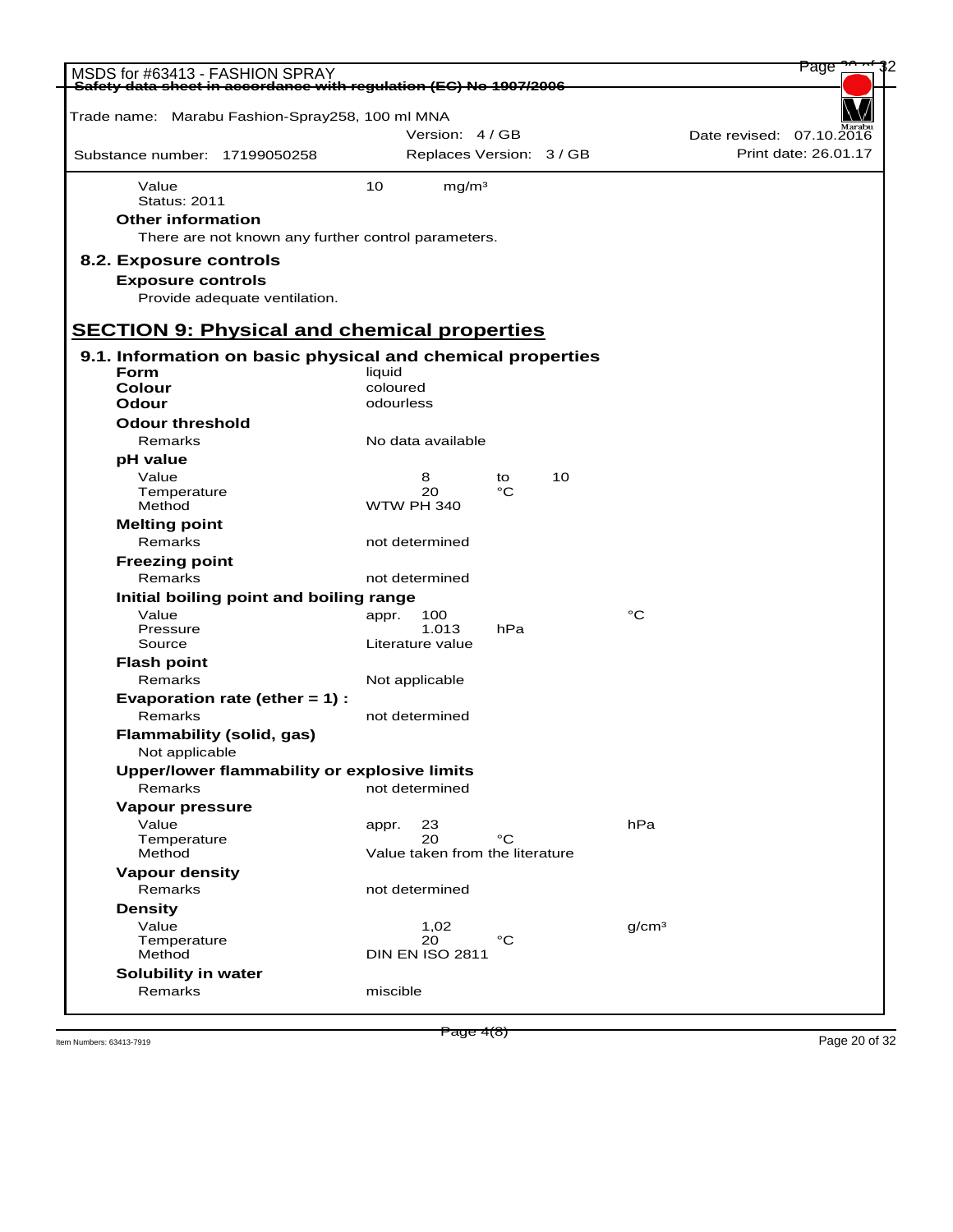| MSDS for #63413 - FASHION SPRAY                                   |                                                                   | Page                 |
|-------------------------------------------------------------------|-------------------------------------------------------------------|----------------------|
| Safety data sheet in accordance with requlation (EC) No 1907/2006 |                                                                   |                      |
| Trade name: Marabu Fashion-Spray258, 100 ml MNA                   |                                                                   |                      |
|                                                                   | Version: 4 / GB<br>Date revised: 07.10.2016                       |                      |
| Substance number: 17199050258                                     | Replaces Version: 3 / GB                                          | Print date: 26.01.17 |
|                                                                   |                                                                   |                      |
| <b>Ignition temperature</b>                                       |                                                                   |                      |
| Remarks                                                           | not determined                                                    |                      |
| <b>Viscosity</b>                                                  |                                                                   |                      |
| Remarks                                                           |                                                                   |                      |
| Remarks                                                           | not determined                                                    |                      |
|                                                                   |                                                                   |                      |
| <b>SECTION 10: Stability and reactivity</b>                       |                                                                   |                      |
| 10.1. Reactivity                                                  |                                                                   |                      |
| None                                                              |                                                                   |                      |
| 10.2. Chemical stability                                          |                                                                   |                      |
| No hazardous reactions known.                                     |                                                                   |                      |
| 10.3. Possibility of hazardous reactions                          |                                                                   |                      |
| No hazardous reactions known.                                     |                                                                   |                      |
| 10.4. Conditions to avoid                                         |                                                                   |                      |
| No hazardous reactions known.                                     |                                                                   |                      |
| 10.5. Incompatible materials                                      |                                                                   |                      |
| None                                                              |                                                                   |                      |
| 10.6. Hazardous decomposition products                            |                                                                   |                      |
| No hazardous decomposition products known.                        |                                                                   |                      |
|                                                                   |                                                                   |                      |
| <b>SECTION 11: Toxicological information</b>                      |                                                                   |                      |
|                                                                   |                                                                   |                      |
|                                                                   |                                                                   |                      |
| 11.1. Information on toxicological effects                        |                                                                   |                      |
| <b>Acute oral toxicity</b><br>Remarks                             | Based on available data, the classification criteria are not met. |                      |
| <b>Acute dermal toxicity</b>                                      |                                                                   |                      |
| Remarks                                                           | Based on available data, the classification criteria are not met. |                      |
| <b>Acute inhalational toxicity</b>                                |                                                                   |                      |
| Remarks                                                           | Based on available data, the classification criteria are not met. |                      |
| <b>Skin corrosion/irritation</b>                                  |                                                                   |                      |
| Remarks                                                           | Based on available data, the classification criteria are not met. |                      |
| Serious eye damage/irritation                                     |                                                                   |                      |
| Remarks                                                           | Based on available data, the classification criteria are not met. |                      |
| <b>Sensitization</b>                                              |                                                                   |                      |
| Remarks                                                           | Based on available data, the classification criteria are not met. |                      |
| <b>Mutagenicity</b>                                               |                                                                   |                      |
| Remarks                                                           | Based on available data, the classification criteria are not met. |                      |
| <b>Reproductive toxicity</b>                                      |                                                                   |                      |
| Remarks                                                           | Based on available data, the classification criteria are not met. |                      |
| Carcinogenicity                                                   |                                                                   |                      |
| Remarks                                                           | Based on available data, the classification criteria are not met. |                      |
| <b>Specific Target Organ Toxicity (STOT)</b>                      |                                                                   |                      |
| <b>Single exposure</b>                                            |                                                                   |                      |
| Remarks                                                           | Based on available data, the classification criteria are not met. |                      |
| <b>Repeated exposure</b><br>Remarks                               | Based on available data, the classification criteria are not met. |                      |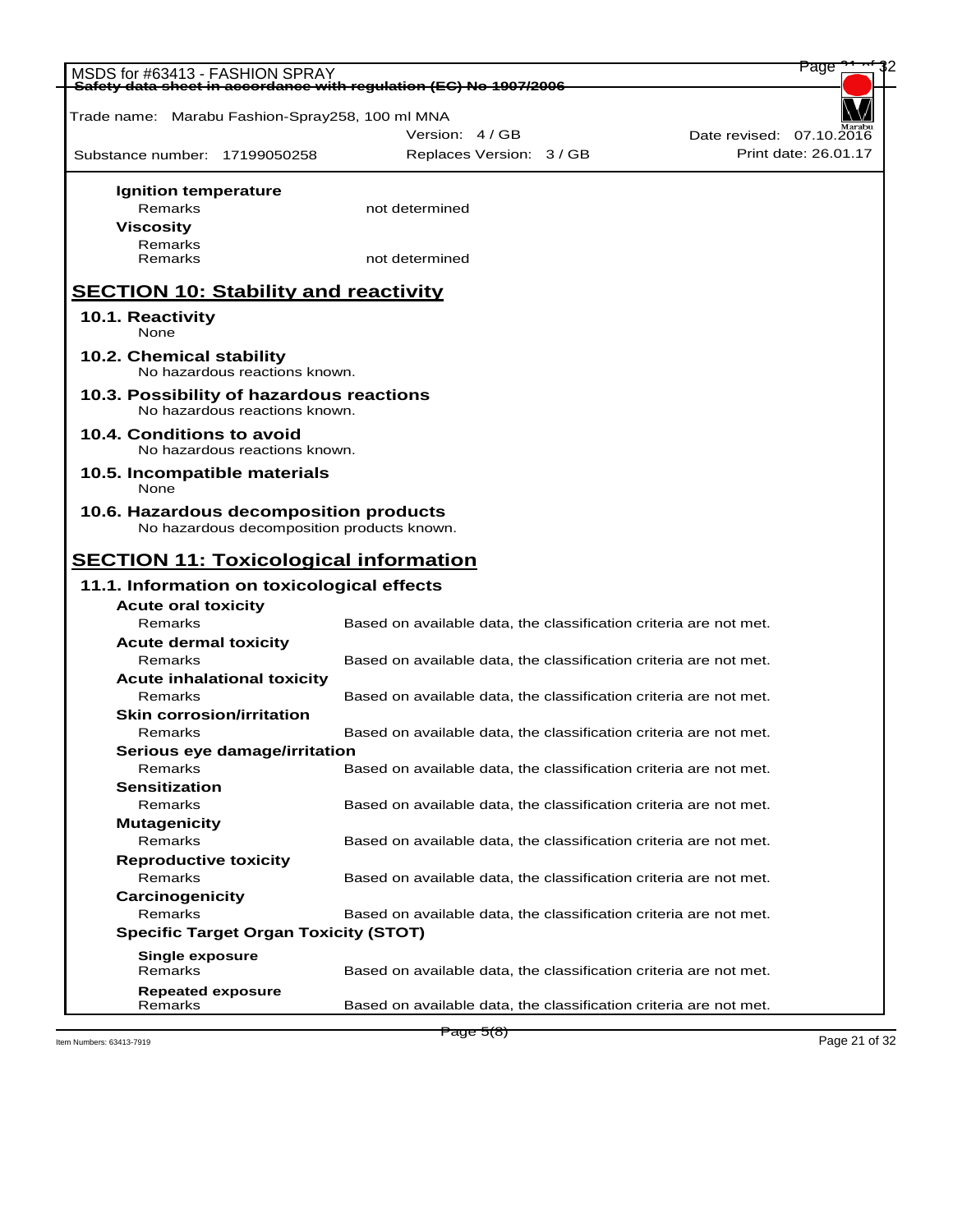| -Safety data sheet in accordance with regulation (EC) No 1907/2006                            |                                                                                                    |                                   |
|-----------------------------------------------------------------------------------------------|----------------------------------------------------------------------------------------------------|-----------------------------------|
| Trade name: Marabu Fashion-Spray258, 100 ml MNA                                               |                                                                                                    |                                   |
|                                                                                               | Version: 4 / GB                                                                                    | Marab<br>Date revised: 07.10.2016 |
| Substance number: 17199050258                                                                 | Replaces Version: 3 / GB                                                                           | Print date: 26.01.17              |
| <b>Aspiration hazard</b><br>Based on available data, the classification criteria are not met. |                                                                                                    |                                   |
| <b>Experience in practice</b>                                                                 |                                                                                                    |                                   |
| risk to health can be expected.                                                               | Provided all the recommended protective and safety precautions are taken, experience shows that no |                                   |

MSDS for #63413 - FASHION SPRAY Page 22 of 32 of 32 of 32 of 32 of 32 of 32 of 32 of 32 of 32 of 32 of 32 of 3

#### **Other information**

There are no data available on the mixture itself. The mixture has been assessed following the conventional method of the Dangerous Preparations Directive 1999/45/EC and not classified.

# **SECTION 12: Ecological information**

## **12.1. Toxicity**

# **General information**

There are no data available on the mixture itself.Do not allow to enter drains or water courses.The mixture has been assessed following the summation method of the CLP Regulation (EC) No 1272/2008 and is not classified as dangerous for the environment.

### **12.2. Persistence and degradability**

#### **General information**

There are no data available on the mixture itself.

### **12.3. Bioaccumulative potential**

#### **General information**

There are no data available on the mixture itself.

#### **12.4. Mobility in soil**

#### **General information**

There are no data available on the mixture itself.

#### **12.5. Results of PBT and vPvB assessment**

## **General information**

There are no data available on the mixture itself.

#### **12.6. Other adverse effects**

#### **General information**

There are no data available on the mixture itself.

# **SECTION 13: Disposal considerations**

#### **13.1. Waste treatment methods**

#### **Disposal recommendations for the product**

The product can be placed with other household refuse. Small residues in containers can be washed-out with water and put into the drainage system.

#### **Disposal recommendations for packaging**

Packaging that cannot be cleaned should be disposed off as product waste. Completely emptied packagings can be given for recycling.

# **SECTION 14: Transport information**

# **Land transport ADR/RID**

Non-dangerous goods **14.1. UN number**

Item Numbers: 63413-7919 Page 22 of 32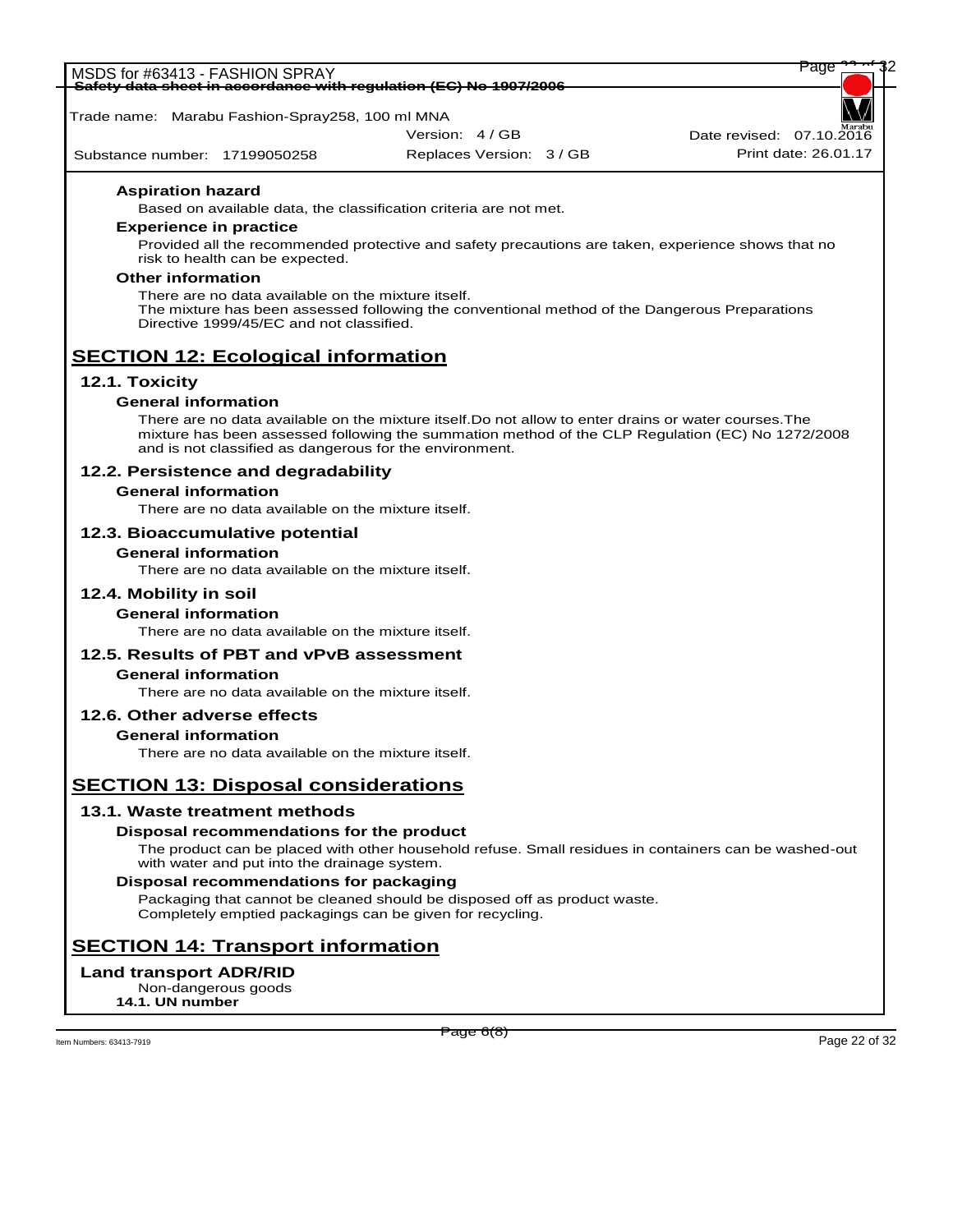| MSDS for #63413 - FASHION SPRAY                                                                                                                                                                                                                                                                      |   |                          |   |   |     | Page                     |  |
|------------------------------------------------------------------------------------------------------------------------------------------------------------------------------------------------------------------------------------------------------------------------------------------------------|---|--------------------------|---|---|-----|--------------------------|--|
| Safety data sheet in accordance with regulation (EC) No 1907/2006                                                                                                                                                                                                                                    |   |                          |   |   |     |                          |  |
|                                                                                                                                                                                                                                                                                                      |   |                          |   |   |     |                          |  |
| Trade name: Marabu Fashion-Spray258, 100 ml MNA                                                                                                                                                                                                                                                      |   |                          |   |   |     |                          |  |
|                                                                                                                                                                                                                                                                                                      |   | Version: 4/GB            |   |   |     | Date revised: 07.10.2016 |  |
| Substance number: 17199050258                                                                                                                                                                                                                                                                        |   | Replaces Version: 3 / GB |   |   |     | Print date: 26.01.17     |  |
| UN -                                                                                                                                                                                                                                                                                                 |   |                          |   |   |     |                          |  |
| 14.2. UN proper shipping name                                                                                                                                                                                                                                                                        |   |                          |   |   |     |                          |  |
| 14.3. Transport hazard class(es)                                                                                                                                                                                                                                                                     |   |                          |   |   |     |                          |  |
| Class                                                                                                                                                                                                                                                                                                |   |                          |   |   |     |                          |  |
| Label<br>14.4. Packing group                                                                                                                                                                                                                                                                         |   |                          |   |   |     |                          |  |
| Packing group                                                                                                                                                                                                                                                                                        |   |                          |   |   |     |                          |  |
| Transport category                                                                                                                                                                                                                                                                                   | 0 |                          |   |   |     |                          |  |
| 14.5. Environmental hazards                                                                                                                                                                                                                                                                          |   |                          |   |   |     |                          |  |
| <b>Marine transport IMDG/GGVSee</b><br>The product does not constitute a hazardous substance in sea transport.                                                                                                                                                                                       |   |                          |   |   |     |                          |  |
| 14.1. UN number<br>$UN -$                                                                                                                                                                                                                                                                            |   |                          |   |   |     |                          |  |
| 14.2. UN proper shipping name                                                                                                                                                                                                                                                                        |   |                          |   |   |     |                          |  |
| 14.3. Transport hazard class(es)<br>Class                                                                                                                                                                                                                                                            |   |                          |   |   |     |                          |  |
| Subsidiary risk                                                                                                                                                                                                                                                                                      |   |                          |   |   |     |                          |  |
| 14.4. Packing group                                                                                                                                                                                                                                                                                  |   |                          |   |   |     |                          |  |
| Packing group                                                                                                                                                                                                                                                                                        |   |                          |   |   |     |                          |  |
| 14.5. Environmental hazards<br>no                                                                                                                                                                                                                                                                    |   |                          |   |   |     |                          |  |
| Air transport ICAO/IATA<br>The product does not constitute a hazardous substance in air transport.<br>14.1. UN number<br>UN -<br>14.2. UN proper shipping name                                                                                                                                       |   |                          |   |   |     |                          |  |
| 14.3. Transport hazard class(es)                                                                                                                                                                                                                                                                     |   |                          |   |   |     |                          |  |
| Class                                                                                                                                                                                                                                                                                                |   |                          |   |   |     |                          |  |
| Subsidiary risk                                                                                                                                                                                                                                                                                      |   |                          |   |   |     |                          |  |
| 14.4. Packing group                                                                                                                                                                                                                                                                                  |   |                          |   |   |     |                          |  |
| Packing group<br>14.5. Environmental hazards                                                                                                                                                                                                                                                         |   |                          |   |   |     |                          |  |
| Information for all modes of transport<br>14.6. Special precautions for user<br>Transport within the user's premises:<br>Always transport in closed containers that are upright and secure.<br>Ensure that persons transporting the product know what to do in the event of an accident or spillage. |   |                          |   |   |     |                          |  |
| <b>Other information</b><br>14.7. Transport in bulk according to Annex II of Marpol and the IBC Code                                                                                                                                                                                                 |   |                          |   |   |     |                          |  |
| no                                                                                                                                                                                                                                                                                                   |   |                          |   |   |     |                          |  |
| <b>SECTION 15: Regulatory information</b>                                                                                                                                                                                                                                                            |   |                          |   |   |     |                          |  |
| 15.1. Safety, health and environmental regulations/legislation specific for the substance<br>or mixture                                                                                                                                                                                              |   |                          |   |   |     |                          |  |
| <b>VOC</b>                                                                                                                                                                                                                                                                                           |   |                          |   |   |     |                          |  |
| VOC (EU)                                                                                                                                                                                                                                                                                             | 0 |                          | % | 0 | q/l |                          |  |
| <b>Other information</b>                                                                                                                                                                                                                                                                             |   |                          |   |   |     |                          |  |
|                                                                                                                                                                                                                                                                                                      |   |                          |   |   |     |                          |  |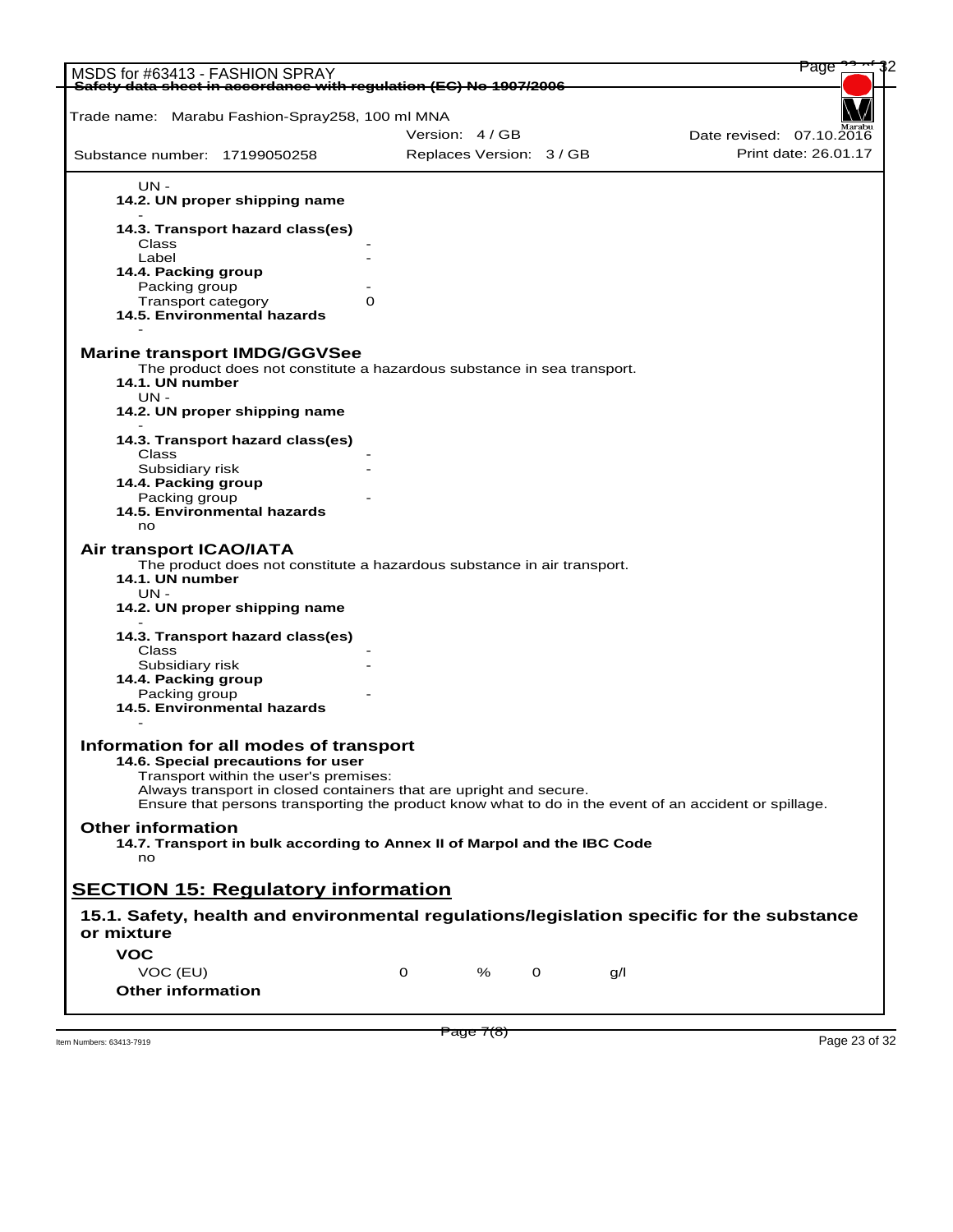| MSDS for #63413 - FASHION SPRAY                 |                                                                                                                                                                                                            | Page                     |
|-------------------------------------------------|------------------------------------------------------------------------------------------------------------------------------------------------------------------------------------------------------------|--------------------------|
|                                                 | Safety data sheet in accordance with requlation (EC) No 1907/2006                                                                                                                                          |                          |
|                                                 |                                                                                                                                                                                                            |                          |
| Trade name: Marabu Fashion-Spray258, 100 ml MNA |                                                                                                                                                                                                            |                          |
|                                                 | Version: 4/GB                                                                                                                                                                                              | Date revised: 07.10.2016 |
| Substance number: 17199050258                   | Replaces Version: 3 / GB                                                                                                                                                                                   | Print date: 26.01.17     |
|                                                 | The product does not contain substances of very high concern (SVHC).                                                                                                                                       |                          |
| 15.2. Chemical safety assessment                |                                                                                                                                                                                                            |                          |
|                                                 | For this preparation a chemical safety assessment has not been carried out.                                                                                                                                |                          |
|                                                 |                                                                                                                                                                                                            |                          |
| <b>SECTION 16: Other information</b>            |                                                                                                                                                                                                            |                          |
| <b>Hazard statements listed in Chapter 3</b>    |                                                                                                                                                                                                            |                          |
| H <sub>301</sub>                                | Toxic if swallowed.                                                                                                                                                                                        |                          |
| H <sub>302</sub><br>H312                        | Harmful if swallowed.<br>Harmful in contact with skin.                                                                                                                                                     |                          |
| H315                                            | Causes skin irritation.                                                                                                                                                                                    |                          |
| H318                                            | Causes serious eye damage.                                                                                                                                                                                 |                          |
| H331                                            | Toxic if inhaled.                                                                                                                                                                                          |                          |
| H335                                            | May cause respiratory irritation.                                                                                                                                                                          |                          |
| H400                                            | Very toxic to aquatic life.                                                                                                                                                                                |                          |
| H410                                            | Very toxic to aquatic life with long lasting effects.                                                                                                                                                      |                          |
| <b>CLP categories listed in Chapter 3</b>       |                                                                                                                                                                                                            |                          |
| Acute Tox. 3<br>Acute Tox. 4                    | Acute toxicity, Category 3<br>Acute toxicity, Category 4                                                                                                                                                   |                          |
| Aquatic Acute 1                                 | Hazardous to the aquatic environment, acute, Category 1                                                                                                                                                    |                          |
| <b>Aquatic Chronic 1</b>                        | Hazardous to the aquatic environment, chronic, Category 1                                                                                                                                                  |                          |
| Eye Dam. 1                                      | Serious eye damage, Category 1                                                                                                                                                                             |                          |
| Skin Irrit, 2                                   | Skin irritation, Category 2                                                                                                                                                                                |                          |
| STOT SE 3                                       | Specific target organ toxicity - single exposure, Category 3                                                                                                                                               |                          |
| <b>Supplemental information</b>                 |                                                                                                                                                                                                            |                          |
|                                                 | Relevant changes compared with the previous version of the safety data sheet are marked with: ***<br>This information is based on our present state of knowledge. However, it should not constitute a      |                          |
|                                                 | guarantee for any specific product properties and shall not establish a legally valid relationship.                                                                                                        |                          |
|                                                 | The information in this Safety Data Sheet is based on the present state of knowledge and current                                                                                                           |                          |
| legislation.                                    |                                                                                                                                                                                                            |                          |
|                                                 | It provides guidance on health, safety and environmental aspects of the product and should not be                                                                                                          |                          |
|                                                 | construed as any guarantee of technical performance or suitability for particular applications.<br>The product should not be used for purposes other than those shown in Section 1 without first referring |                          |
|                                                 | to the supplier and obtaining written handling instructions.                                                                                                                                               |                          |
|                                                 | As the specific conditions of use of the product are outside the supplier's control, the user is responsible                                                                                               |                          |
|                                                 | for ensuring that the requirements of relevant legislation are complied with.                                                                                                                              |                          |
|                                                 | The information contained in this safety data sheet does not constitute the user's own assessment of                                                                                                       |                          |
|                                                 | workplace risks, as required by other health and safety legislation.                                                                                                                                       |                          |
|                                                 |                                                                                                                                                                                                            |                          |
|                                                 |                                                                                                                                                                                                            |                          |
|                                                 |                                                                                                                                                                                                            |                          |
|                                                 |                                                                                                                                                                                                            |                          |
|                                                 |                                                                                                                                                                                                            |                          |
|                                                 |                                                                                                                                                                                                            |                          |
|                                                 |                                                                                                                                                                                                            |                          |
|                                                 |                                                                                                                                                                                                            |                          |
|                                                 |                                                                                                                                                                                                            |                          |
|                                                 |                                                                                                                                                                                                            |                          |
|                                                 |                                                                                                                                                                                                            |                          |
|                                                 |                                                                                                                                                                                                            |                          |
|                                                 |                                                                                                                                                                                                            |                          |
|                                                 |                                                                                                                                                                                                            |                          |
|                                                 |                                                                                                                                                                                                            |                          |

 $P \text{age } 8(8)$  Item Numbers: 63413-7919 Page 24 of 32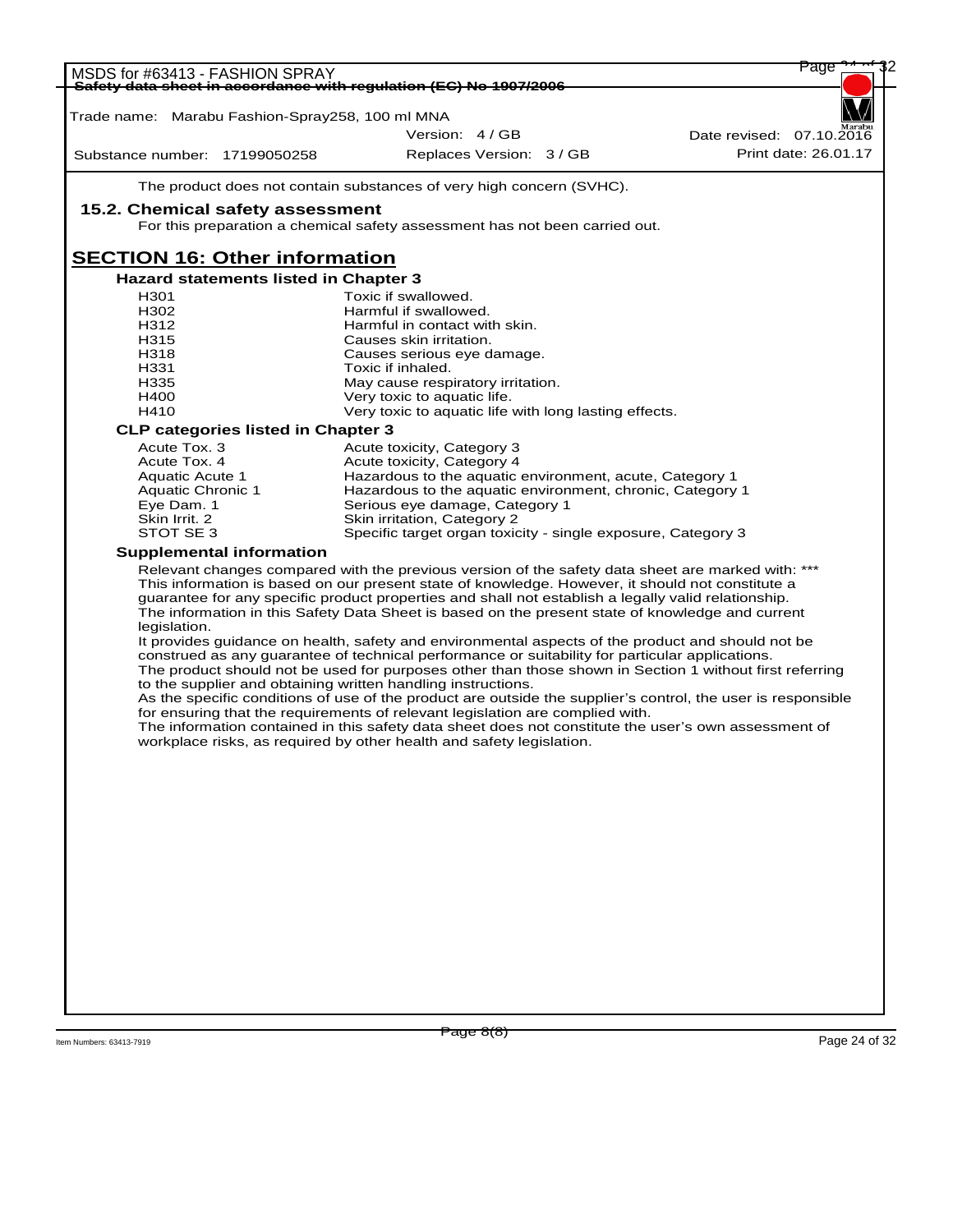| MSDS for #63413 - FASHION SPRAY                                                                      |                             |                          |              |     |   |                          | Page                 |
|------------------------------------------------------------------------------------------------------|-----------------------------|--------------------------|--------------|-----|---|--------------------------|----------------------|
| Safety data sheet in accordance with regulation (EC) No 1907/2006                                    |                             |                          |              |     |   |                          |                      |
| Trade name: Marabu Fashion Liner 560 25 ml MNA                                                       |                             |                          |              |     |   |                          |                      |
|                                                                                                      |                             | Version: 4 / GB          |              |     |   | Date revised: 25.03.2015 |                      |
| Substance number: 18049009560                                                                        |                             | Replaces Version: 3 / GB |              |     |   |                          | Print date: 31.01.17 |
|                                                                                                      |                             |                          |              |     |   |                          |                      |
| <b>SECTION 1: Identification of the substance/mixture and of the</b>                                 |                             |                          |              |     |   |                          |                      |
| company/undertaking                                                                                  |                             |                          |              |     |   |                          |                      |
| 1.1. Product identifier<br>Marabu Fashion Liner 560 25 ml MNA                                        |                             |                          |              |     |   |                          |                      |
| 1.2. Relevant identified uses of the substance or mixture and uses advised against                   |                             |                          |              |     |   |                          |                      |
| Use of the substance/preparation<br>Paint                                                            |                             |                          |              |     |   |                          |                      |
| 1.3. Details of the supplier of the safety data sheet                                                |                             |                          |              |     |   |                          |                      |
| <b>Address</b>                                                                                       |                             |                          |              |     |   |                          |                      |
| Marabu GmbH & Co. KG<br>Asperger Strasse 4                                                           |                             |                          |              |     |   |                          |                      |
| 71732 Tamm                                                                                           |                             |                          |              |     |   |                          |                      |
| Germany<br>Telephone no.                                                                             | +49-7141/691-0              |                          |              |     |   |                          |                      |
| Fax no.                                                                                              | +49-7141/691-147            |                          |              |     |   |                          |                      |
| Information provided<br>by / telephone                                                               | Department product safety   |                          |              |     |   |                          |                      |
| E-mail address of                                                                                    | PRSI@marabu.de              |                          |              |     |   |                          |                      |
| person responsible<br>for this SDS                                                                   |                             |                          |              |     |   |                          |                      |
| 1.4. Emergency telephone number                                                                      |                             |                          |              |     |   |                          |                      |
| $(+49)$ (0)621-60-43333                                                                              |                             |                          |              |     |   |                          |                      |
| <b>SECTION 2: Hazards identification ***</b>                                                         |                             |                          |              |     |   |                          |                      |
| 2.1. Classification of the substance or mixture                                                      |                             |                          |              |     |   |                          |                      |
| This product is not classified hazardous in accordance with Regulation (EC) No 1272/2008.            |                             |                          |              |     |   |                          |                      |
| 2.2. Label elements                                                                                  |                             |                          |              |     |   |                          |                      |
| Labelling according to regulation (EC) No 1272/2008                                                  |                             |                          |              |     |   |                          |                      |
| The product does not require a hazard warning label in accordance with Regulation (EC) No 1272/2008. |                             |                          |              |     |   |                          |                      |
| 2.3. Other hazards                                                                                   |                             |                          |              |     |   |                          |                      |
| No special hazards have to be mentioned.                                                             |                             |                          |              |     |   |                          |                      |
| <b>SECTION 3: Composition/information on ingredients ***</b>                                         |                             |                          |              |     |   |                          |                      |
| 3.2. Mixtures                                                                                        |                             |                          |              |     |   |                          |                      |
| <b>Chemical characterization</b>                                                                     |                             |                          |              |     |   |                          |                      |
| Paint based on water                                                                                 |                             |                          |              |     |   |                          |                      |
| <b>Hazardous ingredients ***</b>                                                                     |                             |                          |              |     |   |                          |                      |
| <b>Bronopol (INN)</b><br>CAS No.                                                                     | $52 - 51 - 7$               |                          |              |     |   |                          |                      |
| EINECS no.                                                                                           | 200-143-0                   |                          |              |     |   |                          |                      |
| Concentration                                                                                        | $>=$                        | 0,01                     | $\prec$      | 0,1 | % |                          |                      |
| Classification (Regulation (EC) No. 1272/2008)                                                       |                             |                          |              |     |   |                          |                      |
|                                                                                                      | Eye Dam. 1<br>Skin Irrit. 2 |                          | H318<br>H315 |     |   |                          |                      |
|                                                                                                      | STOT SE 3                   |                          | H335         |     |   |                          |                      |
|                                                                                                      |                             |                          | Page 1(8)    |     |   |                          |                      |
|                                                                                                      |                             |                          |              |     |   |                          | Page 25 of 32        |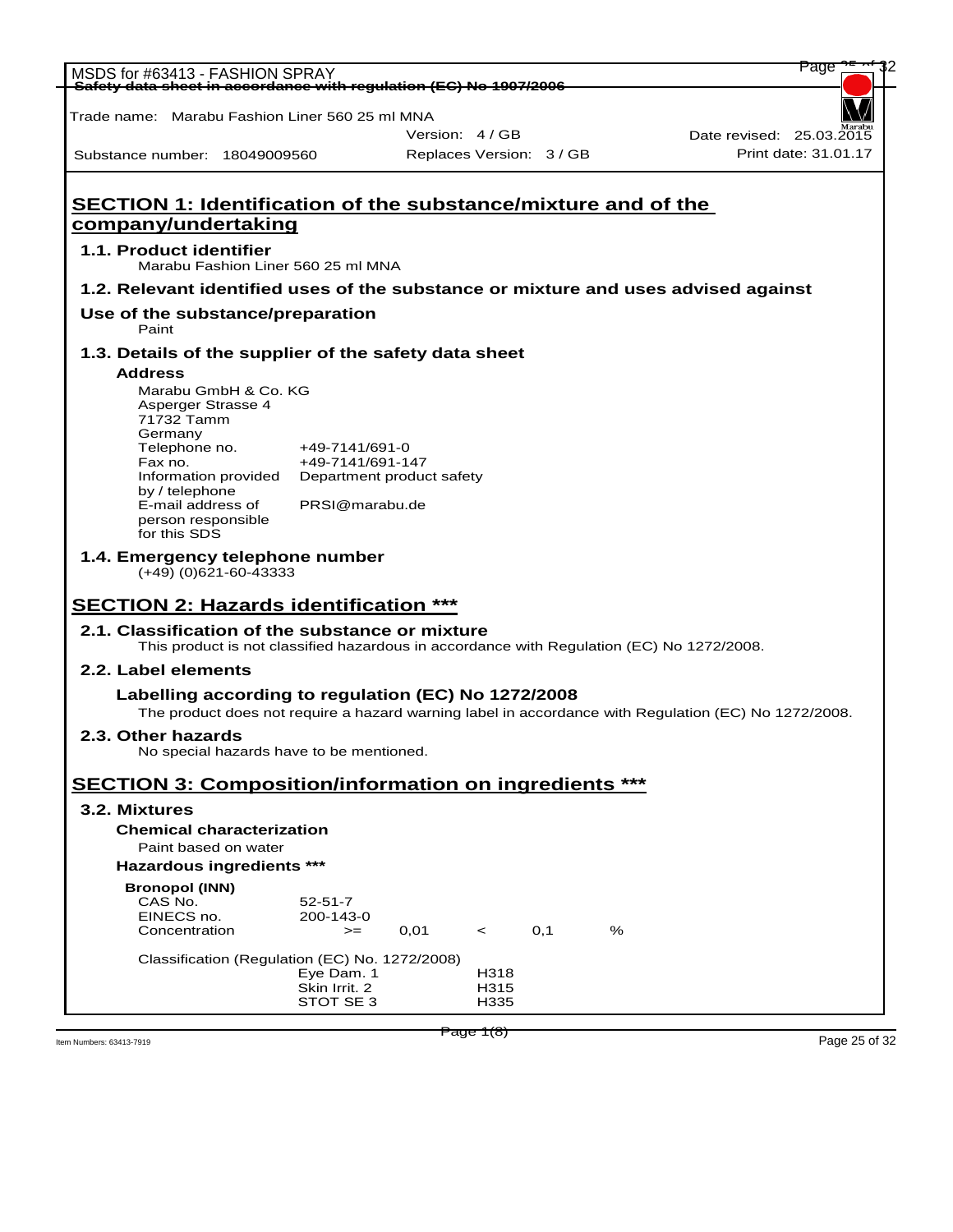| MSDS for #63413 - FASHION SPRAY<br>Safety data sheet in accordance with requlation (EC) No 1907/2006    |                                                       |                 |                          |   | Page                                                                                                       |
|---------------------------------------------------------------------------------------------------------|-------------------------------------------------------|-----------------|--------------------------|---|------------------------------------------------------------------------------------------------------------|
|                                                                                                         |                                                       |                 |                          |   |                                                                                                            |
| Trade name: Marabu Fashion Liner 560 25 ml MNA                                                          |                                                       | Version: 4 / GB |                          |   | Date revised: 25.03.2015                                                                                   |
| Substance number: 18049009560                                                                           |                                                       |                 | Replaces Version: 3 / GB |   | Print date: 31.01.17                                                                                       |
|                                                                                                         | Acute Tox. 4<br>Acute Tox. 4                          |                 | H302<br>H312             |   |                                                                                                            |
|                                                                                                         | <b>Aquatic Acute 1</b>                                |                 | H400                     |   |                                                                                                            |
|                                                                                                         | Aquatic Chronic 1                                     |                 | H410                     |   |                                                                                                            |
| Concentration limits (Regulation (EC) No. 1272/2008)                                                    | <b>Aquatic Acute 1</b><br><b>Aquatic Chronic</b><br>1 | H400<br>H410    | $M = 10$<br>$M = 1$      |   |                                                                                                            |
| <b>Pyrithione zinc</b>                                                                                  |                                                       |                 |                          |   |                                                                                                            |
| CAS No.                                                                                                 | 13463-41-7                                            |                 |                          |   |                                                                                                            |
| EINECS no.<br>Registration no.                                                                          | 236-671-3<br>01-2119511196-46                         |                 |                          |   |                                                                                                            |
| Concentration                                                                                           | $>=$                                                  | 0,01            | 0,025<br>$\prec$         | % |                                                                                                            |
| Classification (Regulation (EC) No. 1272/2008)                                                          |                                                       |                 |                          |   |                                                                                                            |
|                                                                                                         | Acute Tox. 3                                          |                 | H <sub>301</sub>         |   |                                                                                                            |
|                                                                                                         | Acute Tox. 3<br>Eye Dam. 1                            |                 | H331<br>H318             |   |                                                                                                            |
|                                                                                                         | Aquatic Acute 1                                       |                 | H400                     |   |                                                                                                            |
|                                                                                                         | Aquatic Chronic 1                                     |                 | H410                     |   |                                                                                                            |
| Concentration limits (Regulation (EC) No. 1272/2008)                                                    |                                                       |                 |                          |   |                                                                                                            |
|                                                                                                         | <b>Aquatic Acute 1</b><br><b>Aquatic Chronic</b>      | H400<br>H410    | $M = 100$<br>$M = 10$    |   |                                                                                                            |
|                                                                                                         |                                                       |                 |                          |   |                                                                                                            |
| <b>SECTION 4: First aid measures</b>                                                                    |                                                       |                 |                          |   |                                                                                                            |
| 4.1. Description of first aid measures                                                                  |                                                       |                 |                          |   |                                                                                                            |
| After skin contact                                                                                      |                                                       |                 |                          |   |                                                                                                            |
| Wash with plenty of water and soap. Do NOT use solvents or thinners.                                    |                                                       |                 |                          |   |                                                                                                            |
| After eye contact                                                                                       |                                                       |                 |                          |   |                                                                                                            |
|                                                                                                         |                                                       |                 |                          |   | Separate eyelids, wash the eyes thoroughly with water (15 min.). In case of irritation consult an oculist. |
| <b>After ingestion</b>                                                                                  |                                                       |                 |                          |   |                                                                                                            |
| medical treatment.                                                                                      |                                                       |                 |                          |   | Rinse mouth thoroughly with water. If larger amounts are swallowed or in the event of symptoms take        |
| 4.2. Most important symptoms and effects, both acute and delayed<br>Until now no symptoms known so far. |                                                       |                 |                          |   |                                                                                                            |
| 4.3. Indication of any immediate medical attention and special treatment needed                         |                                                       |                 |                          |   |                                                                                                            |
| Hints for the physician / treatment                                                                     |                                                       |                 |                          |   |                                                                                                            |
| Treat symptomatically                                                                                   |                                                       |                 |                          |   |                                                                                                            |
| <b>SECTION 5: Firefighting measures</b>                                                                 |                                                       |                 |                          |   |                                                                                                            |
| 5.1. Extinguishing media                                                                                |                                                       |                 |                          |   |                                                                                                            |
| Suitable extinguishing media<br>Carbon dioxide, Foam, Sand, Water                                       |                                                       |                 |                          |   |                                                                                                            |
| 5.2. Special hazards arising from the substance or mixture<br>black smoke                               |                                                       |                 |                          |   | In the event of fire the following can be released: Carbon monoxide (CO); Carbon dioxide (CO2); dense      |
| 5.3. Advice for firefighters                                                                            |                                                       |                 |                          |   |                                                                                                            |

 $P \cdot \text{age } Z(8)$  Item Numbers: 63413-7919 Page 26 of 32

Page 2(8)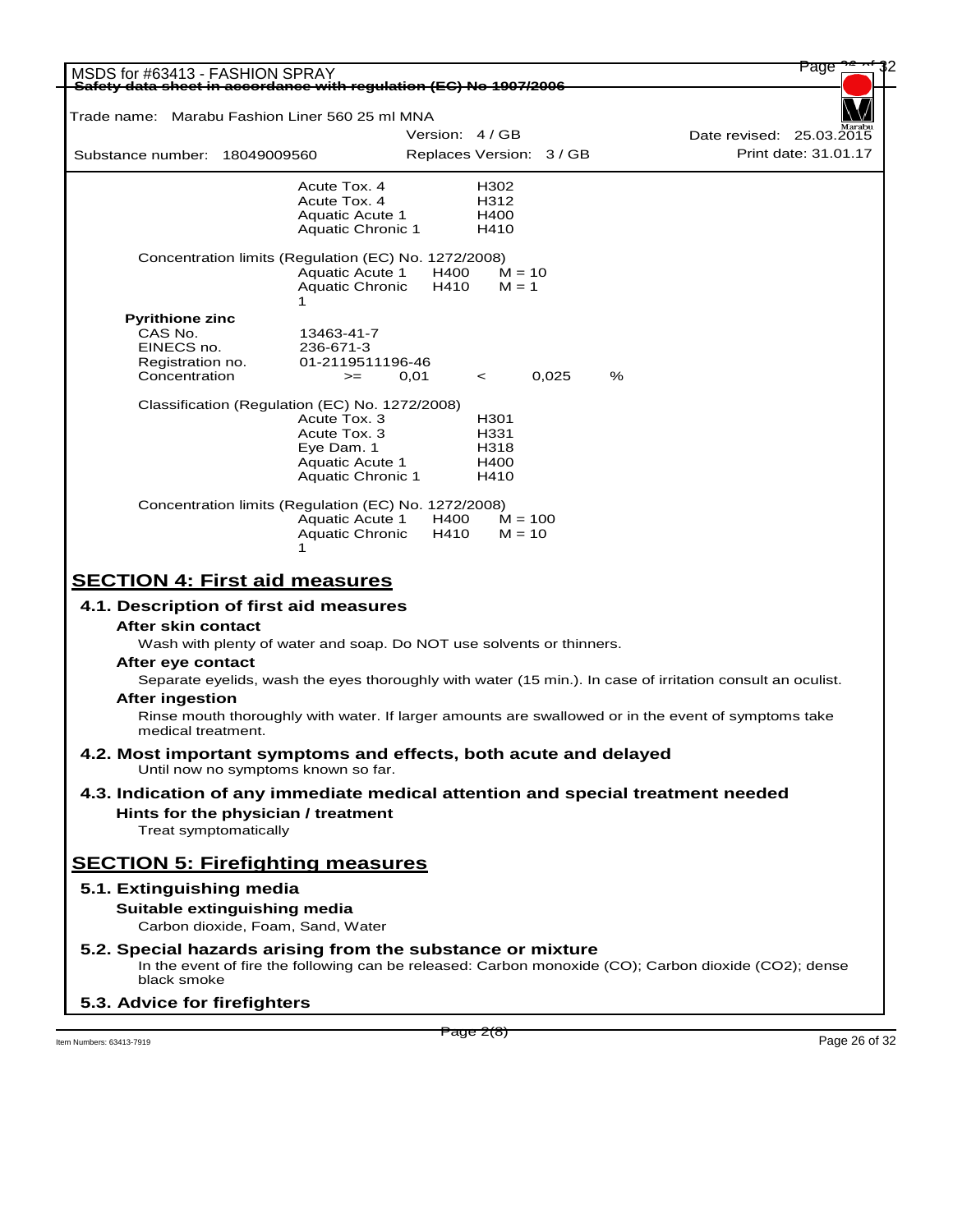| Version: 4 / GB<br>Date revised: 25.03.2015<br>Print date: 31.01.17<br>Replaces Version: 3 / GB<br><b>Other information</b><br>Collect contaminated fire-fighting water separately, must not be discharged into the drains.<br>6.1. Personal precautions, protective equipment and emergency procedures<br>No particular measures required.<br>6.2. Environmental precautions<br>No particular measures required.<br>6.3. Methods and material for containment and cleaning up<br>Clean preferably with a detergent - avoid use of solvents.<br>6.4. Reference to other sections<br>Information regarding Safe handling, see Section 7. Information regarding personal protective measures,<br>see Section 8. Information regarding waste disposal, see Section 13.<br>7.1. Precautions for safe handling<br>Advice on safe handling<br>Avoid skin and eye contact. Smoking, eating and drinking shall be prohibited in application area.<br>Advice on protection against fire and explosion<br>No special measures required.<br>7.2. Conditions for safe storage, including any incompatibilities<br>Requirements for storage rooms and vessels<br>Store in frostfree conditions.<br>Storage class according to TRGS 510<br>Storage class according to 12<br>Non-combustible liquids<br><b>TRGS 510</b><br>7.3. Specific end use(s)<br>Paint<br>8.2. Exposure controls<br><b>Exposure controls</b><br>Provide adequate ventilation.<br>9.1. Information on basic physical and chemical properties<br>Form<br>liquid<br>coloured<br>Colour<br>Odour<br>odourless<br><b>Odour threshold</b><br>Remarks<br>No data available<br>pH value<br>Value<br>8<br>9<br>to<br>°C<br>20<br>Temperature<br><b>WTW PH 340</b><br>Method | Safety data sheet in accordance with regulation (EC) No 1907/2006<br>Trade name: Marabu Fashion Liner 560 25 ml MNA<br>Substance number: 18049009560<br><b>SECTION 6: Accidental release measures</b><br><b>SECTION 7: Handling and storage</b><br><b>SECTION 8: Exposure controls/personal protection</b><br><b>SECTION 9: Physical and chemical properties</b> | Page |  | MSDS for #63413 - FASHION SPRAY |
|---------------------------------------------------------------------------------------------------------------------------------------------------------------------------------------------------------------------------------------------------------------------------------------------------------------------------------------------------------------------------------------------------------------------------------------------------------------------------------------------------------------------------------------------------------------------------------------------------------------------------------------------------------------------------------------------------------------------------------------------------------------------------------------------------------------------------------------------------------------------------------------------------------------------------------------------------------------------------------------------------------------------------------------------------------------------------------------------------------------------------------------------------------------------------------------------------------------------------------------------------------------------------------------------------------------------------------------------------------------------------------------------------------------------------------------------------------------------------------------------------------------------------------------------------------------------------------------------------------------------------------------------------------------------------------------------------------------------------|------------------------------------------------------------------------------------------------------------------------------------------------------------------------------------------------------------------------------------------------------------------------------------------------------------------------------------------------------------------|------|--|---------------------------------|
|                                                                                                                                                                                                                                                                                                                                                                                                                                                                                                                                                                                                                                                                                                                                                                                                                                                                                                                                                                                                                                                                                                                                                                                                                                                                                                                                                                                                                                                                                                                                                                                                                                                                                                                           |                                                                                                                                                                                                                                                                                                                                                                  |      |  |                                 |
|                                                                                                                                                                                                                                                                                                                                                                                                                                                                                                                                                                                                                                                                                                                                                                                                                                                                                                                                                                                                                                                                                                                                                                                                                                                                                                                                                                                                                                                                                                                                                                                                                                                                                                                           |                                                                                                                                                                                                                                                                                                                                                                  |      |  |                                 |
|                                                                                                                                                                                                                                                                                                                                                                                                                                                                                                                                                                                                                                                                                                                                                                                                                                                                                                                                                                                                                                                                                                                                                                                                                                                                                                                                                                                                                                                                                                                                                                                                                                                                                                                           |                                                                                                                                                                                                                                                                                                                                                                  |      |  |                                 |
|                                                                                                                                                                                                                                                                                                                                                                                                                                                                                                                                                                                                                                                                                                                                                                                                                                                                                                                                                                                                                                                                                                                                                                                                                                                                                                                                                                                                                                                                                                                                                                                                                                                                                                                           |                                                                                                                                                                                                                                                                                                                                                                  |      |  |                                 |
|                                                                                                                                                                                                                                                                                                                                                                                                                                                                                                                                                                                                                                                                                                                                                                                                                                                                                                                                                                                                                                                                                                                                                                                                                                                                                                                                                                                                                                                                                                                                                                                                                                                                                                                           |                                                                                                                                                                                                                                                                                                                                                                  |      |  |                                 |
|                                                                                                                                                                                                                                                                                                                                                                                                                                                                                                                                                                                                                                                                                                                                                                                                                                                                                                                                                                                                                                                                                                                                                                                                                                                                                                                                                                                                                                                                                                                                                                                                                                                                                                                           |                                                                                                                                                                                                                                                                                                                                                                  |      |  |                                 |
|                                                                                                                                                                                                                                                                                                                                                                                                                                                                                                                                                                                                                                                                                                                                                                                                                                                                                                                                                                                                                                                                                                                                                                                                                                                                                                                                                                                                                                                                                                                                                                                                                                                                                                                           |                                                                                                                                                                                                                                                                                                                                                                  |      |  |                                 |
|                                                                                                                                                                                                                                                                                                                                                                                                                                                                                                                                                                                                                                                                                                                                                                                                                                                                                                                                                                                                                                                                                                                                                                                                                                                                                                                                                                                                                                                                                                                                                                                                                                                                                                                           |                                                                                                                                                                                                                                                                                                                                                                  |      |  |                                 |
|                                                                                                                                                                                                                                                                                                                                                                                                                                                                                                                                                                                                                                                                                                                                                                                                                                                                                                                                                                                                                                                                                                                                                                                                                                                                                                                                                                                                                                                                                                                                                                                                                                                                                                                           |                                                                                                                                                                                                                                                                                                                                                                  |      |  |                                 |
|                                                                                                                                                                                                                                                                                                                                                                                                                                                                                                                                                                                                                                                                                                                                                                                                                                                                                                                                                                                                                                                                                                                                                                                                                                                                                                                                                                                                                                                                                                                                                                                                                                                                                                                           |                                                                                                                                                                                                                                                                                                                                                                  |      |  |                                 |
|                                                                                                                                                                                                                                                                                                                                                                                                                                                                                                                                                                                                                                                                                                                                                                                                                                                                                                                                                                                                                                                                                                                                                                                                                                                                                                                                                                                                                                                                                                                                                                                                                                                                                                                           |                                                                                                                                                                                                                                                                                                                                                                  |      |  |                                 |
|                                                                                                                                                                                                                                                                                                                                                                                                                                                                                                                                                                                                                                                                                                                                                                                                                                                                                                                                                                                                                                                                                                                                                                                                                                                                                                                                                                                                                                                                                                                                                                                                                                                                                                                           |                                                                                                                                                                                                                                                                                                                                                                  |      |  |                                 |
|                                                                                                                                                                                                                                                                                                                                                                                                                                                                                                                                                                                                                                                                                                                                                                                                                                                                                                                                                                                                                                                                                                                                                                                                                                                                                                                                                                                                                                                                                                                                                                                                                                                                                                                           |                                                                                                                                                                                                                                                                                                                                                                  |      |  |                                 |
|                                                                                                                                                                                                                                                                                                                                                                                                                                                                                                                                                                                                                                                                                                                                                                                                                                                                                                                                                                                                                                                                                                                                                                                                                                                                                                                                                                                                                                                                                                                                                                                                                                                                                                                           |                                                                                                                                                                                                                                                                                                                                                                  |      |  |                                 |
|                                                                                                                                                                                                                                                                                                                                                                                                                                                                                                                                                                                                                                                                                                                                                                                                                                                                                                                                                                                                                                                                                                                                                                                                                                                                                                                                                                                                                                                                                                                                                                                                                                                                                                                           |                                                                                                                                                                                                                                                                                                                                                                  |      |  |                                 |
|                                                                                                                                                                                                                                                                                                                                                                                                                                                                                                                                                                                                                                                                                                                                                                                                                                                                                                                                                                                                                                                                                                                                                                                                                                                                                                                                                                                                                                                                                                                                                                                                                                                                                                                           |                                                                                                                                                                                                                                                                                                                                                                  |      |  |                                 |
|                                                                                                                                                                                                                                                                                                                                                                                                                                                                                                                                                                                                                                                                                                                                                                                                                                                                                                                                                                                                                                                                                                                                                                                                                                                                                                                                                                                                                                                                                                                                                                                                                                                                                                                           |                                                                                                                                                                                                                                                                                                                                                                  |      |  |                                 |
|                                                                                                                                                                                                                                                                                                                                                                                                                                                                                                                                                                                                                                                                                                                                                                                                                                                                                                                                                                                                                                                                                                                                                                                                                                                                                                                                                                                                                                                                                                                                                                                                                                                                                                                           |                                                                                                                                                                                                                                                                                                                                                                  |      |  |                                 |
|                                                                                                                                                                                                                                                                                                                                                                                                                                                                                                                                                                                                                                                                                                                                                                                                                                                                                                                                                                                                                                                                                                                                                                                                                                                                                                                                                                                                                                                                                                                                                                                                                                                                                                                           |                                                                                                                                                                                                                                                                                                                                                                  |      |  |                                 |
|                                                                                                                                                                                                                                                                                                                                                                                                                                                                                                                                                                                                                                                                                                                                                                                                                                                                                                                                                                                                                                                                                                                                                                                                                                                                                                                                                                                                                                                                                                                                                                                                                                                                                                                           |                                                                                                                                                                                                                                                                                                                                                                  |      |  |                                 |
|                                                                                                                                                                                                                                                                                                                                                                                                                                                                                                                                                                                                                                                                                                                                                                                                                                                                                                                                                                                                                                                                                                                                                                                                                                                                                                                                                                                                                                                                                                                                                                                                                                                                                                                           |                                                                                                                                                                                                                                                                                                                                                                  |      |  |                                 |
|                                                                                                                                                                                                                                                                                                                                                                                                                                                                                                                                                                                                                                                                                                                                                                                                                                                                                                                                                                                                                                                                                                                                                                                                                                                                                                                                                                                                                                                                                                                                                                                                                                                                                                                           |                                                                                                                                                                                                                                                                                                                                                                  |      |  |                                 |
|                                                                                                                                                                                                                                                                                                                                                                                                                                                                                                                                                                                                                                                                                                                                                                                                                                                                                                                                                                                                                                                                                                                                                                                                                                                                                                                                                                                                                                                                                                                                                                                                                                                                                                                           |                                                                                                                                                                                                                                                                                                                                                                  |      |  |                                 |
|                                                                                                                                                                                                                                                                                                                                                                                                                                                                                                                                                                                                                                                                                                                                                                                                                                                                                                                                                                                                                                                                                                                                                                                                                                                                                                                                                                                                                                                                                                                                                                                                                                                                                                                           |                                                                                                                                                                                                                                                                                                                                                                  |      |  |                                 |
|                                                                                                                                                                                                                                                                                                                                                                                                                                                                                                                                                                                                                                                                                                                                                                                                                                                                                                                                                                                                                                                                                                                                                                                                                                                                                                                                                                                                                                                                                                                                                                                                                                                                                                                           |                                                                                                                                                                                                                                                                                                                                                                  |      |  |                                 |
|                                                                                                                                                                                                                                                                                                                                                                                                                                                                                                                                                                                                                                                                                                                                                                                                                                                                                                                                                                                                                                                                                                                                                                                                                                                                                                                                                                                                                                                                                                                                                                                                                                                                                                                           |                                                                                                                                                                                                                                                                                                                                                                  |      |  |                                 |
|                                                                                                                                                                                                                                                                                                                                                                                                                                                                                                                                                                                                                                                                                                                                                                                                                                                                                                                                                                                                                                                                                                                                                                                                                                                                                                                                                                                                                                                                                                                                                                                                                                                                                                                           |                                                                                                                                                                                                                                                                                                                                                                  |      |  |                                 |
|                                                                                                                                                                                                                                                                                                                                                                                                                                                                                                                                                                                                                                                                                                                                                                                                                                                                                                                                                                                                                                                                                                                                                                                                                                                                                                                                                                                                                                                                                                                                                                                                                                                                                                                           |                                                                                                                                                                                                                                                                                                                                                                  |      |  |                                 |
|                                                                                                                                                                                                                                                                                                                                                                                                                                                                                                                                                                                                                                                                                                                                                                                                                                                                                                                                                                                                                                                                                                                                                                                                                                                                                                                                                                                                                                                                                                                                                                                                                                                                                                                           |                                                                                                                                                                                                                                                                                                                                                                  |      |  |                                 |
|                                                                                                                                                                                                                                                                                                                                                                                                                                                                                                                                                                                                                                                                                                                                                                                                                                                                                                                                                                                                                                                                                                                                                                                                                                                                                                                                                                                                                                                                                                                                                                                                                                                                                                                           |                                                                                                                                                                                                                                                                                                                                                                  |      |  |                                 |
|                                                                                                                                                                                                                                                                                                                                                                                                                                                                                                                                                                                                                                                                                                                                                                                                                                                                                                                                                                                                                                                                                                                                                                                                                                                                                                                                                                                                                                                                                                                                                                                                                                                                                                                           |                                                                                                                                                                                                                                                                                                                                                                  |      |  |                                 |
|                                                                                                                                                                                                                                                                                                                                                                                                                                                                                                                                                                                                                                                                                                                                                                                                                                                                                                                                                                                                                                                                                                                                                                                                                                                                                                                                                                                                                                                                                                                                                                                                                                                                                                                           |                                                                                                                                                                                                                                                                                                                                                                  |      |  |                                 |
|                                                                                                                                                                                                                                                                                                                                                                                                                                                                                                                                                                                                                                                                                                                                                                                                                                                                                                                                                                                                                                                                                                                                                                                                                                                                                                                                                                                                                                                                                                                                                                                                                                                                                                                           |                                                                                                                                                                                                                                                                                                                                                                  |      |  |                                 |
|                                                                                                                                                                                                                                                                                                                                                                                                                                                                                                                                                                                                                                                                                                                                                                                                                                                                                                                                                                                                                                                                                                                                                                                                                                                                                                                                                                                                                                                                                                                                                                                                                                                                                                                           |                                                                                                                                                                                                                                                                                                                                                                  |      |  |                                 |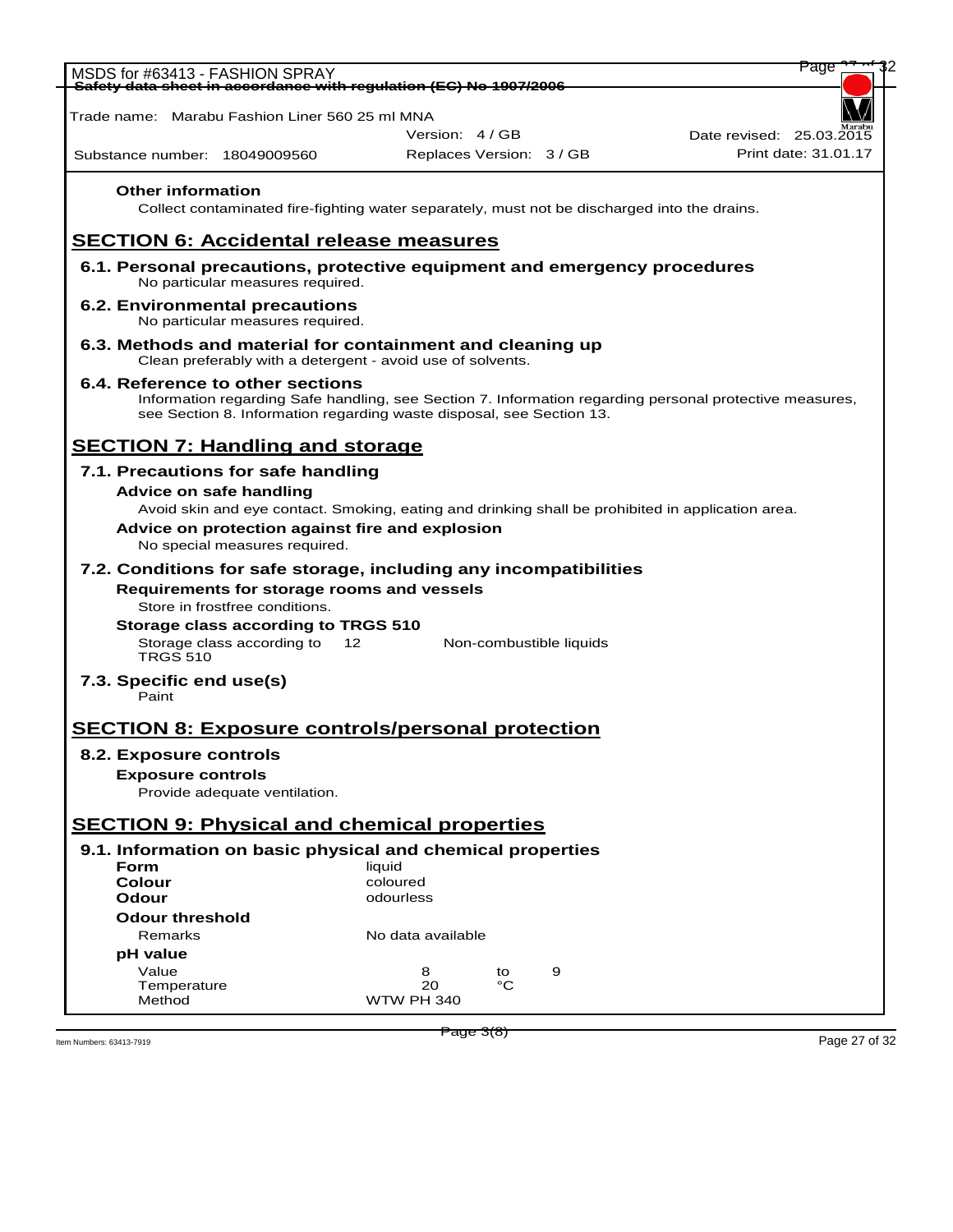| MSDS for #63413 - FASHION SPRAY                                           |                                    | Page                     |
|---------------------------------------------------------------------------|------------------------------------|--------------------------|
| Safety data sheet in accordance with regulation (EC) No 1907/2006         |                                    |                          |
| Trade name: Marabu Fashion Liner 560 25 ml MNA                            |                                    |                          |
|                                                                           | Version: 4/GB                      | Date revised: 25.03.2015 |
| Substance number: 18049009560                                             | Replaces Version: 3 / GB           | Print date: 31.01.17     |
| <b>Melting point</b>                                                      |                                    |                          |
| Remarks                                                                   | not determined                     |                          |
| <b>Freezing point</b>                                                     |                                    |                          |
| Remarks                                                                   | not determined                     |                          |
| Initial boiling point and boiling range                                   |                                    |                          |
| Value                                                                     | 100<br>appr.                       | °C                       |
| Pressure<br>Source                                                        | 1.013<br>hPa<br>Literature value   |                          |
| <b>Flash point</b>                                                        |                                    |                          |
| Remarks                                                                   | Not applicable                     |                          |
| Evaporation rate (ether $= 1$ ) :                                         |                                    |                          |
| Remarks                                                                   | not determined                     |                          |
| <b>Flammability (solid, gas)</b>                                          |                                    |                          |
| Not applicable                                                            |                                    |                          |
| Upper/lower flammability or explosive limits                              |                                    |                          |
| Remarks                                                                   | not determined                     |                          |
| Vapour pressure                                                           |                                    |                          |
| Value                                                                     | 23<br>appr.                        | hPa                      |
| Temperature                                                               | 20<br>°C                           |                          |
| Method                                                                    | Value taken from the literature    |                          |
| <b>Vapour density</b>                                                     |                                    |                          |
| Remarks                                                                   | not determined                     |                          |
| <b>Density</b>                                                            |                                    |                          |
| Value                                                                     | 1,05                               | q/cm <sup>3</sup>        |
| Temperature                                                               | 20<br>°C<br><b>DIN EN ISO 2811</b> |                          |
| Method                                                                    |                                    |                          |
| Solubility in water<br>Remarks                                            | miscible                           |                          |
| Ignition temperature                                                      |                                    |                          |
| Remarks                                                                   | not determined                     |                          |
| <b>Viscosity</b>                                                          |                                    |                          |
| Remarks                                                                   |                                    |                          |
| Remarks                                                                   | not determined                     |                          |
|                                                                           |                                    |                          |
| <b>SECTION 10: Stability and reactivity</b>                               |                                    |                          |
| 10.1. Reactivity                                                          |                                    |                          |
| None                                                                      |                                    |                          |
| 10.2. Chemical stability                                                  |                                    |                          |
| No hazardous reactions known.                                             |                                    |                          |
| 10.3. Possibility of hazardous reactions<br>No hazardous reactions known. |                                    |                          |
| 10.4. Conditions to avoid<br>No hazardous reactions known.                |                                    |                          |
| 10.5. Incompatible materials<br>None                                      |                                    |                          |
| 10.6. Hazardous decomposition products                                    |                                    |                          |
|                                                                           |                                    |                          |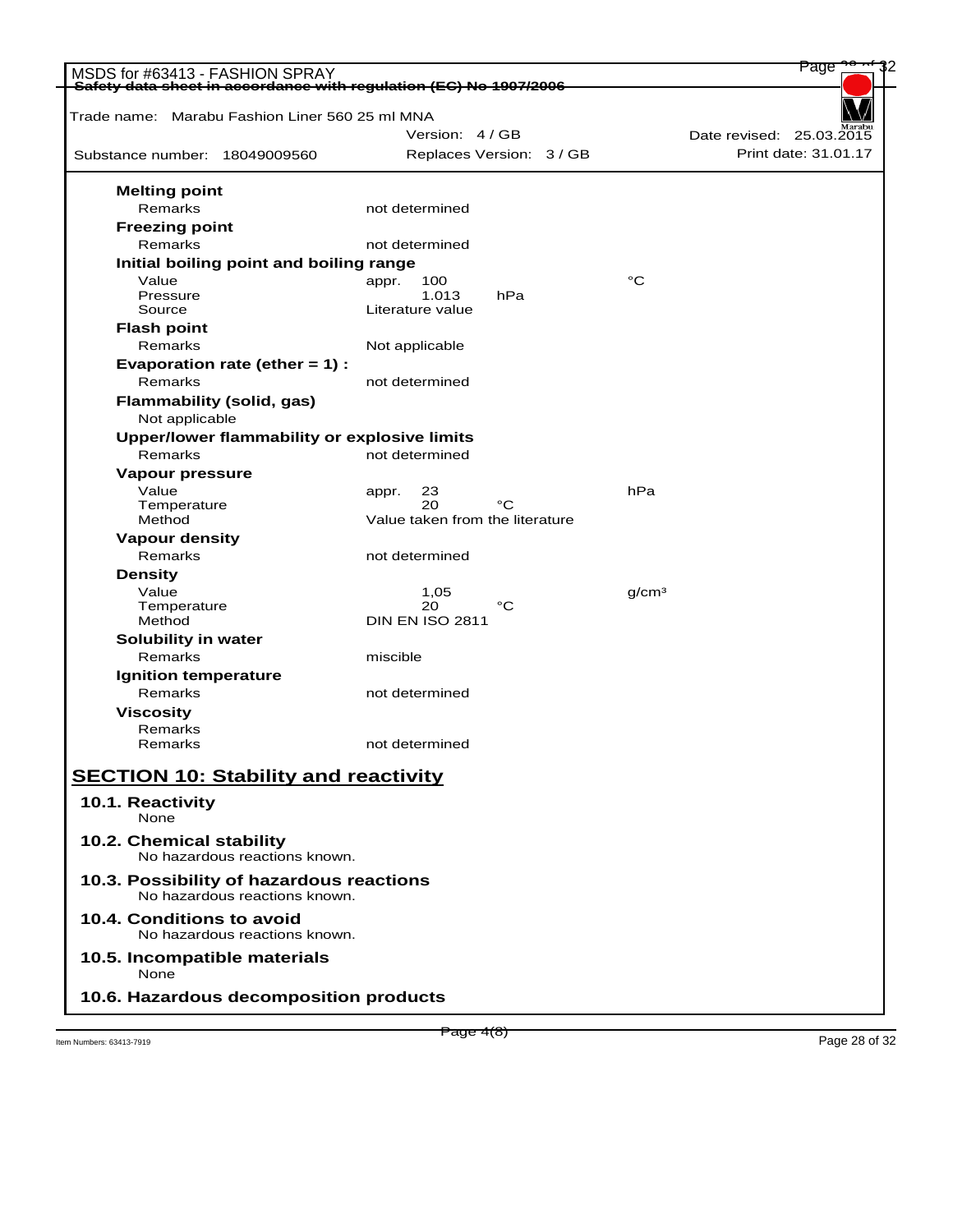| MSDS for #63413 - FASHION SPRAY                                   |                                                                                                     | Page                     |
|-------------------------------------------------------------------|-----------------------------------------------------------------------------------------------------|--------------------------|
| Safety data sheet in accordance with regulation (EC) No 1907/2006 |                                                                                                     |                          |
| Trade name: Marabu Fashion Liner 560 25 ml MNA                    |                                                                                                     |                          |
|                                                                   | Version: 4 / GB                                                                                     | Date revised: 25.03.2015 |
| Substance number: 18049009560                                     | Replaces Version: 3 / GB                                                                            | Print date: 31.01.17     |
| No hazardous decomposition products known.                        |                                                                                                     |                          |
| <b>SECTION 11: Toxicological information</b>                      |                                                                                                     |                          |
| 11.1. Information on toxicological effects                        |                                                                                                     |                          |
| <b>Acute oral toxicity</b>                                        |                                                                                                     |                          |
| Remarks                                                           | Based on available data, the classification criteria are not met.                                   |                          |
| <b>Acute dermal toxicity</b>                                      |                                                                                                     |                          |
| Remarks                                                           | Based on available data, the classification criteria are not met.                                   |                          |
| <b>Acute inhalational toxicity</b>                                |                                                                                                     |                          |
| Remarks                                                           | Based on available data, the classification criteria are not met.                                   |                          |
| <b>Skin corrosion/irritation</b>                                  |                                                                                                     |                          |
| Remarks                                                           |                                                                                                     |                          |
|                                                                   | Based on available data, the classification criteria are not met.                                   |                          |
| Serious eye damage/irritation                                     |                                                                                                     |                          |
| Remarks                                                           | Based on available data, the classification criteria are not met.                                   |                          |
| <b>Sensitization</b>                                              |                                                                                                     |                          |
| Remarks                                                           | Based on available data, the classification criteria are not met.                                   |                          |
| <b>Mutagenicity</b>                                               |                                                                                                     |                          |
| Remarks                                                           | Based on available data, the classification criteria are not met.                                   |                          |
| <b>Reproductive toxicity</b>                                      |                                                                                                     |                          |
| Remarks                                                           | Based on available data, the classification criteria are not met.                                   |                          |
| Carcinogenicity                                                   |                                                                                                     |                          |
| Remarks                                                           | Based on available data, the classification criteria are not met.                                   |                          |
| <b>Specific Target Organ Toxicity (STOT)</b>                      |                                                                                                     |                          |
| <b>Single exposure</b>                                            |                                                                                                     |                          |
| Remarks                                                           | Based on available data, the classification criteria are not met.                                   |                          |
| <b>Repeated exposure</b>                                          |                                                                                                     |                          |
| Remarks                                                           | Based on available data, the classification criteria are not met.                                   |                          |
| <b>Aspiration hazard</b>                                          |                                                                                                     |                          |
|                                                                   | Based on available data, the classification criteria are not met.                                   |                          |
| <b>Experience in practice</b>                                     |                                                                                                     |                          |
| risk to health can be expected.                                   | Provided all the recommended protective and safety precautions are taken, experience shows that no  |                          |
| <b>Other information</b>                                          |                                                                                                     |                          |
| There are no data available on the mixture itself.                |                                                                                                     |                          |
| Directive 1999/45/EC and not classified.                          | The mixture has been assessed following the conventional method of the Dangerous Preparations       |                          |
| <b>SECTION 12: Ecological information</b>                         |                                                                                                     |                          |
| 12.1. Toxicity                                                    |                                                                                                     |                          |
| <b>General information</b>                                        |                                                                                                     |                          |
|                                                                   | There are no data available on the mixture itself.Do not allow to enter drains or water courses.The |                          |
| and is not classified as dangerous for the environment.           | mixture has been assessed following the summation method of the CLP Regulation (EC) No 1272/2008    |                          |
| 12.2. Persistence and degradability                               |                                                                                                     |                          |
| <b>General information</b>                                        |                                                                                                     |                          |

There are no data available on the mixture itself.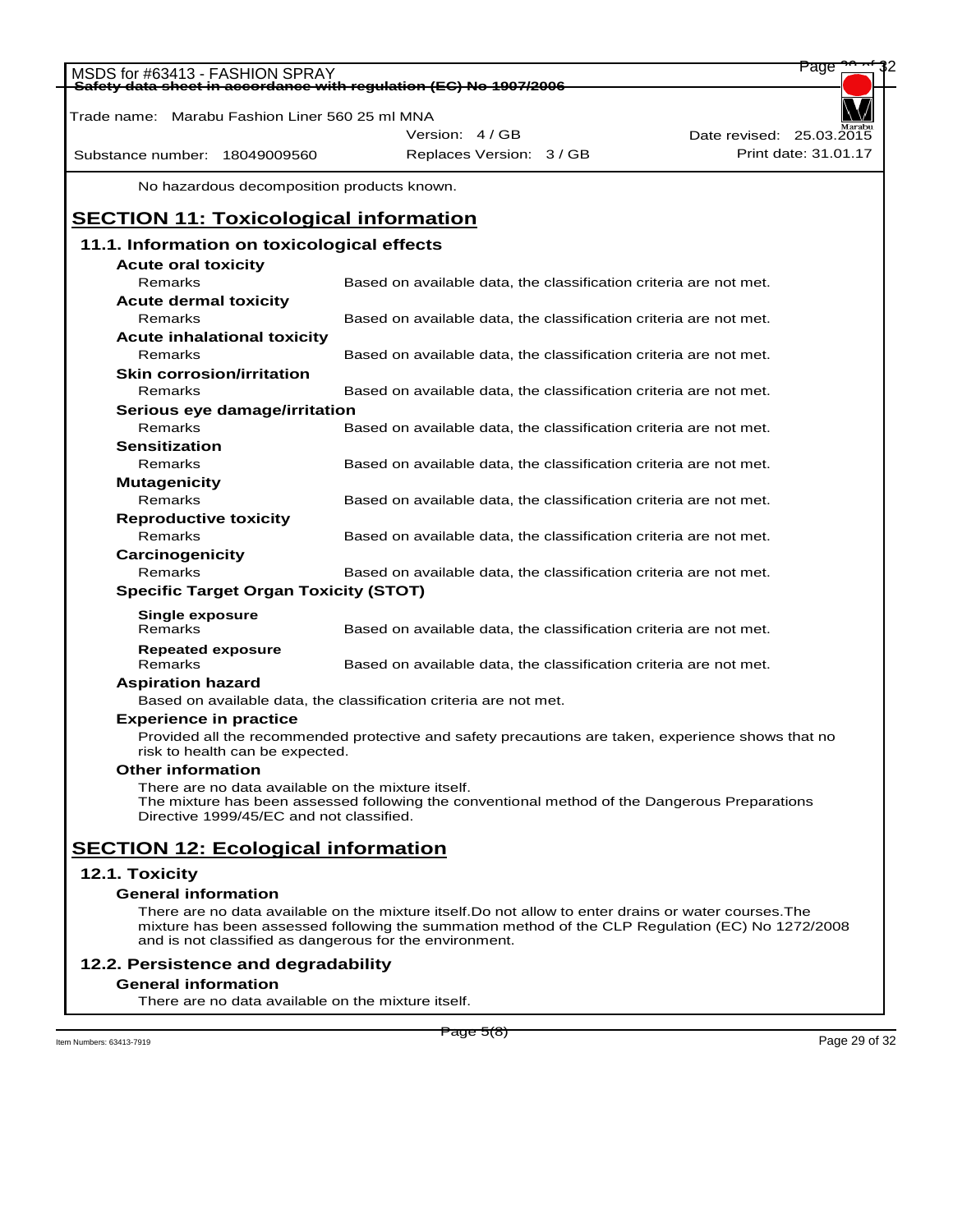| MSDS for #63413 - FASHION SPRAY                                   |                                                                                                       | Page                     |
|-------------------------------------------------------------------|-------------------------------------------------------------------------------------------------------|--------------------------|
| Safety data sheet in accordance with regulation (EC) No 1907/2006 |                                                                                                       |                          |
| Trade name:   Marabu Fashion Liner 560 25 ml MNA                  |                                                                                                       |                          |
|                                                                   | Version: 4 / GB                                                                                       | Date revised: 25.03.2015 |
| Substance number: 18049009560                                     | Replaces Version: 3 / GB                                                                              | Print date: 31.01.17     |
|                                                                   |                                                                                                       |                          |
| 12.3. Bioaccumulative potential                                   |                                                                                                       |                          |
| <b>General information</b>                                        |                                                                                                       |                          |
| There are no data available on the mixture itself.                |                                                                                                       |                          |
| 12.4. Mobility in soil                                            |                                                                                                       |                          |
| <b>General information</b>                                        |                                                                                                       |                          |
| There are no data available on the mixture itself.                |                                                                                                       |                          |
| 12.5. Results of PBT and vPvB assessment                          |                                                                                                       |                          |
| <b>General information</b>                                        |                                                                                                       |                          |
| There are no data available on the mixture itself.                |                                                                                                       |                          |
| 12.6. Other adverse effects                                       |                                                                                                       |                          |
| <b>General information</b>                                        |                                                                                                       |                          |
| There are no data available on the mixture itself.                |                                                                                                       |                          |
|                                                                   |                                                                                                       |                          |
| <b>SECTION 13: Disposal considerations</b>                        |                                                                                                       |                          |
| 13.1. Waste treatment methods                                     |                                                                                                       |                          |
| Disposal recommendations for the product                          |                                                                                                       |                          |
|                                                                   | The product can be placed with other household refuse. Small residues in containers can be washed-out |                          |
| with water and put into the drainage system.                      |                                                                                                       |                          |
| <b>Disposal recommendations for packaging</b>                     |                                                                                                       |                          |
| Completely emptied packagings can be given for recycling.         | Packaging that cannot be cleaned should be disposed off as product waste.                             |                          |
| <b>SECTION 14: Transport information</b>                          |                                                                                                       |                          |
|                                                                   |                                                                                                       |                          |
| <b>Land transport ADR/RID</b><br>Non-dangerous goods              |                                                                                                       |                          |
| 14.1. UN number                                                   |                                                                                                       |                          |
| $UN -$                                                            |                                                                                                       |                          |
| 14.2. UN proper shipping name                                     |                                                                                                       |                          |
| 14.3. Transport hazard class(es)                                  |                                                                                                       |                          |
| Class<br>Label                                                    |                                                                                                       |                          |
| 14.4. Packing group                                               |                                                                                                       |                          |
| Packing group                                                     |                                                                                                       |                          |
| <b>Transport category</b><br>14.5. Environmental hazards          | 0                                                                                                     |                          |
|                                                                   |                                                                                                       |                          |
| <b>Marine transport IMDG/GGVSee</b>                               |                                                                                                       |                          |
|                                                                   | The product does not constitute a hazardous substance in sea transport.                               |                          |
| 14.1. UN number<br>UN -                                           |                                                                                                       |                          |
| 14.2. UN proper shipping name                                     |                                                                                                       |                          |
|                                                                   |                                                                                                       |                          |
| 14.3. Transport hazard class(es)                                  |                                                                                                       |                          |
| Class<br>Subsidiary risk                                          |                                                                                                       |                          |
| 14.4. Packing group                                               |                                                                                                       |                          |
| Packing group<br>14.5. Environmental hazards                      |                                                                                                       |                          |
|                                                                   |                                                                                                       |                          |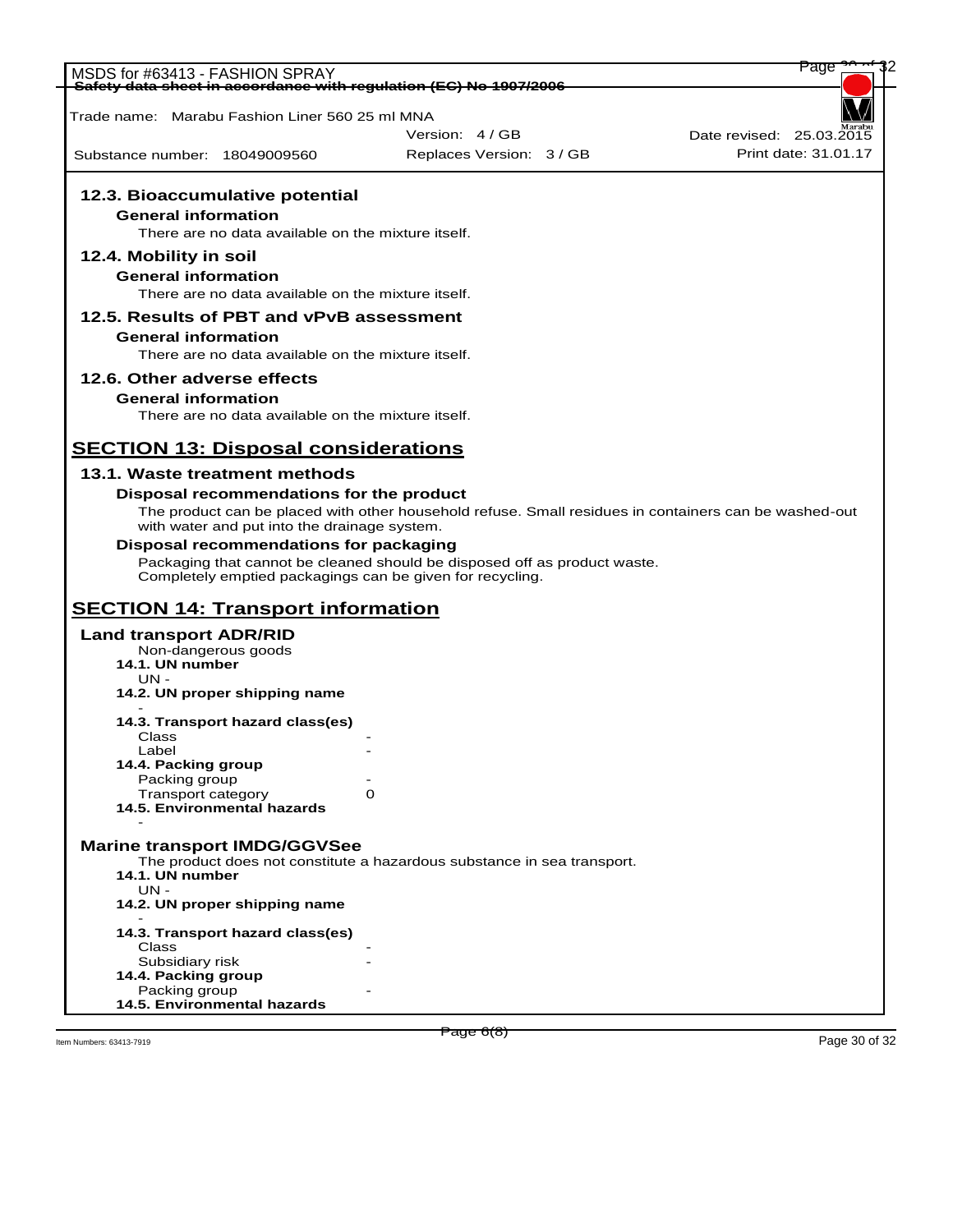| MSDS for #63413 - FASHION SPRAY                                                           |                                                                             |                                                                                                       |                          |     |                          | Page                 |  |
|-------------------------------------------------------------------------------------------|-----------------------------------------------------------------------------|-------------------------------------------------------------------------------------------------------|--------------------------|-----|--------------------------|----------------------|--|
| Safety data sheet in accordance with requlation (EC) No 1907/2006                         |                                                                             |                                                                                                       |                          |     |                          |                      |  |
| Trade name:   Marabu Fashion Liner 560 25 ml MNA                                          |                                                                             |                                                                                                       |                          |     |                          |                      |  |
|                                                                                           |                                                                             | Version: 4/GB                                                                                         |                          |     | Date revised: 25.03.2015 |                      |  |
| Substance number: 18049009560                                                             |                                                                             |                                                                                                       | Replaces Version: 3 / GB |     |                          | Print date: 31.01.17 |  |
|                                                                                           |                                                                             |                                                                                                       |                          |     |                          |                      |  |
| no                                                                                        |                                                                             |                                                                                                       |                          |     |                          |                      |  |
| <b>Air transport ICAO/IATA</b>                                                            |                                                                             |                                                                                                       |                          |     |                          |                      |  |
|                                                                                           | The product does not constitute a hazardous substance in air transport.     |                                                                                                       |                          |     |                          |                      |  |
| 14.1. UN number<br>$UN -$                                                                 |                                                                             |                                                                                                       |                          |     |                          |                      |  |
|                                                                                           | 14.2. UN proper shipping name                                               |                                                                                                       |                          |     |                          |                      |  |
|                                                                                           |                                                                             |                                                                                                       |                          |     |                          |                      |  |
|                                                                                           | 14.3. Transport hazard class(es)                                            |                                                                                                       |                          |     |                          |                      |  |
| Class<br>Subsidiary risk                                                                  |                                                                             |                                                                                                       |                          |     |                          |                      |  |
| 14.4. Packing group                                                                       |                                                                             |                                                                                                       |                          |     |                          |                      |  |
| Packing group                                                                             |                                                                             |                                                                                                       |                          |     |                          |                      |  |
|                                                                                           | 14.5. Environmental hazards                                                 |                                                                                                       |                          |     |                          |                      |  |
|                                                                                           |                                                                             |                                                                                                       |                          |     |                          |                      |  |
| Information for all modes of transport                                                    | 14.6. Special precautions for user                                          |                                                                                                       |                          |     |                          |                      |  |
|                                                                                           | Transport within the user's premises:                                       |                                                                                                       |                          |     |                          |                      |  |
|                                                                                           | Always transport in closed containers that are upright and secure.          |                                                                                                       |                          |     |                          |                      |  |
|                                                                                           |                                                                             | Ensure that persons transporting the product know what to do in the event of an accident or spillage. |                          |     |                          |                      |  |
|                                                                                           |                                                                             |                                                                                                       |                          |     |                          |                      |  |
| <b>Other information</b>                                                                  |                                                                             |                                                                                                       |                          |     |                          |                      |  |
|                                                                                           | 14.7. Transport in bulk according to Annex II of Marpol and the IBC Code    |                                                                                                       |                          |     |                          |                      |  |
| no                                                                                        |                                                                             |                                                                                                       |                          |     |                          |                      |  |
|                                                                                           |                                                                             |                                                                                                       |                          |     |                          |                      |  |
| <b>SECTION 15: Regulatory information</b>                                                 |                                                                             |                                                                                                       |                          |     |                          |                      |  |
| 15.1. Safety, health and environmental regulations/legislation specific for the substance |                                                                             |                                                                                                       |                          |     |                          |                      |  |
| or mixture                                                                                |                                                                             |                                                                                                       |                          |     |                          |                      |  |
| VOC                                                                                       |                                                                             |                                                                                                       |                          |     |                          |                      |  |
| VOC (EU)                                                                                  |                                                                             | 0,06                                                                                                  | %<br>0,6                 | g/l |                          |                      |  |
| <b>Other information</b>                                                                  |                                                                             |                                                                                                       |                          |     |                          |                      |  |
|                                                                                           | The product does not contain substances of very high concern (SVHC).        |                                                                                                       |                          |     |                          |                      |  |
| <b>Other information</b>                                                                  |                                                                             |                                                                                                       |                          |     |                          |                      |  |
|                                                                                           | All components are contained in the TSCA inventory or exempted.             |                                                                                                       |                          |     |                          |                      |  |
| 15.2. Chemical safety assessment                                                          |                                                                             |                                                                                                       |                          |     |                          |                      |  |
|                                                                                           | For this preparation a chemical safety assessment has not been carried out. |                                                                                                       |                          |     |                          |                      |  |
|                                                                                           |                                                                             |                                                                                                       |                          |     |                          |                      |  |
| <b>SECTION 16: Other information</b>                                                      | <b>Hazard statements listed in Chapter 3</b>                                |                                                                                                       |                          |     |                          |                      |  |
| H301                                                                                      |                                                                             | Toxic if swallowed.                                                                                   |                          |     |                          |                      |  |
| H302                                                                                      |                                                                             | Harmful if swallowed.                                                                                 |                          |     |                          |                      |  |
| H312                                                                                      |                                                                             | Harmful in contact with skin.                                                                         |                          |     |                          |                      |  |
| H315<br>H318                                                                              |                                                                             | Causes skin irritation.                                                                               |                          |     |                          |                      |  |
| H331                                                                                      |                                                                             | Causes serious eye damage.<br>Toxic if inhaled.                                                       |                          |     |                          |                      |  |
| H335                                                                                      |                                                                             | May cause respiratory irritation.                                                                     |                          |     |                          |                      |  |
| H400                                                                                      |                                                                             | Very toxic to aquatic life.                                                                           |                          |     |                          |                      |  |
| H410                                                                                      |                                                                             | Very toxic to aquatic life with long lasting effects.                                                 |                          |     |                          |                      |  |
|                                                                                           | <b>CLP categories listed in Chapter 3</b>                                   |                                                                                                       |                          |     |                          |                      |  |
| Acute Tox. 3<br>Acute Tox. 4                                                              |                                                                             | Acute toxicity, Category 3<br>Acute toxicity, Category 4                                              |                          |     |                          |                      |  |

 $\frac{1}{2}$  Item Numbers: 63413-7919 Page 31 of 32